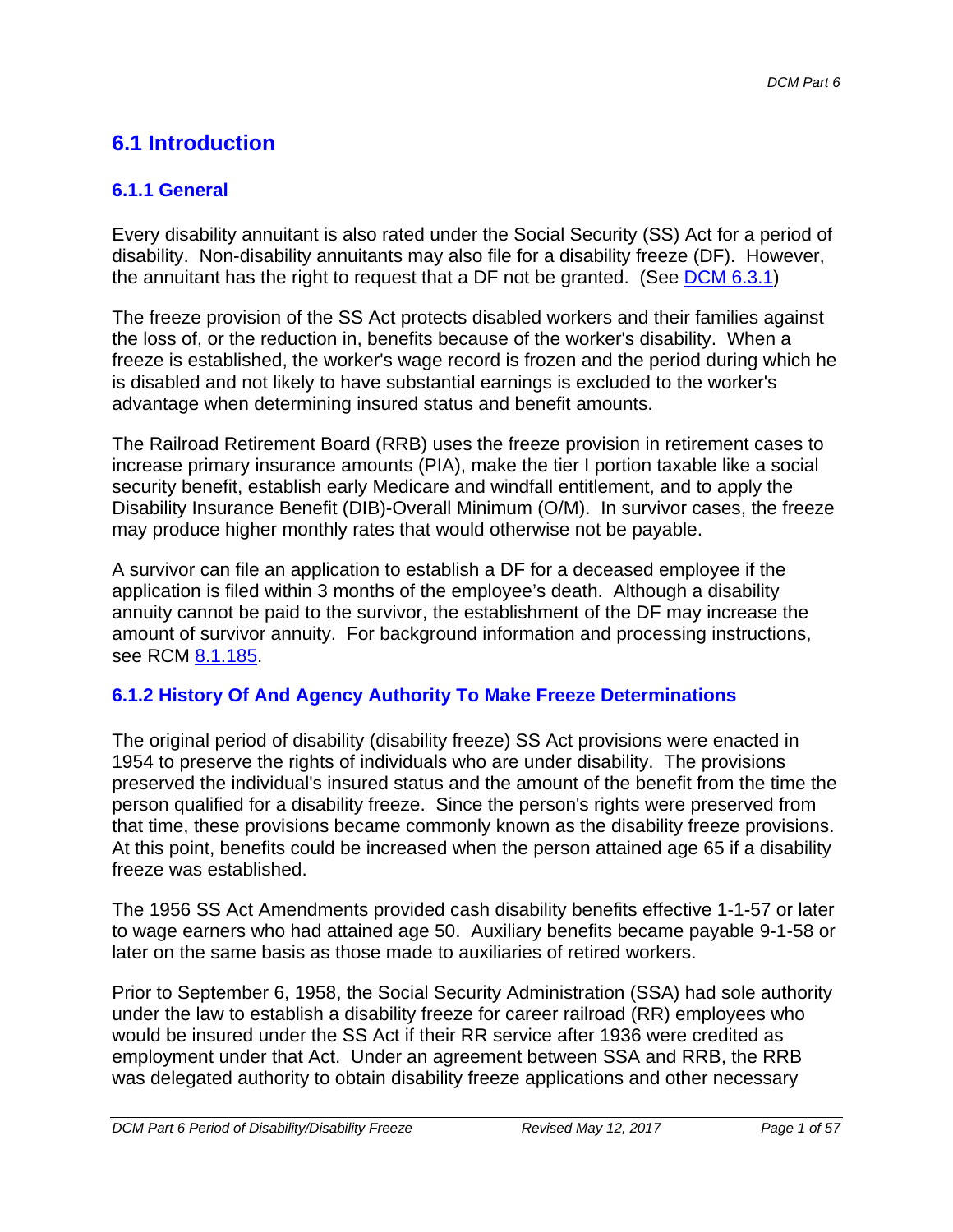evidence from RR employees to make disability freeze determinations. These disability freeze determinations were subject to the review and approval of SSA.

Since September 6, 1958, RRB has had independent statutory authority to determine a disability freeze for any RR employee who files an application for a disability annuity and has completed 10 years of RR service. For such determinations, an employee's RR service after 1936 is to be considered as "employment" under the SS Act.

RRB may accept an earlier disability freeze determination made by SSA. If there is no inconsistency between the SSA disability freeze determination and the rating of disability made by RRB, the SSA decision may be used without further development.

### **6.1.3 DF Decisions Completed By The RRB**

The RRB completes DF decisions for career railroad employees only. There are three types of DF decisions.

A. Single Freeze (SF)

SF cases are those disability claims filed by or on behalf of career railroad employees (DCM 6.7.2) with the RRB where there is little or no potential for Social Security benefits ever being paid.

Authorized RRB personnel prepare a SF determination and complete it without SSA review. SF decisions can be completed at all adjudicative levels.

B. Joint Freeze (JF)

JF cases are those disability claims filed by or on behalf of career railroad workers (DCM 6.7.2) which are processed jointly by RRB and SSA where there is some likelihood of social security benefits being paid **or** cases included in the financial interchange (FI) sample (DCM 6.7.3).

Authorized RRB personnel prepare a JF determination and SSA reviews and countersigns the decision.

A JF case originates as a claim for a disability annuity filed with the RRB by or on behalf of a career railroad worker. In other words, a disability application filed with SSA before a disability application is filed with the RRB is not considered as a JF. This includes SSA Title II (Disability Insurance Benefits [DIB]) or Title XVI (Supplemental Security Income [SSI]) applications.

**EXCEPTION:** ALL disability applications in the FI sample must be processed in our systems using OLDDS SSA-831 regardless of whether it was initially filed at SSA or RRB.

See DCM 6.7.3 and the list of exceptions as to when a JF decision is or is not required. In general,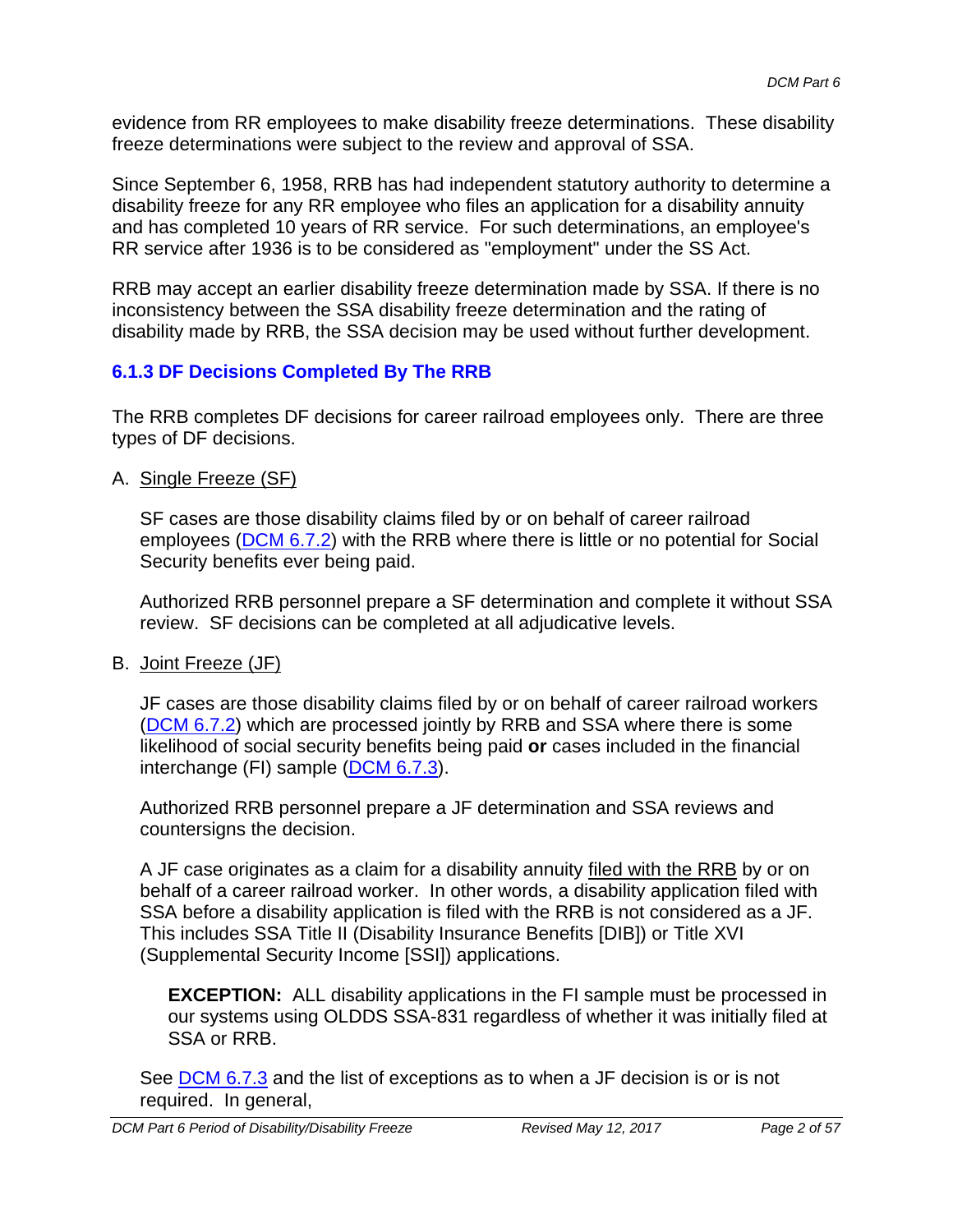- All proposed JF awards or denials adjudicated in DBD are coordinated with SSA (EXCEPT when the same claim for RR Act disability annuity is denied).
- A claim denied as a JF in DBD but subsequently awarded at the reconsideration level is coordinated with SSA.

#### C. Unilateral Freeze

Unilateral freeze cases are those disability claims where the RRB makes an independent decision on a DF claim after the RRB and SSA are unable to reach an agreement through the JF reconciliation process **or** when a claim is awarded at the RRB appeal level (decisions completed by a hearings officer or the three-member Board).

Authorized RRB personnel attempt to reconcile differences in a JF decision with SSA. Unreconciled JF decisions are completed with DBD or Reconsideration Section supervisory or senior examiner signatory approval but without SSA countersigning the decision.

**NOTE:** A courtesy copy of the administrative record and determination rationale are sent to SSA for DF claims awarded by a hearings officer or three-member Board only in the FI sample, as shown in DCM 6.7.3 D.

### **6.2 Disability Insured Status For Freeze**

#### **6.2.1 Requirements For A Freeze**

An employee qualifies for a freeze if all the following requirements are met:

- A. Application, as explained in DCM 6.3.1
- B. Freeze Insured Status, as explained in DCM 6.3.2
- C. Disability Under the SS Act, as explained in DCM 6.3.3
- D. Waiting Period, as explained in DCM 6.4.3

#### **6.2.2 Using SS Disability Standards**

For freeze decisions, the RRB follows statutory standards of the SS Act. The following technical standards and guides furnished by SSA are used.

Social security regulations

Program operations manual system (POMS)

Social security rulings-Disability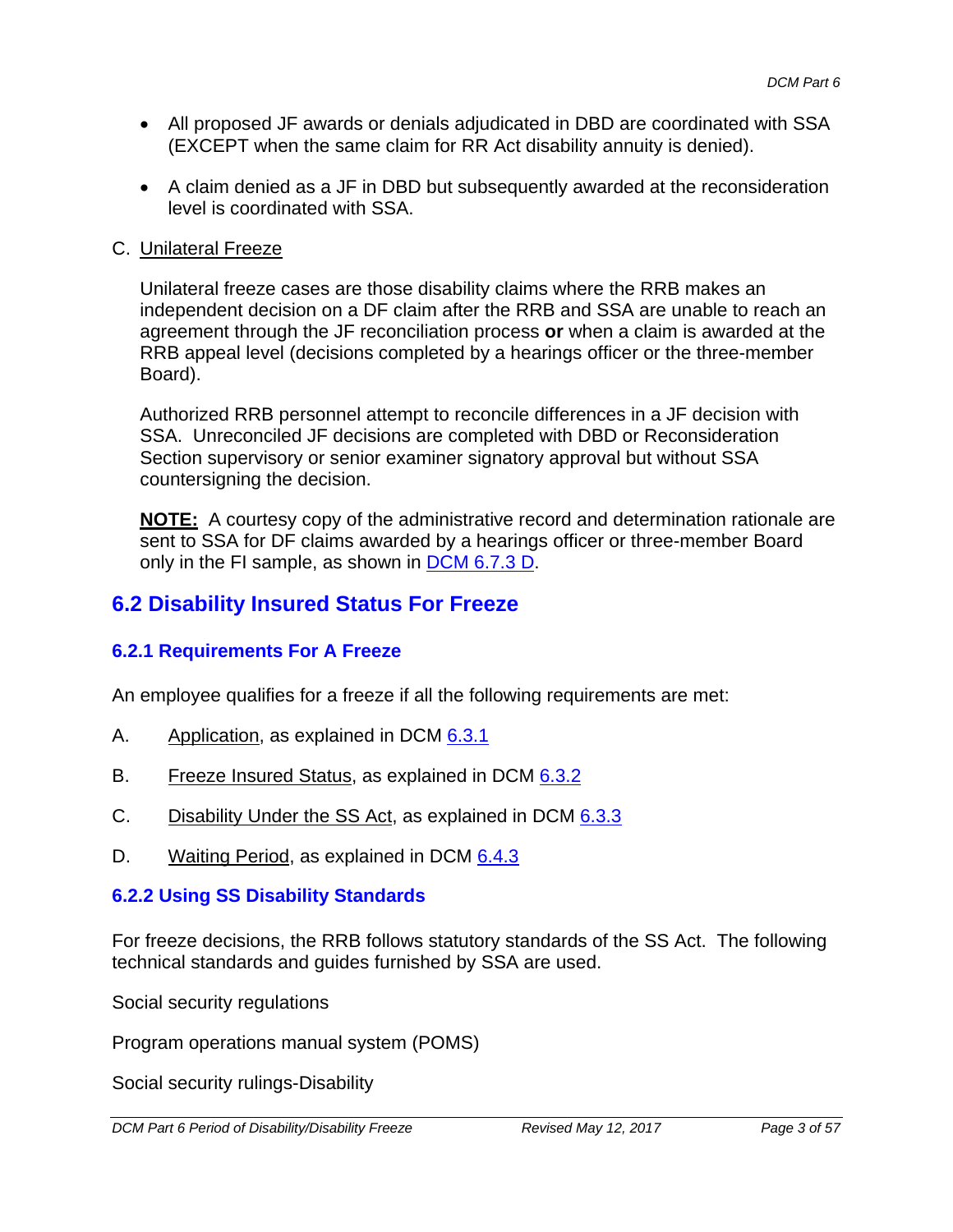## **6.3 Development And Evidence Requirements**

### **6.3.1 Application**

Disability freeze ratings (both grants and denials) are to be made in all disability cases, regardless of whether or not the rating will actually affect the annuity payment or the Medicare effective date. An application for a disability annuity is legally considered to be an application for a disability freeze also, and the claimant has the right to be notified of our decision in that regard. He/she also has reconsideration and appeals rights for the disability freeze decision which are described to him/her on the Form AB-32 enclosed with the disability freeze notification letter.

EXCEPTION: The annuitant has the right to request that a disability freeze not be granted. This could occur for a number of reasons (e.g. employee and spouse would get better coverage under private insurance than under Medicare.) In such cases, have the field obtain a signed statement from the employee that all of the advantages of the freeze (early Medicare, O/M, possible tier 1 increase, tax advantage, possible survivor benefit increase) have been explained to him and that he still does not want to be rated for a disability freeze. Once the statement is received, do a technical denial of the disability freeze even if there is sufficient evidence to make a favorable decision. Make a notation in the remarks section of OLDDS that the DF was denied per employee's request. Use RL-260c as a notification letter. This can be done even if the case would ordinarily be a joint freeze decision.

#### **6.3.2 Freeze Insured Status**

A disability insured status is established when an employee has at least 20 quarters of coverage (QC) in a period of 40 consecutive calendar quarters (10 years) ending with the quarter of the disability onset date.

In most cases, when the employee is also fully insured under the SS Act, the case must be adjudicated as a joint disability freeze (see DCM 6.7.3 for exceptions, RCM 5.6.11 for detailed explanation of disability insured status, and RCM 5.6.5 for detailed explanation of insured status under the SS Act). DCM 6 Appendix 5 shows how many QC's are required depending on the employee's age on the date of the disability, to be fully insured under the SS Act.

An employee who has a disability onset before the quarter in which (s)he attained age 31, must have acquired QC's equal to one-half of the quarters that elapsed between the quarter after (s)he attained age 21 and the quarter before his disability began to receive a disability insured status.

For benefits payable 1-1973 or later, a statutorily blind worker does not need to meet a "20/40" or "disability before age 31" insured status test. In determining the number of QC's required for fully insured status, the individual must have at least one quarter of coverage for each year elapsing after 1950 (or, if later, the year in which (s)he attained age 21) up to the year in which the qualifying QC is earned. (There is a minimum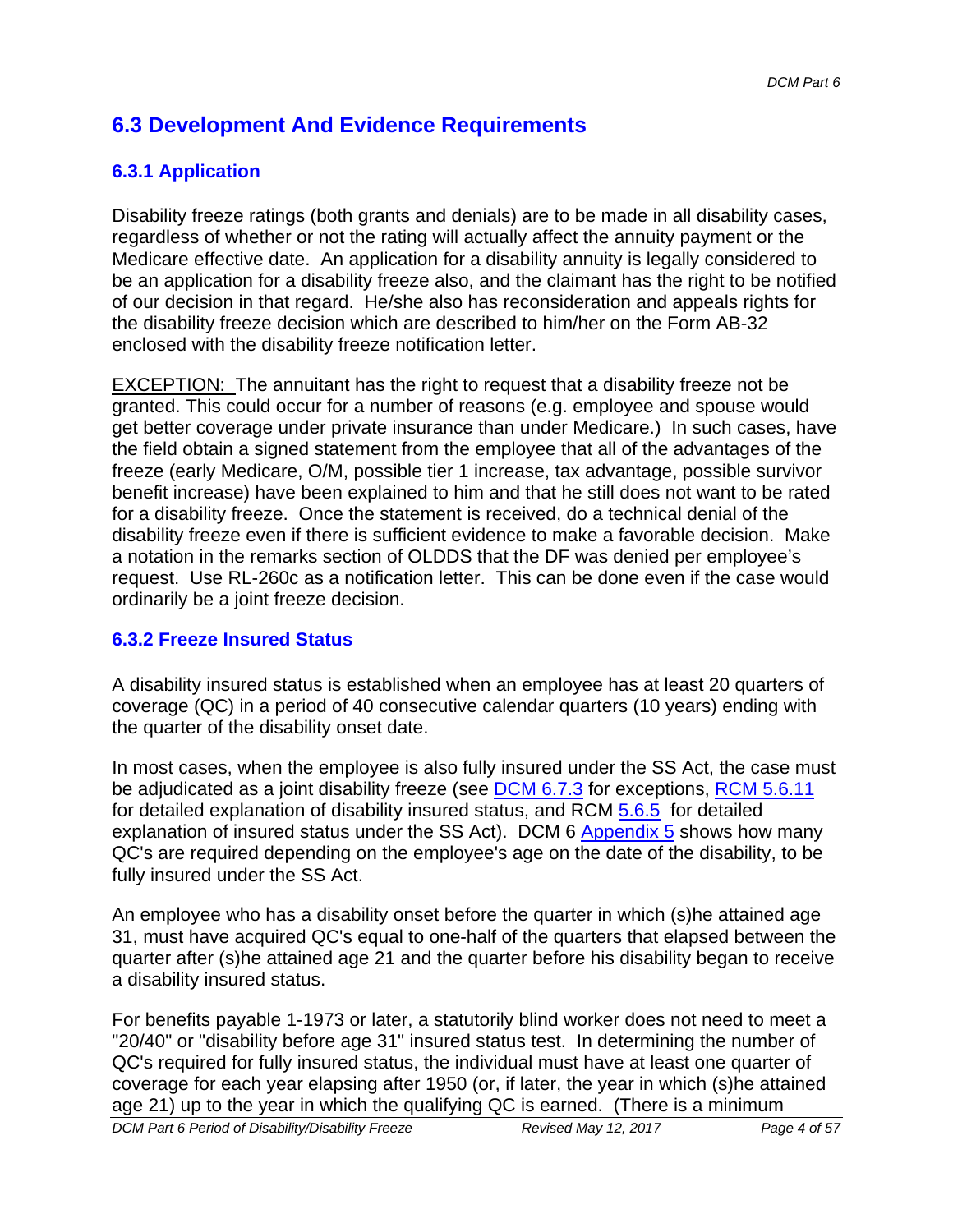requirement of 6 QC's). Where the disability freeze does not begin with the quarter of onset, because insured status is not met at that point, it will begin in the first quarter thereafter in which fully insured status exists provided the wage earner is disabled in that quarter. (Fully insured status is determined as if the wage earner attained SS Act retirement age in that quarter.) This provision applies regardless of the age at which the individual is disabled.

A statutory blind wage earner who had a disability insured status before 1-1973 by reason of meeting the "20/40" or "disability before age 31" insured status requirement, in addition to having fully insured status, may have a disability freeze established beginning at an earlier date, based on fully insured status only, if (s)he files an application in or after 10-1972. Any increase in benefits due to the revised disability freeze can be effective no earlier than 1-1973.

### **6.3.3 Disability Definition Under SS Act**

Disability means either:

- A. Inability to engage in any substantial gainful activity (SGA) because of a medically determinable physical or mental impairment which can be expected to result in death or has lasted or can be expected to last for a continuous period of not less than 12 months. The physical or mental impairment(s) must be of such severity that the individual is not able to do his previous work and cannot, considering his age, education and work experience, engage in any other kind of SGA which exists in the national economy regardless of whether such work exists in the immediate area in which he lives, or whether a specific job vacancy exists for him, or whether he would be hired if he applies for work. The phrase "work which exists in the national economy" means work which exists in significant numbers either in the region where such individual lives or in several regions of the country; or
- B. Statutory blindness, which is central visual acuity of 20/200 or worse in the better eye with the use of correcting lens. An eye which has a limitation in the field of vision such that the widest diameter of visual field subtends an angle no greater than twenty degrees shall be considered as having a central visual acuity of 20/200 or less.

When the disability definition of blindness is met, the activity to engage in SGA will be disregarded for the purpose of the disability freeze only but not for Disability Insurance Benefits (DIB) purposes. This means that the wage record is preserved for purposes of insured status and PIA calculations from the time the medical criteria is met, but the person cannot receive cash benefits while SGA continues.

Blind applicants under age 55 must continue to meet the test of "inability to engage in any SGA (as shown in DM 6.3.3A) to become entitled to a DIB.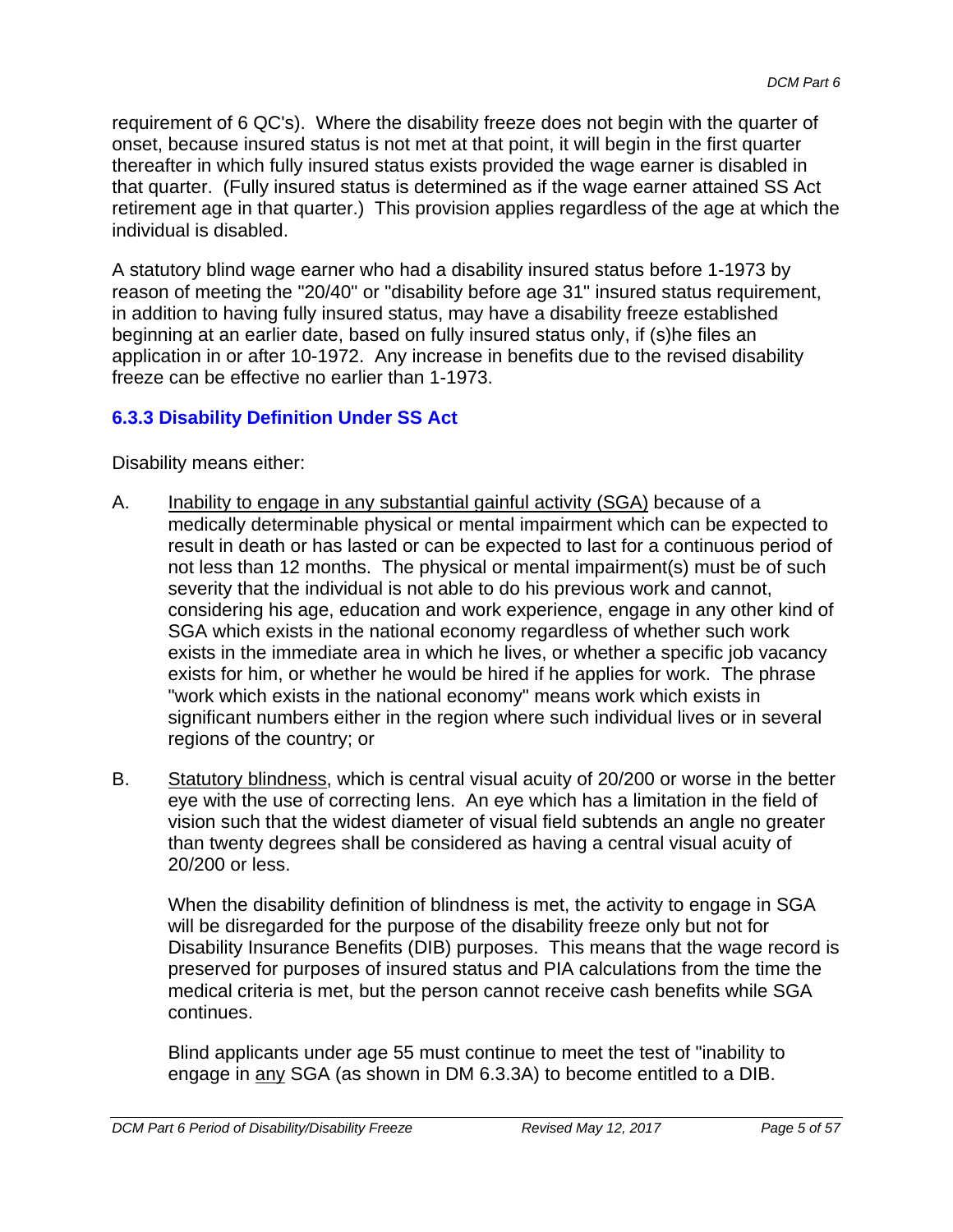#### **6.3.4 Wage Record Development**

Before making a disability freeze determination, the disability examiner will check the wage record from the Retirement Estimate Annuity Program (REAP) program for joint disability freeze cases and check the wage record on-line for single disability freeze cases. After viewing the REAP record, the examiner will send it directly to imaging.

**NOTE:** Effective May 4, 2015, printing of wage records containing federal tax information (FTI) such as DEQY/SEQY records and report from The Work Number (TWN) is no longer allowed. These items should be imaged for documentation.

#### **6.3.5 Social Security Act Application Requirements**

A freeze or disability cash benefits cannot begin until an application for a disability determination under the SS Act is filed. An AA-1d is an application for a freeze and a DIB under the SS Act.

The filing date of the AA-1d is deemed to be the filing date with SSA in joint freeze decisions. (See Appendix B for deemed filing dates before September 7, 1958.)

If the period of disability has ended, the freeze may be established only if the application is filed by the earlier of:

- A. 12 months following the month FRA is attained; or,
- B. 14 months following the month the disability ceased.

Note: The 1967 SS Act amendments extended this period to 36 months after the end of the period of disability when failure to file was due to a physical or mental condition which prevented execution of an application.

If the employee died before filing, the application requirement for a freeze is met if a survivor files a disability application within 3 months after the month that the employee died.

### **6.3.6 Development Of The Disability Freeze (DF) RATING When A CDR Is Due**

A disability application is not considered finalized until the disability freeze determination is completed. Therefore, DBD policy is that a disability freeze rating must be completed before a CDR determination can be made on the same case. In some instances, an examiner may have a case in which a disability freeze and a CDR (due to work) determination are both required. In these situations, the disability freeze decision should be done prior to the continuance decision.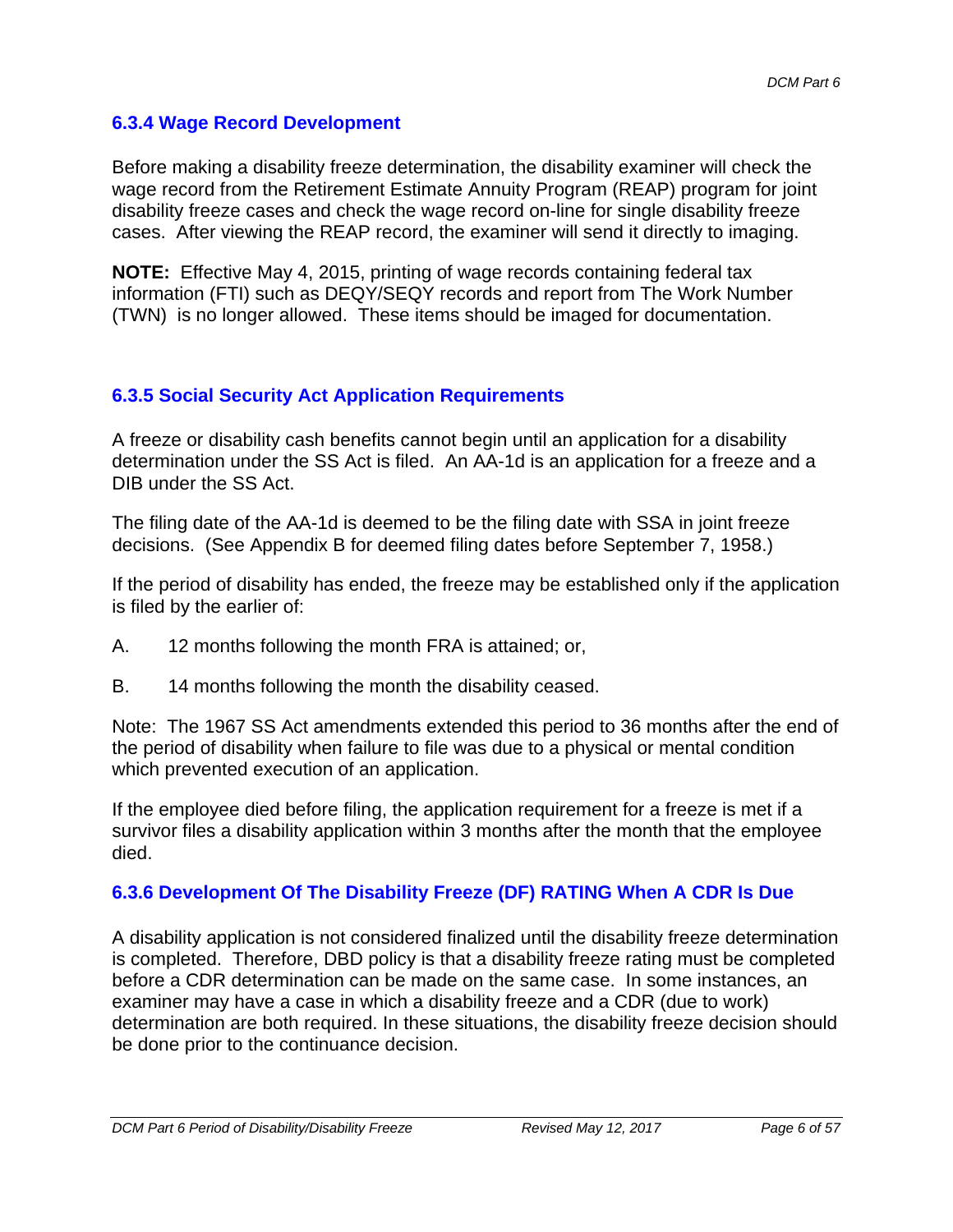This does not preclude the examiner from putting the disability annuity into suspense due to earnings or work activity. After the examiner puts the case into suspense for earnings or work activity, the case should be developed for the disability freeze determination. Any information which may affect the continuance determination should also be used when making the disability freeze determination. For example, any work activity the annuitant may be involved in should be considered when making the disability freeze determination. If earnings above the SGA level are involved, the examiner should consider the possibility of a closed period of disability in the disability freeze determination.

A. Disability Freeze Denial Determination Made

If a disability freeze denial decision is rendered and the disability freeze denial letter released, the case should be routed to the dormant cabinet with a 60 day call-up pending a possible reconsideration request. When the case is pulled from the dormant cabinet, the CDR determination will be handled. If the annuitant requests a reconsideration of the disability freeze determination, route the case to the reconsideration section to handle the reconsideration decision before the CDR determination is made.

B. Disability Freeze Allowance Determination Made

If the examiner makes a disability freeze allowance determination, he/she should then develop for the CDR. However, if the reason for the CDR is due to earnings and/or work activity and the work/earnings are reconciled with the disability freeze allowance, the examiner should set an appropriate CDR call-up.

NOTE: Code Paragraphs 2717, 2718 and 2719 are used in disability freeze denial letters to indicate that the employee's disability freeze is denied but there is no effect on the employee's annuity. These paragraphs cannot be used if the annuity has been put into suspense due to earnings and/or work activity. Therefore, a modified RL-260 letter should be used in cases where the annuity is in suspense.

Once the initial disability freeze determination is completed, applications for subsequent disability freeze determinations should be considered before the CDR if the application was filed prior to the CDR call-up date or earnings notification. If the CDR call-up date or earnings notification is prior to the filing date of the subsequent application for a disability freeze, the CDR should be conducted first.

### **6.3.7 Examiner's Determining Residual Functional Capacity Assessments**

In certain single freeze cases, disability claims examiners have the latitude to render a decision based on a section of a treating source RFC or consultative examination RFC that is supported by the objective findings, even if the RFC in its entirety is not supported.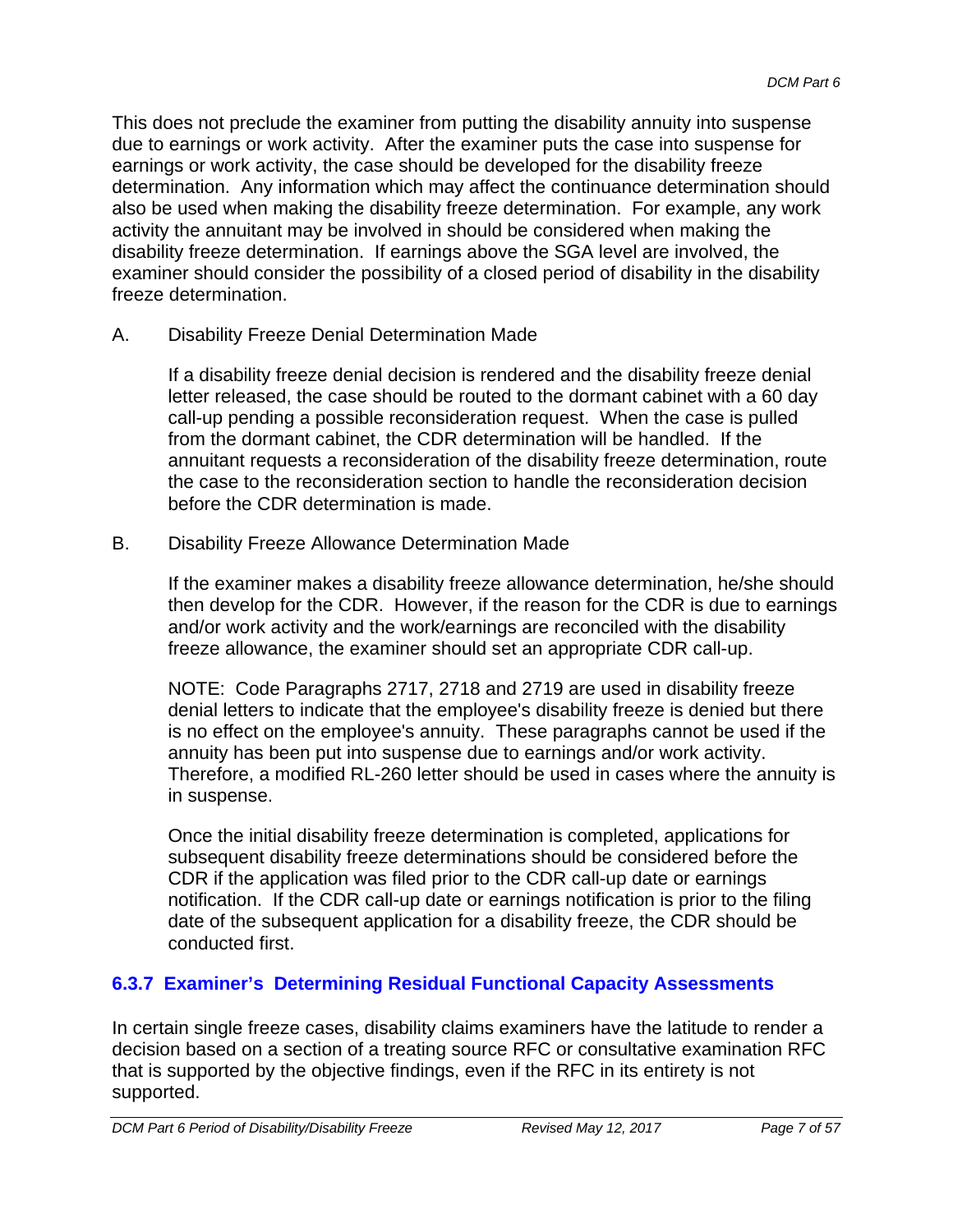These single freeze cases require the following:

- The claimant's age to be 55 years or older at the time of the disability onset date,
- the physical RFC leads to a decision finding of a grant, and
- the physical RFC from a treating source or consultative examination is supported by the objective findings based on the disability claims examiner's judgment.

## **6.4 The Disability Freeze**

### **6.4.1 Beginning Date For A Disability Freeze**

The beginning date for a disability freeze (DF) is the first day within the effective period of the application on which an employee:

- $\bullet$  Has a DF insured status (earnings requirement) (DCM 6.3.2); and,
- Is under a disability as defined in the SS Act (medical requirement) (DCM 6.3.3).

Normally, the beginning date for a DF will be the actual date of onset. Where the employee is not fully insured until a later quarter, the DF will begin on the first day of the quarter in which a DF insured status is acquired. (However, Medicare coverage based on age begins at age 65, regardless of FRA.)

**EXAMPLE:** A RR employee met the SS Act disability requirement in August 2011 but had only 19 quarters of coverage (QC) in the 40 calendar quarter period ending in September 2011 (i.e. the calendar quarter of onset). He was paid sufficient vacation allowance in the next succeeding calendar quarter (i.e. calendar quarter beginning October 2011) which would give him the required 20 QC's. Therefore, the qualifying QC requirement for the DF is met on the first day of the calendar quarter in which he was paid the vacation allowance which gave him the required 20 QC's. Accordingly, he met both the medical and earnings requirements on October 1, 2011, and that date is the beginning date of the DF.

Beginning in January 1973, an employee must be disabled for a continuous period of not less than 5 full calendar months (i.e. the waiting period) before a DF can be established. (Prior to January 1973, the requirement was 6 full months. Therefore, a DF will always be at least 5 months.) As long as the waiting period requirements are met, a DF rating can be completed. If the waiting period requirements are not met, the DF claim must be technically denied.

**EXCEPTION:** If an employee qualifies for a DIB without a waiting period (DCM 6.4.4), he would qualify for a DF for any month he is entitled to a DIB, even as short as 1 calendar month.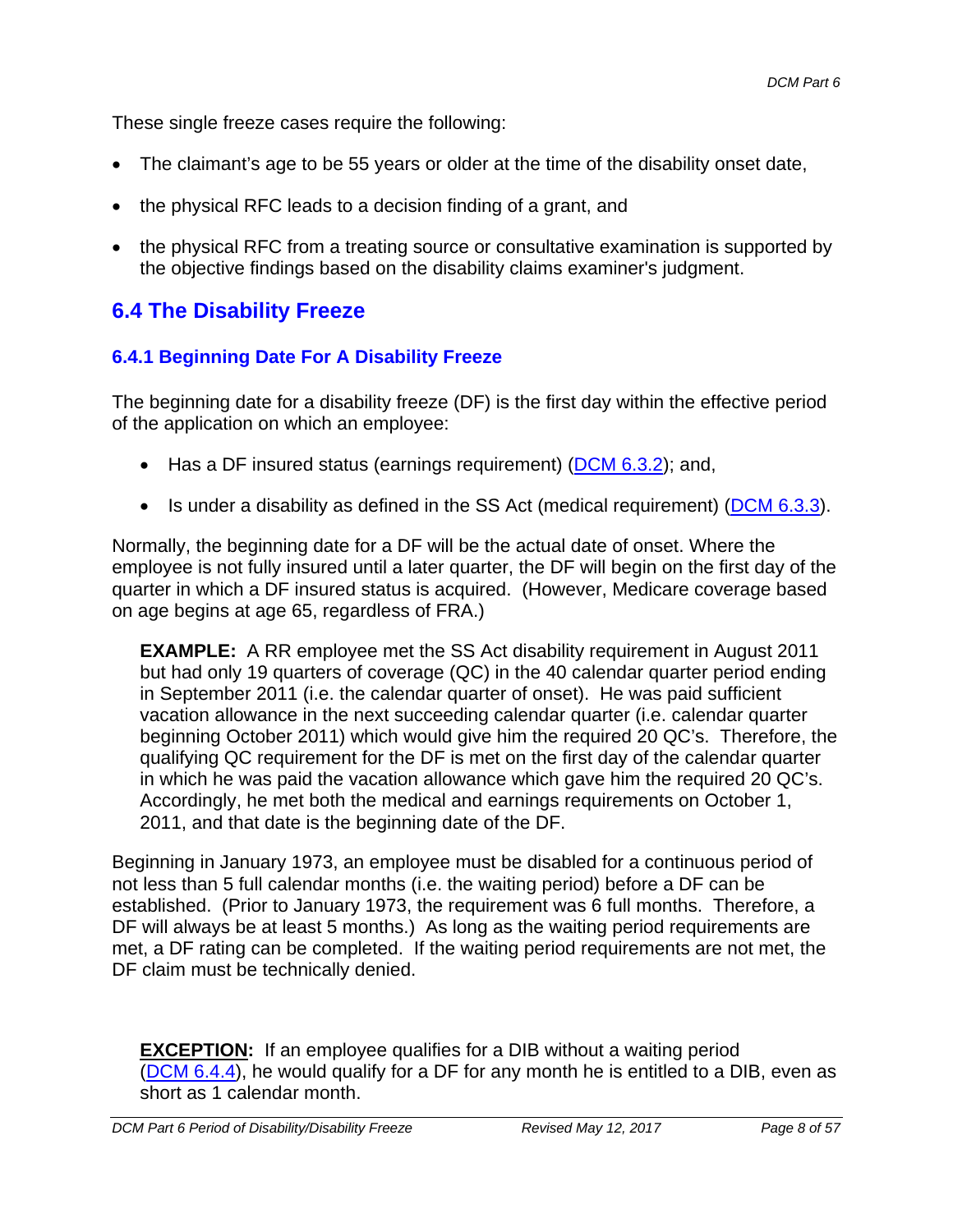A DF cannot begin at full retirement age (FRA) or later. However as long as:

- An application was filed within 12 months following the month after the RR employee attained FRA (DCM 6.3.5), and
- The RR employee meets the definition of disability under the SS Act ( $DCM$  6.3.3 ), and
- The RR employee fulfills the waiting period requirement ( $DCM$  6.4.3),

the rating can be completed. If the waiting period requirement cannot be met before FRA was attained and a previous DF period did not end within 60 months of the earliest possible date that disability under the SS Act could begin as a result of the current application, the claim does not require a formal disability determination and should be technically denied.

**EXAMPLE:** Joe's previous disability for DF purposes terminated December 31, 2000 as a result of returning to work. While working, he injured himself on January 15, 2008 and could no longer perform past relevant work. However, his employer allowed him to perform light duty work. He attained FRA on February 15, 2008 and his employer laid him off on March 31, 2008. Since he could not find another job, he finally filed an application for disability on November 1, 2008 claiming an onset date of January 15, 2008.

Presuming the medical evidence cannot establish an onset date any earlier than January 15, 2008, Joe's claim would have to be technically denied. Since Joe's previous DF period ended more than 60 months prior to the earliest possible date of current disability, he must meet the DF waiting period requirement. However, since he was not disabled for 5 months prior to FRA, his claim must be technically denied.

In cases in which a DF has previously been denied, and does not meet the criteria for re-opening, and the reconsideration period has passed, the onset date of the new decision cannot be prior to the date of the previous decision. For purposes of setting the onset date of the new decision, the date of the previous decision is either:

- The date the physician/medical specialist signed the SSA-831 in joint freeze cases.
- The date the reviewer signed the OLDDS decision for single freeze cases or unilateral freeze cases.

**NOTE:** The date of the previous DF denial letter is used for reconsideration and reopening purposes, but not for the purposes of setting an onset date.

#### **6.4.2 Ending Date For A Disability Freeze**

The ending date for a period of disability is the earliest of: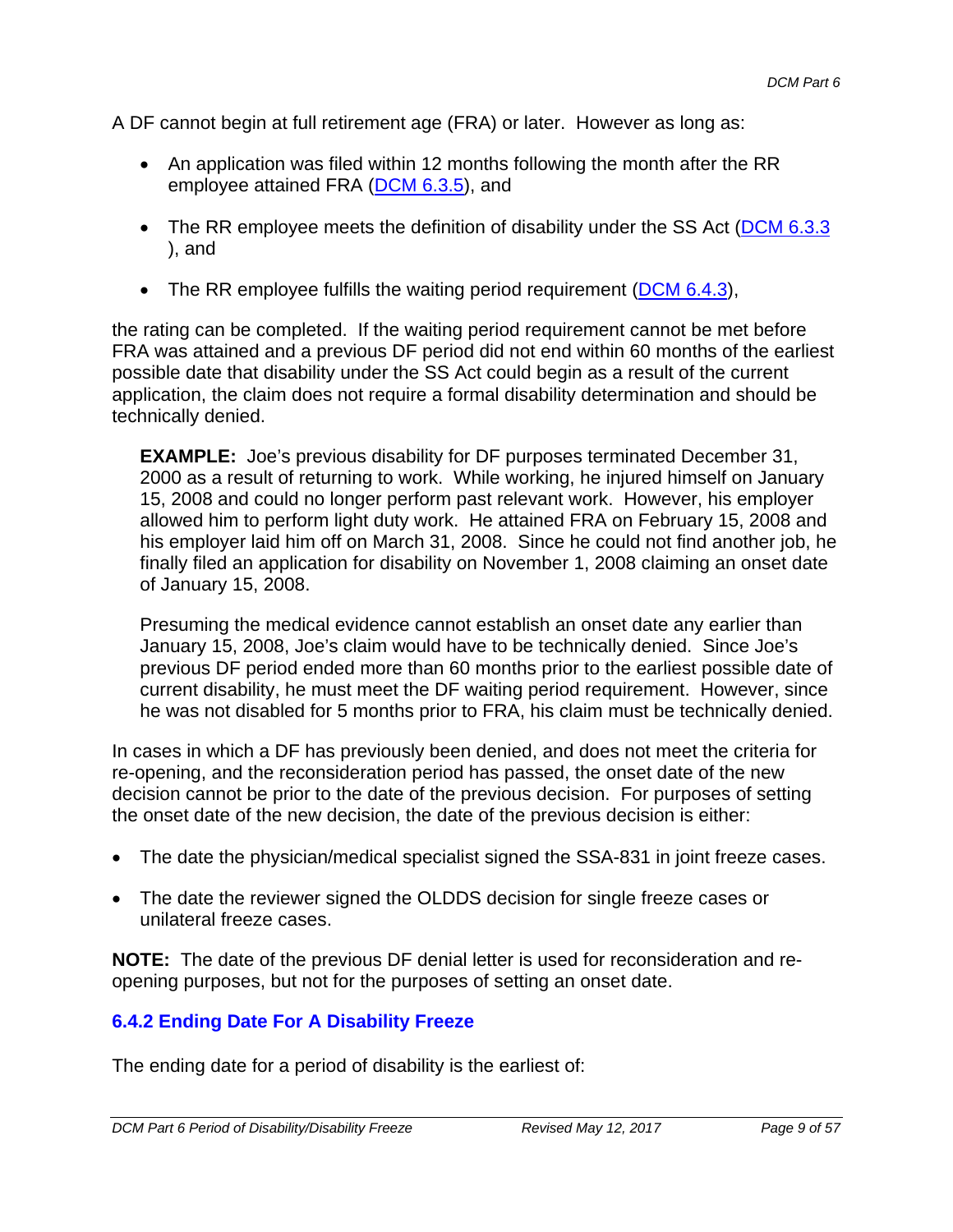- The last day of the month in which the worker dies.
- The last day of the month preceding the month in which the worker attains FRA.
- The last day of the second month after the month in which the disability ceases.

When determining a disability cessation date, the trial work period does not apply to the freeze unless the worker is also entitled to:

- A DIB under the SS Act: or,
- The DIB O/M under the Railroad Retirement Act (RR Act), even if it does not apply.

#### **6.4.3 Waiting Period**

Before payments based on a disability freeze in accordance with the SS Act can be awarded or before entitlement to Medicare benefits can begin prior to age 65, the waiting periods of 5 full months for a disability freeze and 24 months after the ABD or 29 months after the disability onset date for Medicare entitlement must be met. HOWEVER, THE DISABILITY FREEZE RATING DETERMINATION CAN BE MADE BEFORE THE DISABILITY FREEZE WAITING PERIOD IS SERVED.

DISABILITY FREEZE ONSET - The waiting period begins with the first full calendar month after the date of disability onset, if onset is not on the first day of the month, during which the person met disability freeze-insured requirements.

Although the waiting period is counted in full calendar months, a disability freeze may begin on the day onset is determined to have occurred even if it is not the first day of the waiting period, provided insured status requirements are met on that day.

#### **6.4.4 Waiting Period Not Required**

A waiting period is not required if a previous freeze or DIB ended within 60 months before the month the current disability began. In this situation a freeze will exist for any month there is DIB entitlement. Refer to RCM 3.2.22 for additional information and instructions.

The 60-month period begins with the month in which the prior disability freeze ceased or DIB terminated and ends with the month before the first full month the worker is under a disability.

Therefore, when the current disability begins on the first day of a month, the 60-month period ends with the preceding month; if it begins on other than the first day of the month, the 60-month period ends with the month in which the current disability began.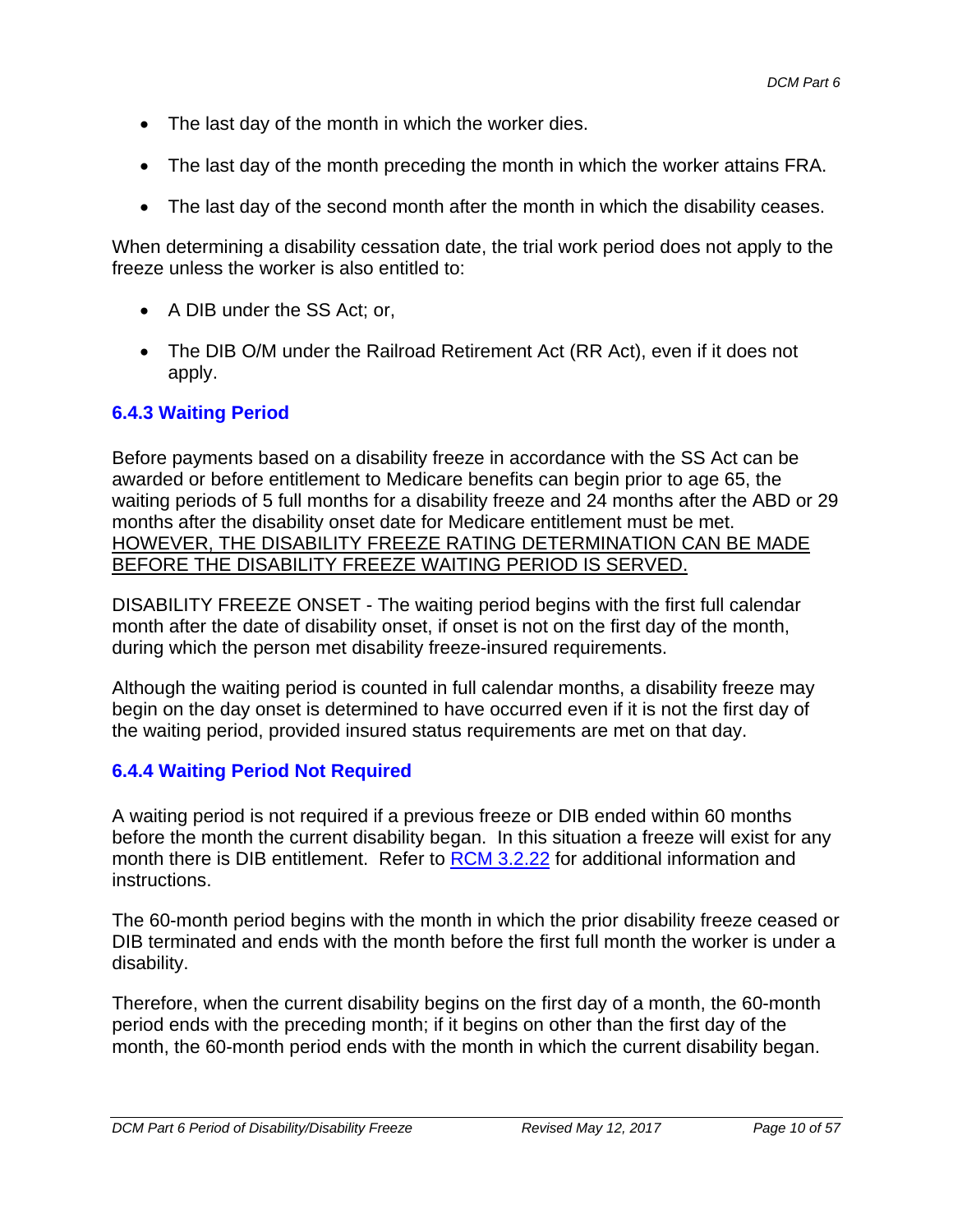If the worker does not have DIB insured status in the month his current disability begins, he is not eligible for a DIB until the first month in which he has an insured status. Consequently, more than 5 years may elapse between the end of his previous disability and the first month of his current period of DIB entitlement, but no waiting period is required if the current disability began within the 60-month period.

### **6.4.5 Felony Conviction Provisions That Affect Disability Freeze Determinations**

P.L. 96-473 contains provisions which imposed restrictions on SSA title II disability determinations and payments to prisoners who are convicted of an offense punishable by imprisonment for more than one year, regardless of the actual sentence imposed. (For purposes of this procedure, the word "felony" is used interchangeably with an offense punishable by imprisonment for more than one year.) These restrictions affect disability freeze determinations. Sub-sections A and B discuss the two situations where the prisoner conviction provisions can affect a disability determination. Sub-section A will affect the disability freeze determination while sub-section B will not. Subsection C consists of definitions explaining the concepts involved in this law. Additional information about prisoner conviction cases can be found in RCM 6.3.7.

A. **The Termanent Disregard**" of Felony-Related Determinations - An impairment(s) arising or aggravated (but only to the extent of the aggravation) in connection with the commission of an offense is to be permanently disregarded for disability freeze purposes. This applies only for offenses committed after October 19, 1980, and for which the claimant has been subsequently convicted. It is not necessary that there be a causative connection between the commission of the offense and the impairment, but is must be closely related to, or associated with, the commission of the offense. The impairment or aggravation of a pre-existing impairment must occur at a time and location that is near to the offense.

#### EXAMPLES:

An impairment arising from an automobile accident which occurred while fleeing the scene of an offense, such as a bank robbery, would be considered associated with the commission of the offense.

An impairment arising from an automobile accident a week after the bank robbery (e.g., a car runs a red light and runs into the robber's car injuring the robber; the police find the stolen money in the car and charge the robber with a felony), would be too remote to be considered to have arisen in connection with the robbery. This accident ordinarily would not be considered sufficiently close in time and place to the scene of the robbery to be considered associated with the offense.

Since the permanent disregard of an impairment or aggravation of a pre-existing impairment incurred in the commission of a felony hinges on the individual's subsequent conviction, there may be claims allowed considering all the medical evidence in which the person has been charged with but not convicted of a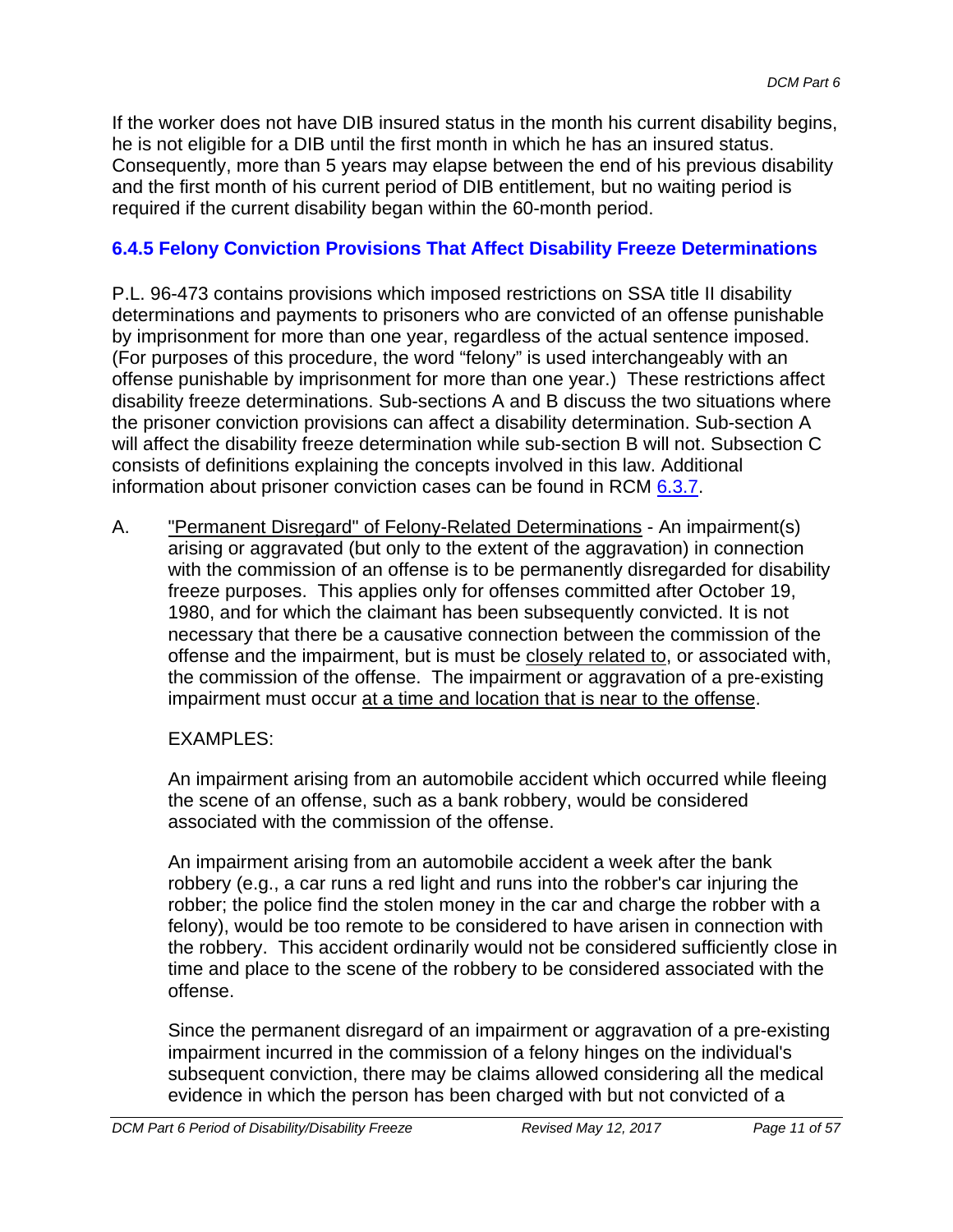felony. Thus, in a case where benefits were allowed on the basis of an impairment which may arise, or aggravation of a pre-existing impairment incurred in connection with the commission of a felony, the subsequent conviction of the individual for that offense could affect the earlier award.

In such a case of subsequent conviction, DBD will reevaluate the original disability freeze decision to exclude any such impairments or aggravations. If the disability freeze is then denied because of this exclusion, the increased benefits, if any, paid under the original award will be considered overpayments. Conversely, a denial because of disregard of an impairment(s) connected with a felony may be reopened under the rules of administrative finality in the event the felony conviction is subsequently overturned.

B. "Temporary Disregard" of Impairments Connected with Confinement - For any month during which the individual is confined, any impairment which arises, or the aggravation of an impairment which occurs, in connection with an individual's confinement due to conviction of an offense committed after October 19, 1980, must be disregarded in determining whether the individual is under a disability for purposes of benefits payable.

Impairments connected with confinement cannot be considered in determining disability for the payment of benefits for any month during confinement. However, this provision does not preclude consideration of confinement-related impairments for purposes of establishing a disability freeze.

Thus, DBD may use these impairments to establish a disability freeze for a claimant. (The disability freeze provision does not apply to Child Disabled Benefit (CDB) and Disabled Widow Benefit (DWB) applicants.)

- C. Definitions
	- 1. CONFINED

An individual who is under a sentence of confinement, pursuant to a conviction, to a jail, or other penal institution or correctional facility, including any facility which is under the control and jurisdiction of the agency in charge of the penal system, or any facility in which convicted criminals can be incarcerated, is considered confined.

2. COURT OF LAW

Any duly constituted judicial tribunal administering the laws of the State or nation is a court of law.

3. FELONY

A crime is a felony if it is an offense which constitutes a felony under applicable law. However, some legal jurisdictions, such as the State of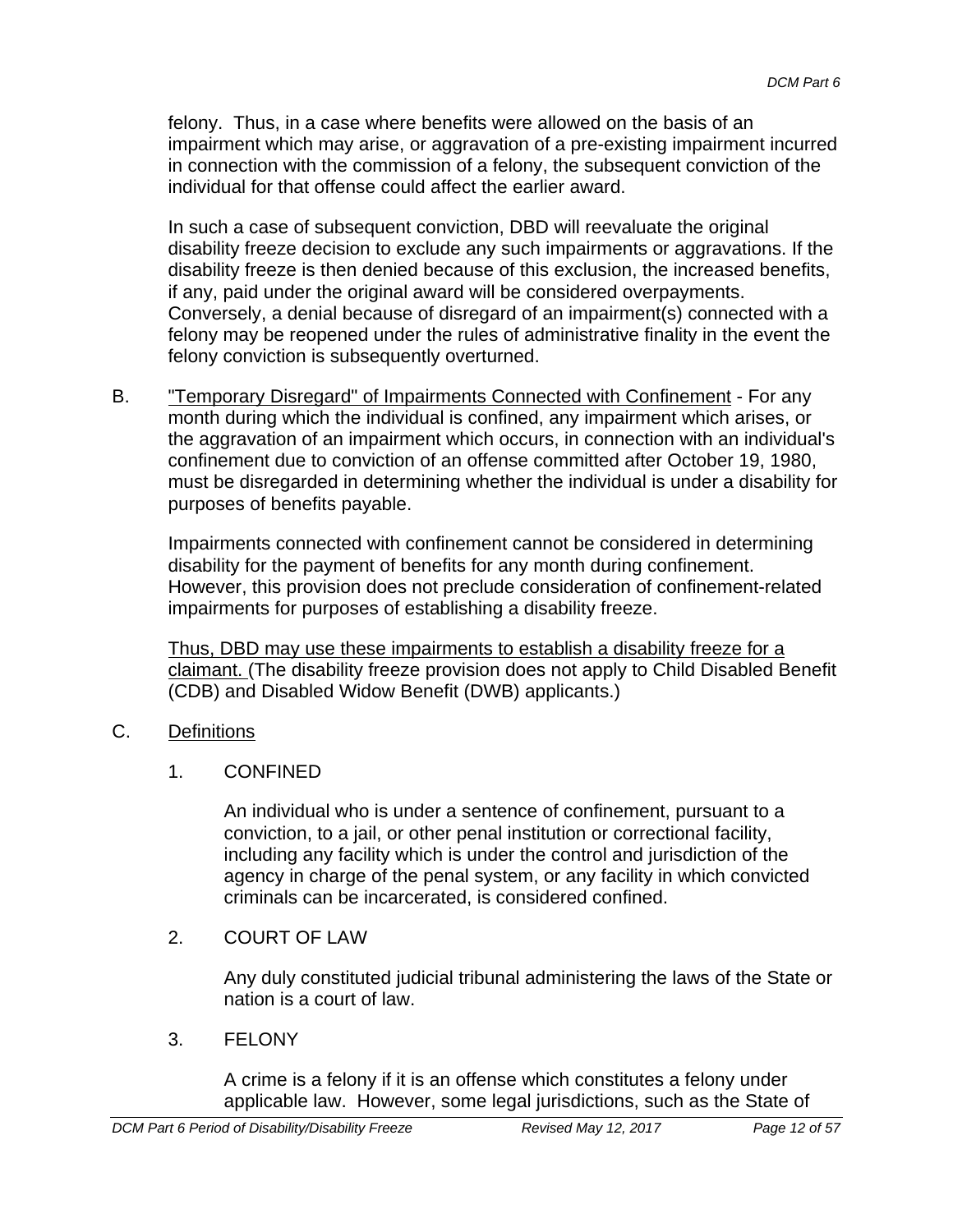New Jersey, the U.S. military under the Uniform Code of Military Justice, and some foreign countries, do not classify any crime as a felony.

In jurisdictions such as the above, an offense punishable by death or imprisonment for a term exceeding 1 year will be considered a felony for purposes of this procedure. As a general rule, if an individual has been sentenced for a term of more than a year for conviction of an offense, correctional authorities consider that individual to be a felon.

#### 4. PENAL INSTITUTION OR CORRECTIONAL FACILITY

In general, penal institutions or correctional facilities are those facilities which are under the control and jurisdiction of the governmental agency in charge of the penal system, or are facilities in which convicted criminals are incarcerated, such as a hospital for the criminally insane.

#### **6.4.6 Disability Freeze Notices**

Disability freeze (DF) notices in the RL-210 series (RL-210, RL-210b, RL-210c, and RL-210d) and the RL-260 series (RL-260, RL-260a, RL-260b. RL-260c, and RL-260d) are found on RRAILS. These letters can also be accessed through D-BRIEF. The RL-210 series is used when the DF decision is a grant. The RL-260 series is used when the DF decision is a denial. A copy of the letter is filed in the annuitant's claim folder and sent to imaging. Form AB-32 is sent with every letter. In joint freeze (JF) decisions, an SSA letter must be sent in addition to the letter from the RL-210 or RL-260 series in most instances.

Most letters contain inserts as do some of the commonly used code paragraphs. Some of the letters may contain pop-ups or drop-downs. The letters do not contain "edits" that ensure completion of inserts, drop-downs, etc. Therefore, **you must tab through the letter from the beginning** to see all of the places that choices or inserts are needed. However, when typing in an unprotected area, use the mouse to enter and exit the unprotected area.

It is important to proof read every letter before it is sent to imaging and released. If the letter is to a rep payee, you must change the pronouns in any codes paragraphs used from "you/your" to "he/she/his/her."

This chapter describes the situations in which each letter is used.

#### **6.4.6.1 The Single Freeze OR Unilateral Freeze Decision is a Grant**

#### A. Complete a RL-210 when:

• the DF onset date is the same or later than annuity onset date, and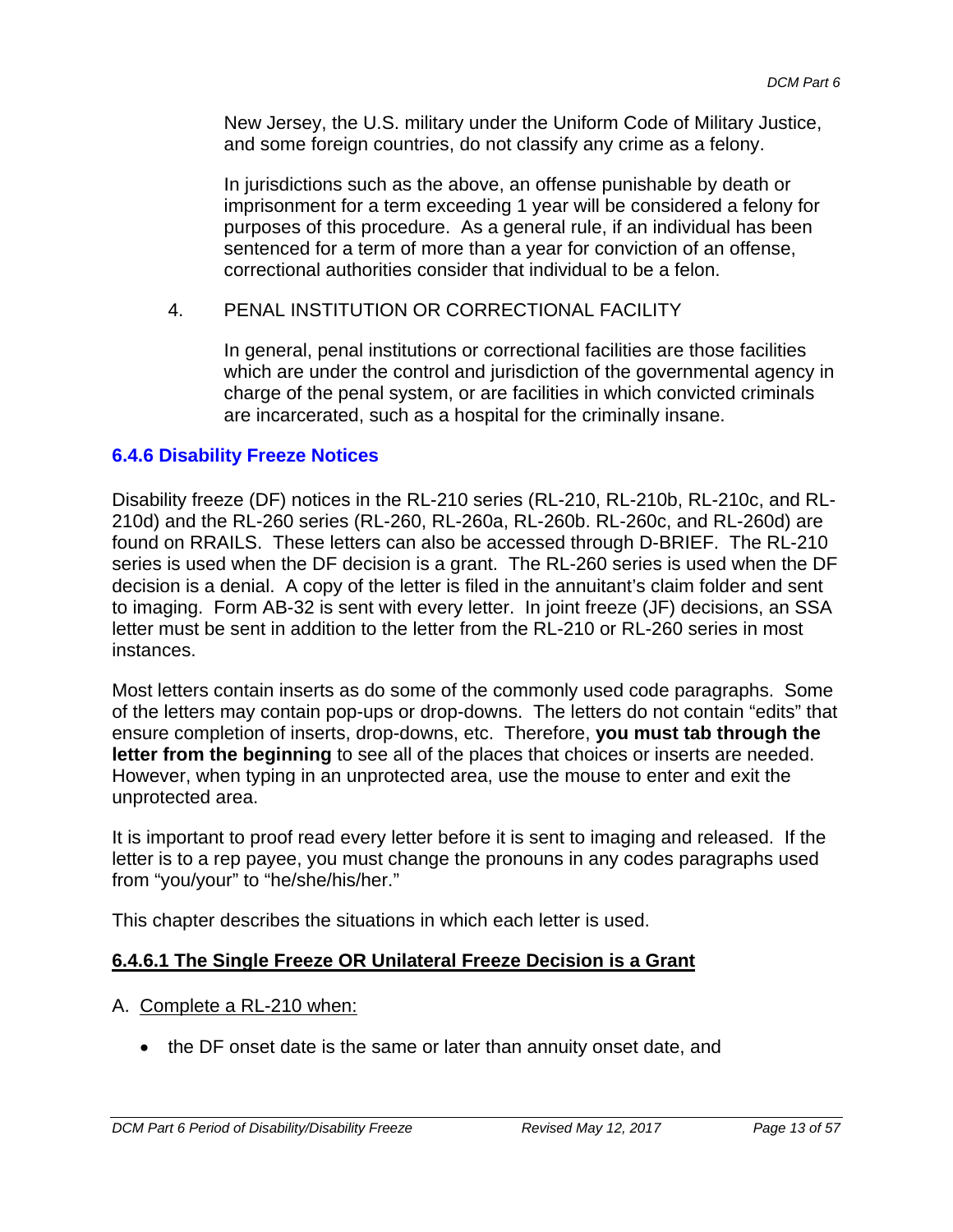• there is either no Medicare based on Social Security (SS) entitlement or the SS Medicare effective date is the same as or later than the RRA Medicare effective date. (The information that can be used to calculate a Medicare effective date based on SS benefits can be found on PREH Screen 3206, which gives the SSA disability entitlement date and the SSA disability onset date.)

There are 2 date inserts on the RL-210: the DF onset date and the RRB Medicare effective date.

#### B. Complete a RL-210b when:

- the DF onset date is earlier than the annuity onset date (initial annuity decision and DF decision are not simultaneous), and
- the annuity onset date is being changed to match the DF onset date.

There are two date inserts in the RL-210b: the DF onset date and the Medicare effective date.

#### C. Complete a RL-210d when:

- the DF onset date is the same or later than annuity onset date, and
- the employee is entitled to a Medicare effective date based on SS entitlement that is earlier than the Medicare effective date based on RR ABD and onset date. (The information that can be used to calculate a Medicare effective date based on SS benefits can be found on PREH Screen 3206, which gives the SSA disability entitlement date and the SSA disability onset date.)

There are two date inserts in the RL-210d: the DF onset date and the Medicare effective date. Use SSA's Medicare effective date.

### **6.4.6.2 The Single Freeze OR Unilateral Freeze Decision is a Denial**

- A. Complete a RL-260 when the DF is denied for failure to meet the medical requirement.
- B. Complete a RL-260a when:
	- the DF is denied for failure to meet the earnings requirement, and
	- there is no Medicare entitlement.

While you are tabbing through the letter on RRAILS,

• a pop-up will appear with the following question: "Claimed onset after DLI?" (DLI: Date Last Insured) If the alleged disability onset date is earlier than the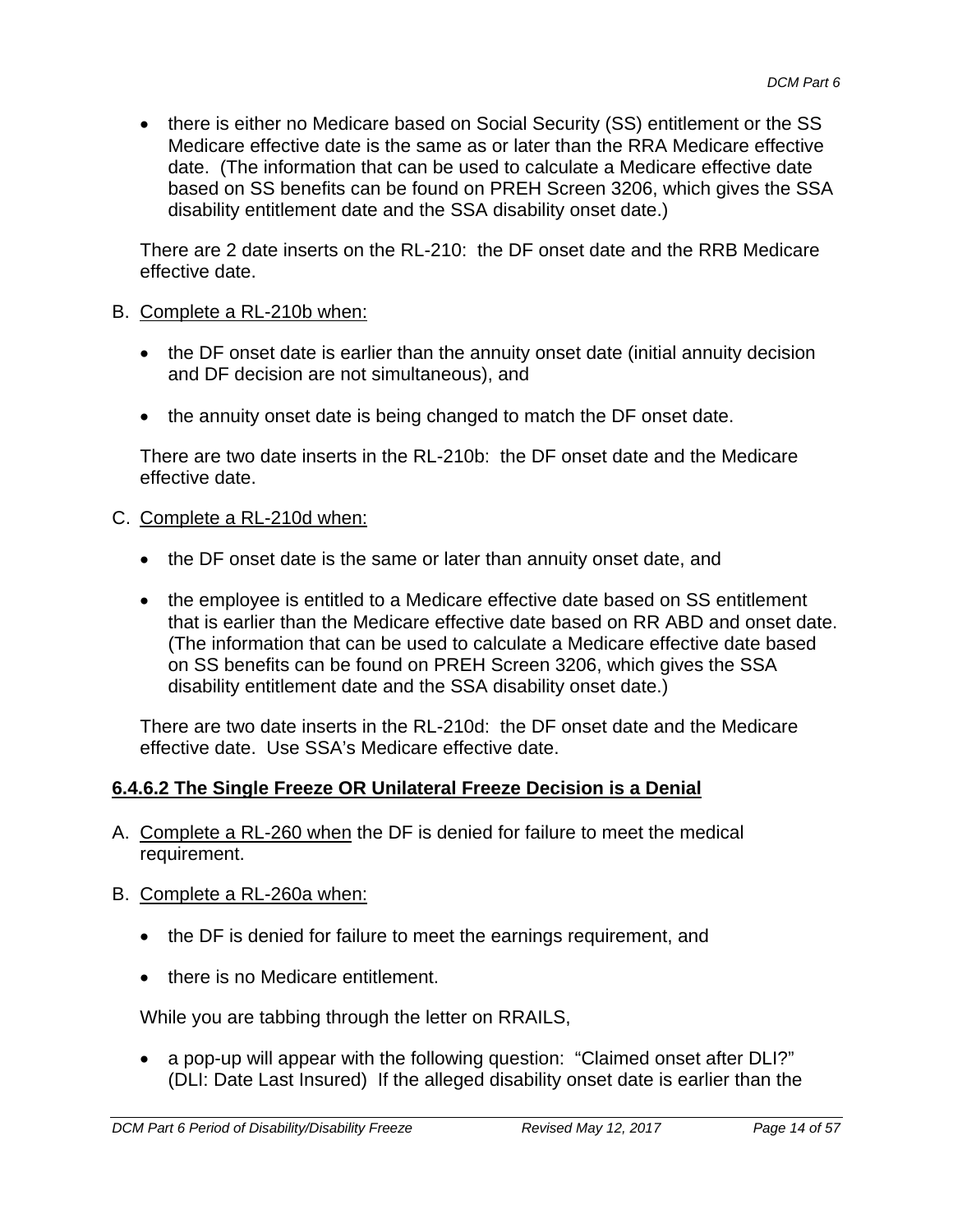actual disability onset date and the claimant did not have an insured status in the alleged onset date quarter, answer "yes". Otherwise, answer "no".

- another pop-up will appear asking for either the alleged onset date or the annuity onset date
- Another pop-up will appear with the following question: "Is this letter being sent to a third party?" If you answer "yes" to this question, you will also get a pop-up that says: "Is the claimant male?"
- After you have answered the pop-ups, continue tabbing through the letter to move through the gray boxes that require additional entries.

If you answer "yes" to the question about the claimed onset after the DLI, code paragraph 2714 (see RCM 10.5.170.2714) will be inserted in the letter. If you answer "no", code paragraph 2715 (see RCM 10.5.170.2715) will be inserted in the letter. If the alleged disability onset date is earlier than the actual disability onset date and the claimant did not have an insured status in that quarter, answer "yes" to insert code paragraph 2714 in the letter. Otherwise, answer "no" to insert code paragraph 2715.

There are 3 date inserts for code paragraph 2714: the alleged disability onset date, the first day of the first month of the calendar quarter in which the alleged disability onset date occurs, and the last day of the last month of the calendar quarter in which the claimant is last insured. A pop-up will ask you for the alleged onset date, but the other dates must be entered manually into the body of the letter.

**EXAMPLE :** The alleged disability onset date is February 12, 2003 and the claimant was last insured in the second quarter of 2000. The date inserts would be February 12, 2003, January 1, 2003, and June 30, 2000.

There are 3 date inserts for code paragraph 2715: the actual disability onset date, the first day of the first month of the calendar quarter in which the actual disability onset date occurs, and the last day of the last month of the calendar quarter in which the claimant is last insured. A pop-up will ask you for the annuity onset date, but the other dates must be entered manually into the body of the letter.

**EXAMPLE:** The actual disability onset date is May 12, 2003 and the claimant was last insured in the first quarter of 2000. The date inserts would be May 12, 2003, April 1, 2003, and March 31, 2000.

After you have tabbed to and filled in all of the dates, press the tab key again. A pop-up will appear asking if you wish to open Form AB-32. After you have answered, another pop-up will appear that offers a selection of the following code paragraphs: 4000, 4001, 4002, and 4003. If you answered "no" to the question "Claimed onset after DLI?", select one of the first three paragraphs (4000, 4001, or 4002) and code paragraph 4003. Code paragraphs 4000, 4001, and 4002 require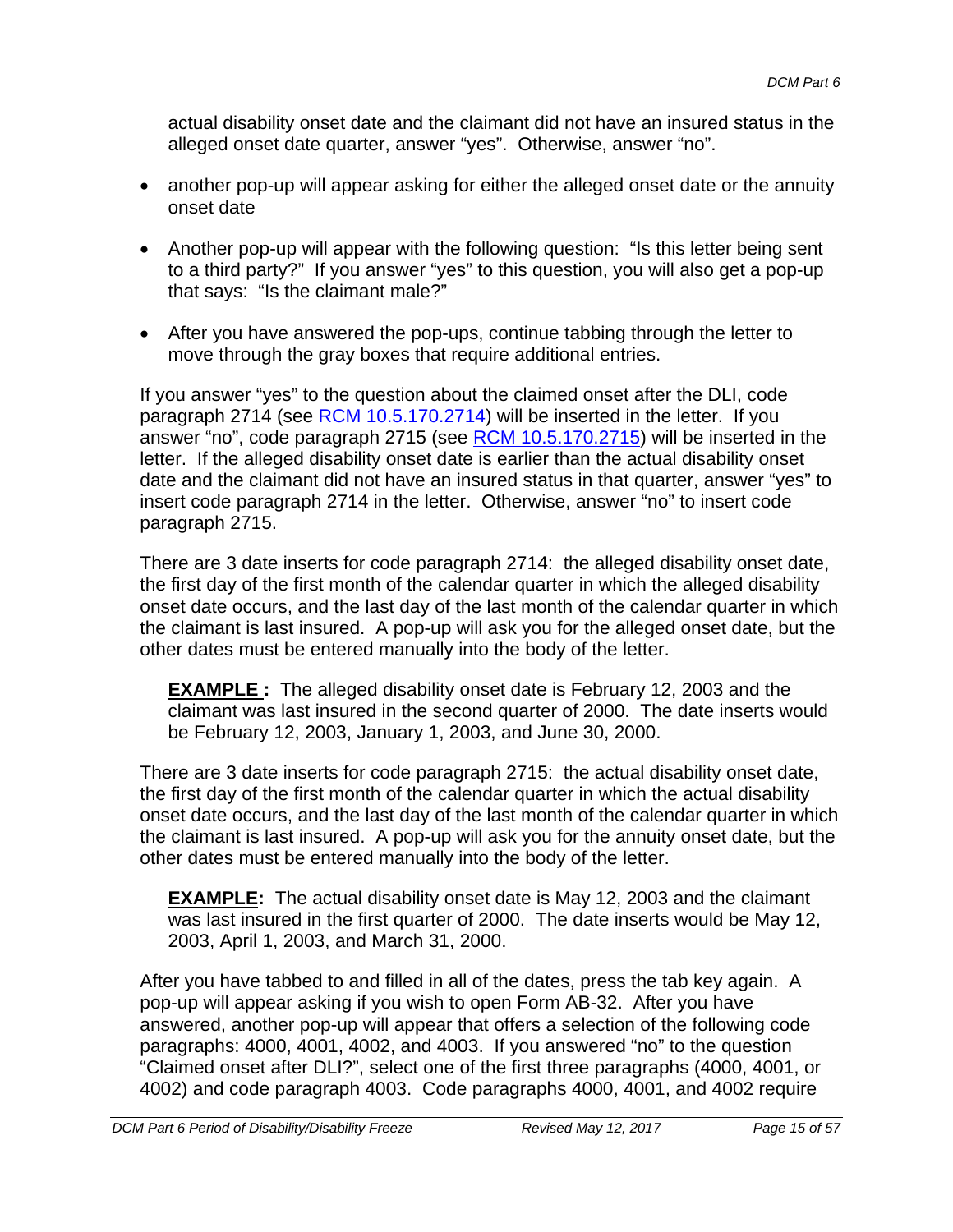date inserts and code paragraph 4003 requires the list of medical records used in the decision. Bear in mind, that if the letter is to a rep payee or third party, you will need to manually change the pronouns "you" and "your" to "he/she" or "his/her" in the code paragraphs.

Following these paragraphs, there is an unprotected area for free form typing. Other code paragraphs can be accessed by pressing Ctrl/Shift/F4.

- C. Complete a RL-260b when:
	- the DF is denied for failure to meet the earnings requirement, and
	- there is Medicare entitlement. Medicare entitlement can be established when the 1974 Act provisions apply (see DCM 6.8.1) or when government employment can be used as quarters of coverage (see DCM 6.8.2).

While you are tabbing through the letter on RRAILS,

- a pop-up will appear asking: "Claimed onset after DLI?" If the alleged disability onset date is earlier than the actual disability onset date and the claimant did not have an insured status in the alleged onset date quarter, answer "yes". Otherwise, answer "no".
- Another pop-up will appear with the following question: "Is this letter being sent to a third party?" If you answer "yes" to this question, you will also get a pop-up that says: "Is the claimant male?"
- After you have answered the pop-ups, continue tabbing through the letter to move through the gray boxes that require additional entries.

There are 4 date inserts for the RL-260b: the disability onset date or the alleged onset date, the Medicare effective date, the first day of the first month of the calendar quarter in which the disability onset date occurs, and the last day of the last month of the calendar quarter in which the claimant is last insured. A pop-up will ask you for the alleged onset date or the annuity onset date, but the other dates must be entered manually into the body of the letter.

**EXAMPLE:** The disability onset date is May 12, 2003, the ABD is November 1, 2003, and the claimant was last insured in the first quarter of 2000. The date inserts would be May 12, 2003, November 1, 2005, April 1, 2003, and March 31, 2000.

After you have tabbed to and filled in all of the dates, press the tab key again. A pop-up will appear asking if you wish to open Form AB-32. After you have answered, another pop-up will appear that offers a selection of the following code paragraphs: 4000, 4001, 4002, and 4003. If you answered "no" to the question "Claimed onset after DLI?", select one of the first three paragraphs (4000, 4001, or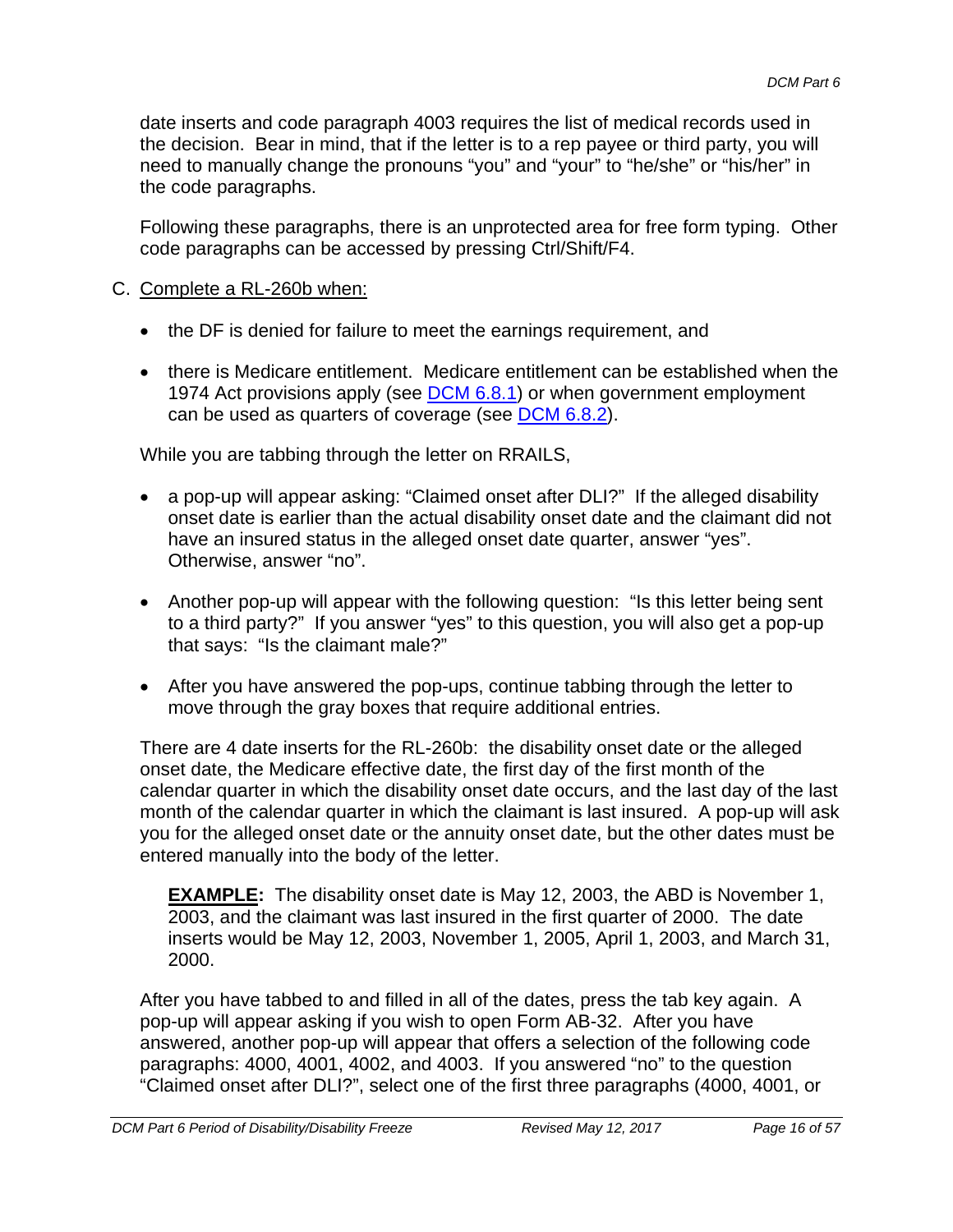4002) and code paragraph 4003. Code paragraphs 4000, 4001, and 4002 require date inserts and code paragraph 4003 requires the list of medical records used in the decision. Bear in mind, that if the letter is to a rep payee or third party, you will need to manually change the pronouns "you" and "your" to "he/she" and "his/her" in the code paragraphs.

Following these paragraphs, there is an unprotected area for free form typing. Other code paragraphs can be accessed by pressing Ctrl/Shift/F4.

- D. Complete a RL-260c when the employee has submitted a statement that he does not want to be considered for a DF. There is one date insert in this letter: the date of the statement.
- E. Complete a RL-260d in cases with a filing date of January 1, 2008 or later when the total and permanent annuity rating is based on alcoholism or drug addiction (see DCM 4.8.4) and no other impairment is severe enough to be a grant for the DF. (For occupational annuity cases, use the RL-260.) There is one date insert in this letter: the annuity onset date.

**NOTE:** If you access letters in the RL-260 series from D-BRIEF rather than from RRAILS, you will not get a pop-up asking if the letter is to a third party or if the claimant is male. The correct pronouns will be pre-filled from D-BRIEF.

#### **6.4.6.3 The Joint Freeze Decision is a Grant**

- A. Complete a RL-210 when:
	- there is agreement between RR and SS about the DF onset date, and
	- the DF onset date is the same or later than annuity onset date.

If the person does **not** have a DF insured status (DCM 6.3.2), also send a SSA-L810 and enclose SSA Publication No. 05-10058, *Your Right To Question The Decision Made On Your Claim*.

- B. Complete a RL-210b when:
	- there is agreement between RR and SS about the DF onset date, and
	- the DF onset date is earlier than annuity onset date, and the annuity onset date is being changed to match the DF onset date.

If the person does **not** have a DF insured status (DCM 6.3.2), also send a SSA-L810 and enclose SSA Publication No. 05-10058, *Your Right To Question The Decision Made On Your Claim*.

C. Complete a RL-210c when there is disagreement between RR and SS about the DF onset date. If the person does **not** have a DF insured status (DCM 6.3.2), also send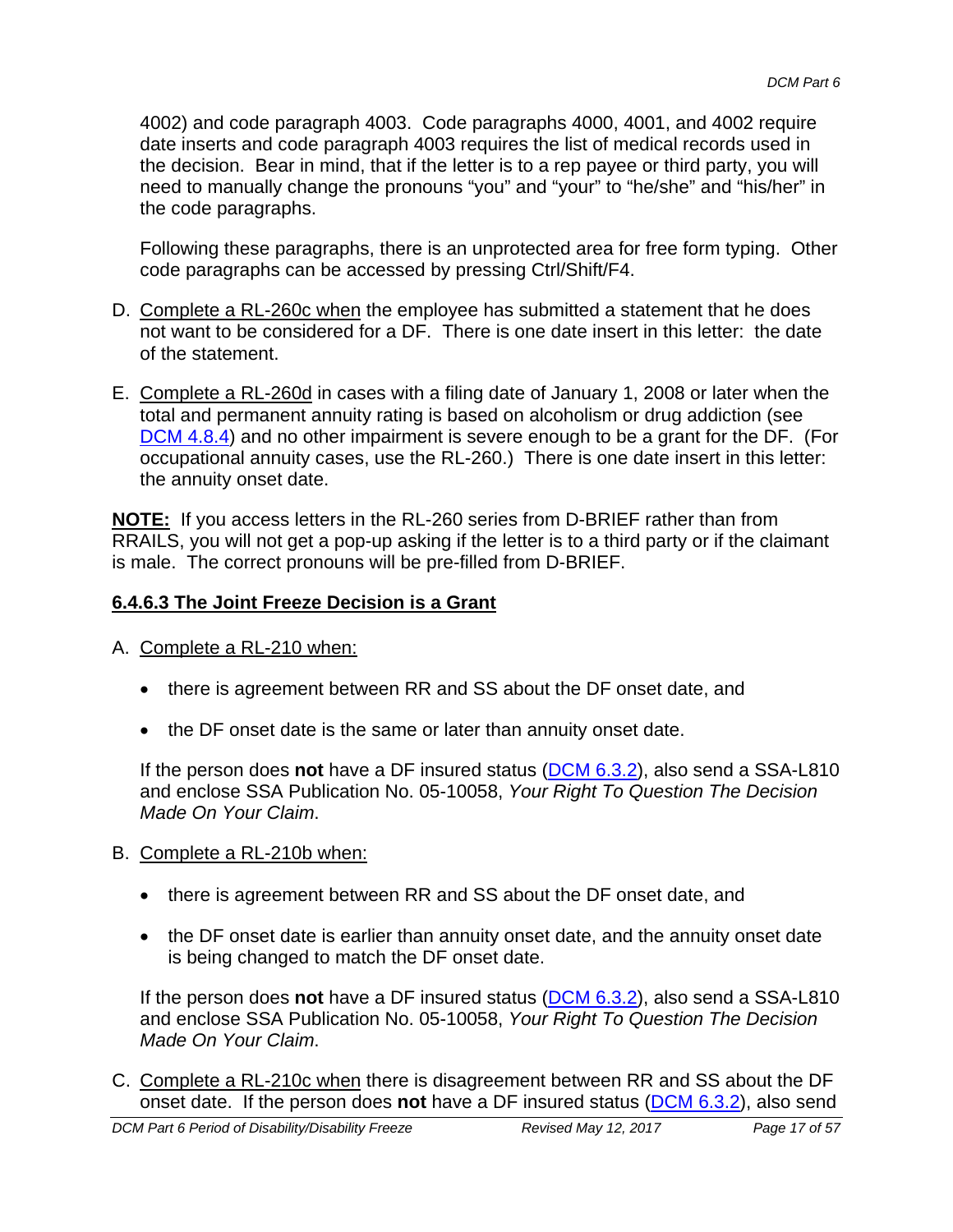a SSA-L810 and enclose SSA Publication No. 05-10058, *Your Right To Question The Decision Made On Your Claim*.

#### **6.4.6.4 The Joint Freeze Decision is a Denial**

Complete a RL-260 and SSA-L813.1 and enclose SSA Publication No. 05-10058, *Your Right To Question The Decision Made On Your Claim*.

## **6.5 RRB/SSA Coordination**

#### **6.5.1 General Guidelines**

In order to properly coordinate disability decisions, SSA and RRB must exchange medical evidence and wage records, review medical decisions, settle/reconcile disagreements about disability decisions, and institute an authorization process for certain types of disability freeze (DF) cases. All attempts to coordinate RRB/SSA claims shall be made to help limit or prevent different decisions from being effectuated and to avoid duplication of development of evidence. The RRB prepares and signs railroad (RR) disability determinations for career RR workers or the dependents of deceased career RR workers and SSA prepares and signs Social Security determinations for the same claimants. Coordination of decisions is based on a signed Memorandum of Understanding (MOU) between both agencies. Each agency has mutually agreed to share evidence which it has obtained.

#### A. Disability Freeze Decisions

Independent DF decisions made by either SSA or RRB are not binding on the other agency. However, joint freeze (JF) decisions completed at the initial and reconsideration levels of adjudication are. See DCM 6.7.3 when a JF is to be completed. See DCM 6.7.4 for JF processing procedure.

Where all aspects of JF decisions are coordinated between SSA and DBD, independent single freeze (SF) decisions are not required to be coordinated although each agency has agreed to furnish required information about disability decisions made for RR employees. See DCM 6.6.4 for DBD examiner or Reconsideration Section handling of a SF.

If both agencies are unable to reach an agreement on a JF decision through the coordination and reconciliation processes or when a claim is awarded at the RRB appeal level ( $DCM$  6.1.3 C), the RRB will complete a unilateral freeze decision. Unilateral freeze decisions completed by a DBD-DPS examiner require supervisory or senior examiner signatory approval. Unilateral freeze decisions completed by a Reconsideration Section specialist require signatory approval by a second specialist. See DCM 6.7.4 for DBD or Reconsideration Section handling of a unilateral freeze.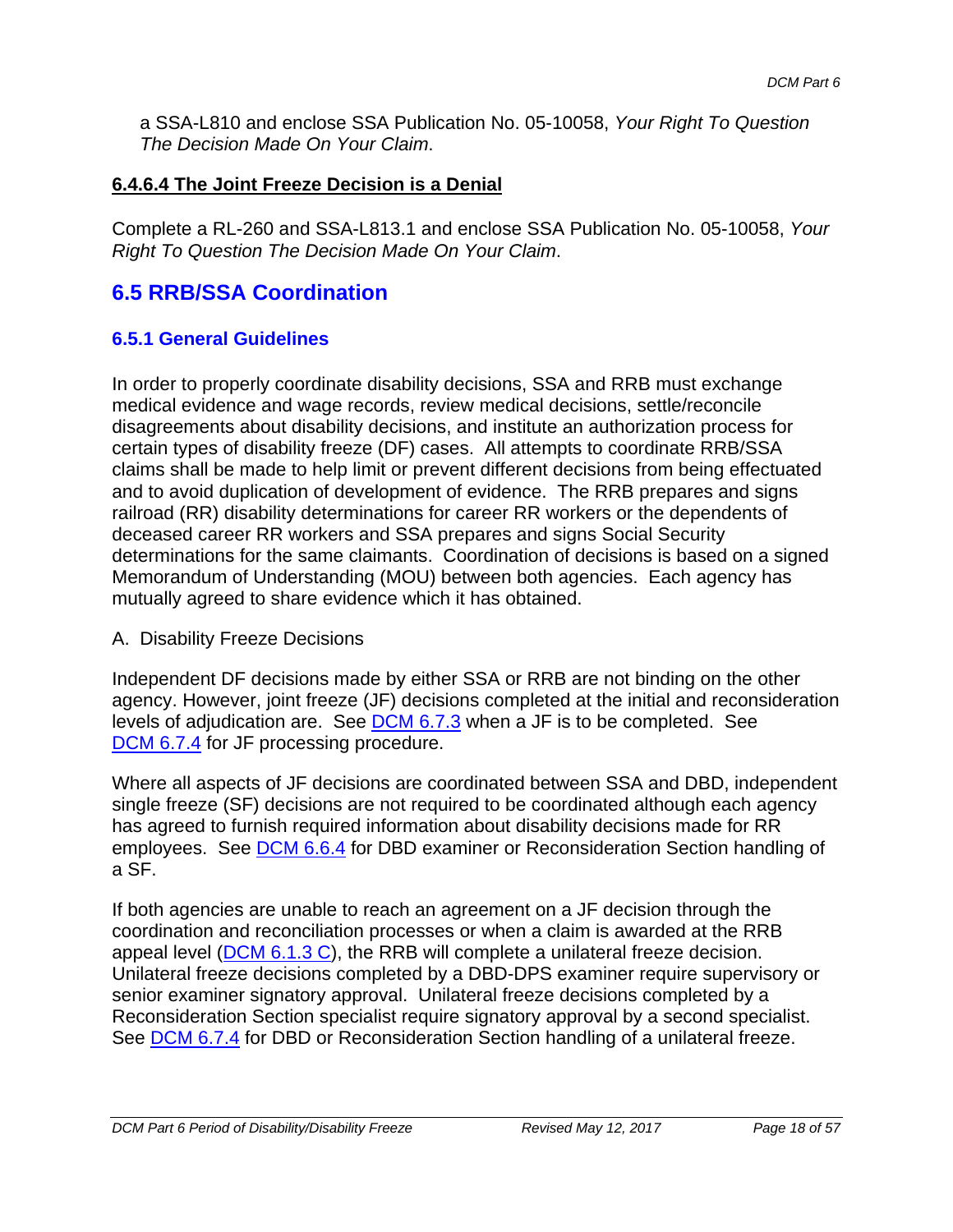#### **6.5.2 Coordination Actions**

When a disability application is filed at the RRB, the TRIC request made for the application will earmark the SS record. SSA takes no action on the earmark unless they have a pending application.

If our disability application or other evidence in file indicated that the claimant also filed for a DIB or SSI benefits, the field office will request, by Form RR-5, the medical evidence and decision from SSA's Disability Program Branch (DPB) to be sent directly to DBD. DBD will either telephone (only when a case must be expedited) or use Form RR-5 to request this information from DPB when the field office has not released a Form RR-5 request. The RR-5 is either sent to:

Disability Program Branch Great Lakes Program Service Center Social Security Administration Post Office Box 87755 Chicago, Illinois 60680

Or, the request can be sent by email with the RR-5 as an attachment to CHI.ARC.PCO.DPB@ssa.gov. Type "RR-5" in the subject line. Do not include the SSA disability examiner's name, claimant's name, social security number, or other personally identifiable information in the subject line. If known, type the name of the SSA disability examiner who is assigned these terminal digits and the full claim number in the body of the email.

If, upon examination of the SSA evidence, the disability rating examiner cannot reach a disability decision under section  $2(a)(1)(v)$  that is consistent with the disability determination previously made by SSA, the rating examiner should refer the case to the supervisor or senior examiner. (S)he will decide on what further action, if any, should be taken to reconcile the conflict in the disability determination.

If DBD receives an application for a disability annuity and it is determined that the employee has less than 120 RR service months and less than 60 RR service months after 1995, the application and pertinent claims material are transferred to SSA.

When a disability application is filed at SSA, DPB will query their systems to determine service months when their applicant indicates railroad service. If 120 months of RR service or 60 months after 1995 are verified, DPB will furnish DBD with the claim number and request medical evidence. We reply with Form RL-34b the status of claims activity at DBD. SSA will transmit information on their decision with Form SSA-415. DBD will review the SSA decision. If the file indicates a disability rating allowance under the RR Act can be made, use G-239 to secure an application from the career RR employee if one has not been filed.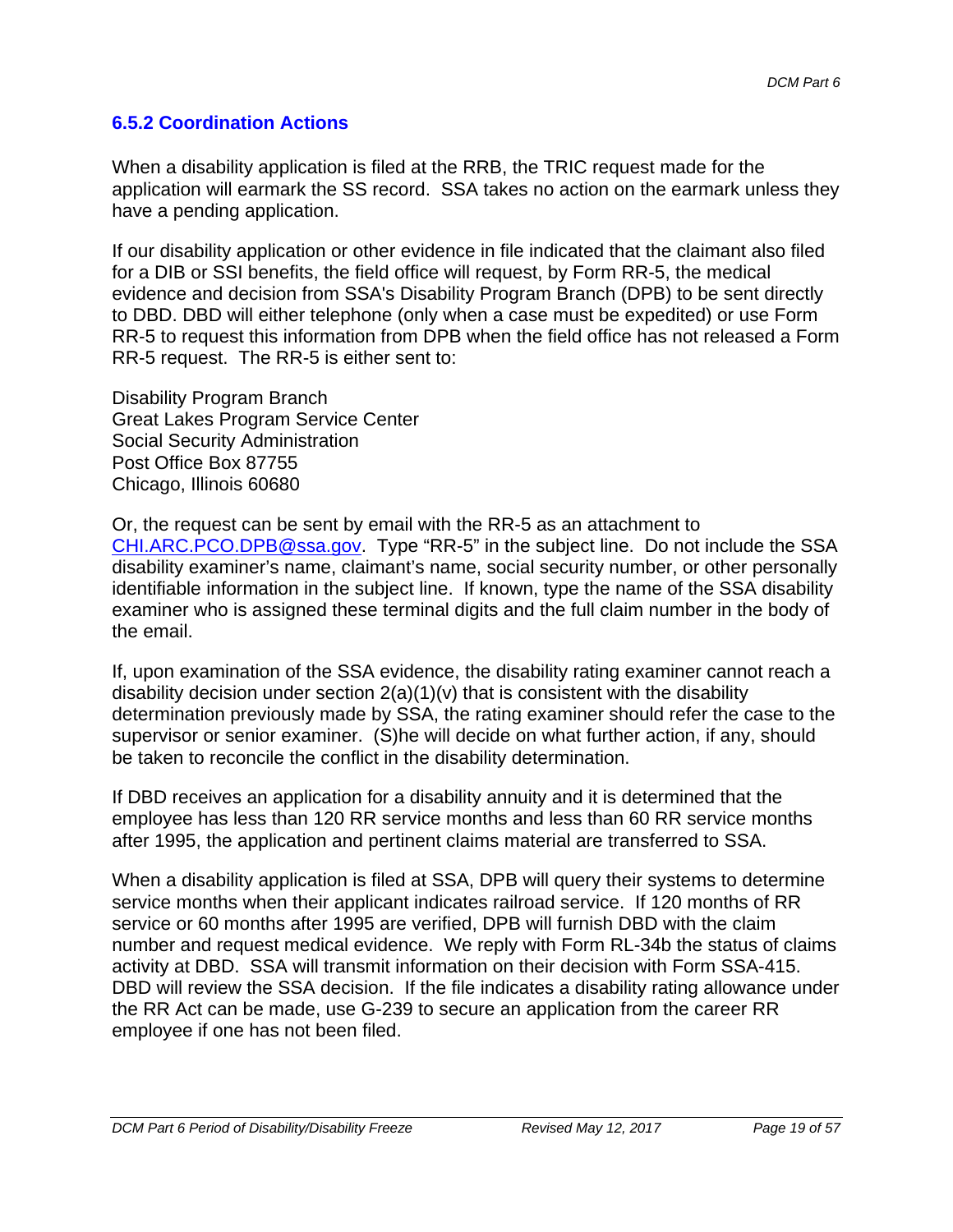## **6.6 Single Freeze Determinations and Simultaneous Ratings**

### **6.6.1 Definitions and General Program Policy**

A simultaneous disability annuity (D/A) rating and a disability freeze (DF) rating should be completed except when DBD management has advised that simultaneous D/A and DF ratings should not be completed due to DBD workload or other agency considerations. This would occur in both single freeze (SF) cases and "no conflict" cases. SF cases are those disability claims filed at the RRB by or on behalf of career railroad employees where there is little to no potential for social security benefits ever being paid. The DF rating for these cases can be made by the RRB alone. "No conflict" cases are those in which SSA has already made a disability decision which we have reviewed and concur with the medical determination, vocational determination, and onset date. "No conflict" case decisions "adopted" by the RRB are handled as a SF because a claim for DF was already filed at SSA.

#### HOWEVER, DO NOT DELAY THE AWARD OF D/A FOR DEVELOPMENT OF ADDITIONAL EVIDENCE OR INFORMATION NEEDED FOR A DF DECISION.

The annuitant has the right to request that a DF not be granted. (See DCM  $6.3.1$ )

When the claim for a D/A is denied, the DF is automatically and concurrently denied. If a previously denied D/A is reopened and revised to an allowance, the DF determination must also be reconsidered by completion of G-325 or an SSA-831, even if the decision will still be a denial.

### **6.6.2 When Simultaneous D/A And DF Decisions Cannot Be Made**

A simultaneous rating cannot be made in the following cases:

A joint freeze determination is required. (See DCM 6.7.3)

Additional medical evidence (M/E) is required because M/E that was obtained in support of the employee's D/A rating is not adequate for making a disability freeze determination.

SS wage data has not been received and such record is required. (E/R of employee has an "SS" indication.)

Additional vocational information is required about a claimant's non-railroad work for making a disability freeze determination when the decision is based on both medical and vocational factors.

### **6.6.3 Actions By DPS To Determine Whether Applicant Has QC**

A. As of Alleged Quarter of Disability (AQD) - First determine whether the applicant meets the insured status test as of the AQD (i.e., the quarter in which he became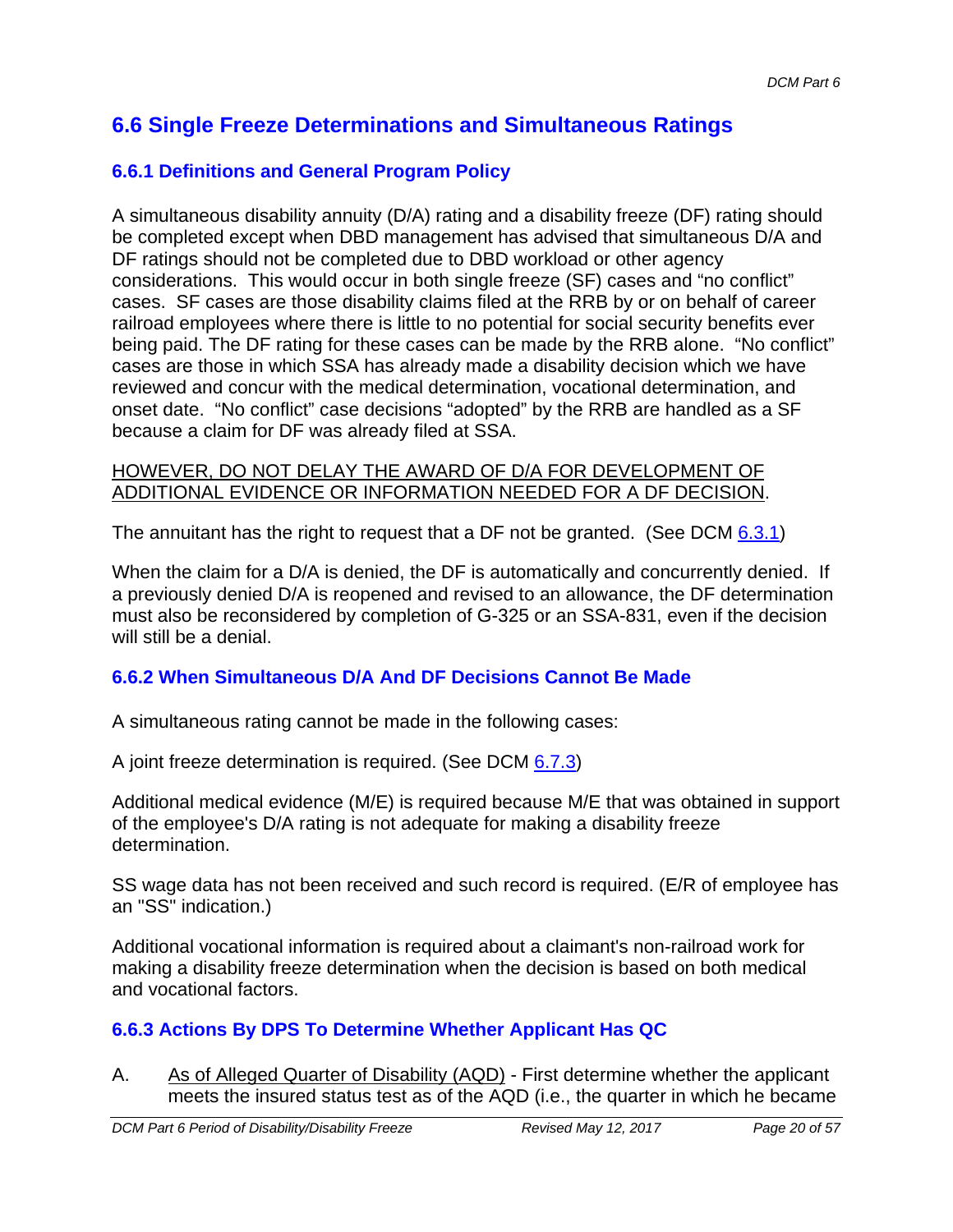unable to work) based on the filing or deemed filing date of the disability freeze application. If the applicant does not have a 20/40 insured status, as of the AQD, see whether he has the qualifying QC's after or before the AQD. When making the appropriate test, keep in mind when a disability freeze recalculation is applicable, and when DIB entitlement could otherwise begin.

B. After the AQD but Not in Alleged Quarter - An applicant who has insufficient earnings when first disabled may be eligible for a disability freeze period if he meets the qualifying QC requirement after the onset of his impairment. In such cases, the disability freeze period begins on the first day of the quarter in which the qualifying QC requirement is met.

If an employee has only 19 quarters in the 40-quarter period ending in the AQD, and was paid sufficient vacation allowance in the next succeeding quarter which could give him the required 20 QC's, he would meet the qualifying QC requirement for disability freeze on the first day of the quarter he was paid the vacation allowance. However, if he was awarded a D/A which began to accrue on or before the date he was paid the vacation allowance, that quarter cannot be used to meet the qualifying QC for disability freeze, unless his annuity is recertified to begin on the date following the last day for which he was paid the vacation allowance. In such a case, the annuity payments previously made to him are erroneous.

If an employee has insufficient quarters in the 40-quarter period ending in the AQD, and was paid miscellaneous compensation in a period which could give him the required 20 QC's, the miscellaneous compensation can be used to give the required QC's.

This is also true, if an employee is receiving regular compensation that does not provide a service month in a period which could give him the required 20 QC's. The regular compensation can be used to provide the required QC's.

C. Before AQD But Not In or After That Quarter - Even when it appears that the qualifying QC requirement cannot be satisfied at any time in or after the alleged quarter in which disability occurred, the applicant may be eligible for a disability freeze if he had the necessary qualifying QC at some point before the AQD. This is so because the actual date of disability may have been much earlier than that alleged. This actual date cannot ordinarily be established until medical development and examination have been completed.

If the applicant appears to have the qualifying QC at some point earlier than the alleged date of onset of his disability, and the earnings record (E/R) indicates that his earnings ceased before the alleged date, it is possible that the date of onset was incorrectly stated by the applicant. However, it is also possible that the applicant was merely unemployed or engaged in work not covered by the RR Act or the SS Act. In such cases, the disability examiner considers the merits of the applicant's explanation given on Form AA-1d and decides whether medical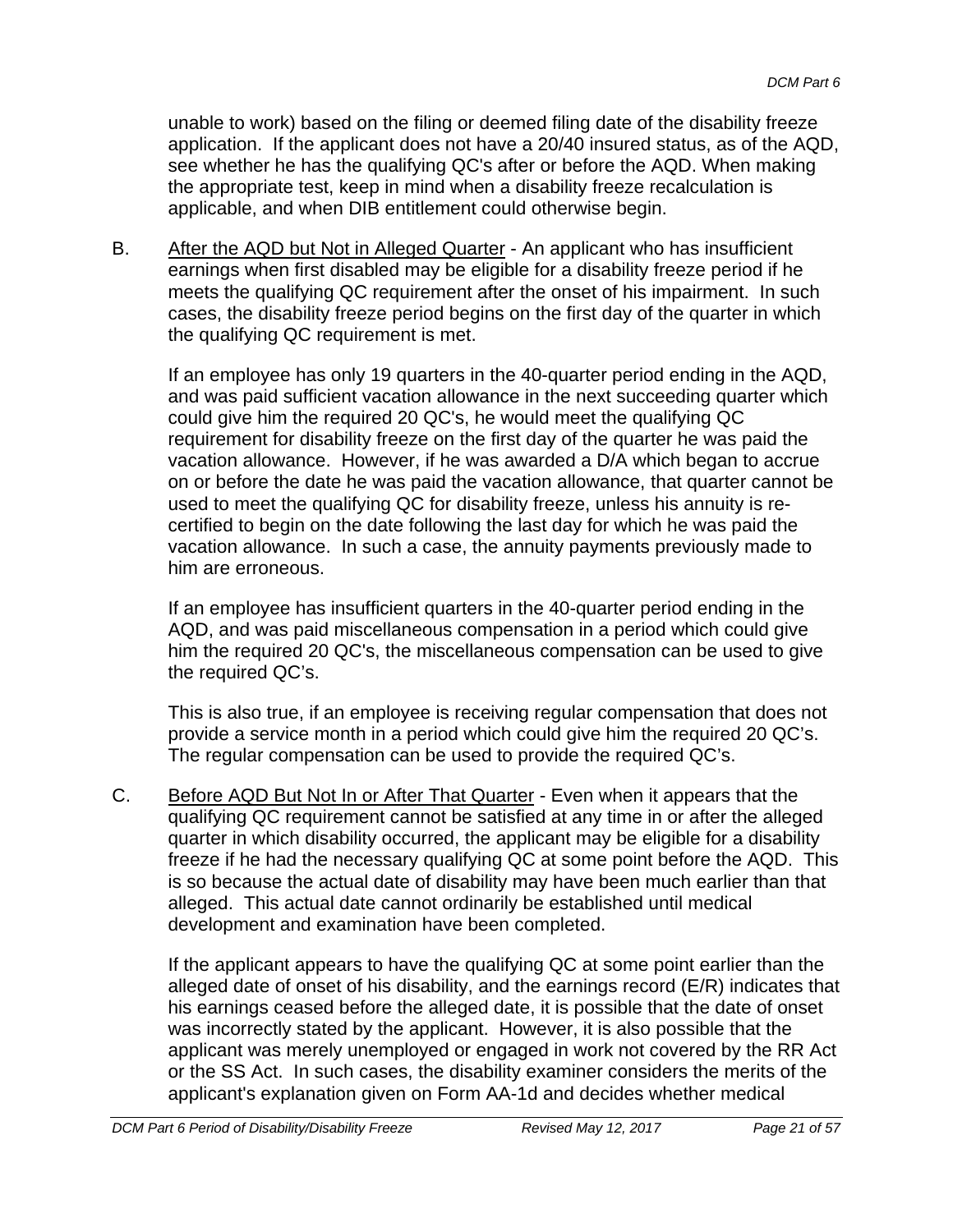development should be undertaken to determine whether the applicant was unable to engage in any SGA in or after the quarter in which he had the qualifying QC.

- D. Development When Applicant Does Not Appear to Have Qualifying QC in or After AQD - When the applicant apparently does not meet the qualifying QC requirement either in or after the quarter when alleged disability began, compare his allegations of his work history with his reported earnings. Assume that the E/R is correct unless development on the basis of any conflicting allegations of the applicant proves it to be incorrect. If the applicant alleges employment or SE not reflected by the earnings data and such work would be sufficient to establish the necessary qualifying QC, it should be investigated. No further action should be taken with respect to the application for a disability freeze until the question is resolved.
- E. Explanation of Earnings After AQD When the applicant has the qualifying QC as of the AQD and the E/R shows that he has earnings after the quarter in which the disability allegedly began, the earnings reported for periods after the AQD, should be satisfactorily explained on Form AA-1d completed by the applicant as to whether the amounts reported after the AQD are special payments (sick pay, vacation pay, bonuses, etc.), or payments for services actually rendered after the AQD.
- F. Determining QC's at RRB January 1, 1978 or Later Effective January 1978, a QC is based on yearly earnings and is not assigned to a specific calendar quarter in the year. For calendar years 1978 or later, the amount of earnings required for a worker to be credited with a QC is written into the SS Act and will be adjusted each year with the rise in average wage levels (see RCM 5.6.18). Therefore, even though an employee may only have worked in one quarter in a particular year, the employee may be credited up to 4 QCs if his earnings are high enough.

### **6.6.4 Making Single Freeze Decisions**

Single Freeze (SF) decisions are not coordinated with the Social Security Administration (SSA) and may be completed by DBD examiners or Reconsideration specialists using the following process:

#### A. DBD Handling

1. Distribution of Incoming Claims

Cases are generally distributed to and adjudicated by DBD examiners according to terminal digits.

2. Adjudication and Evidence Development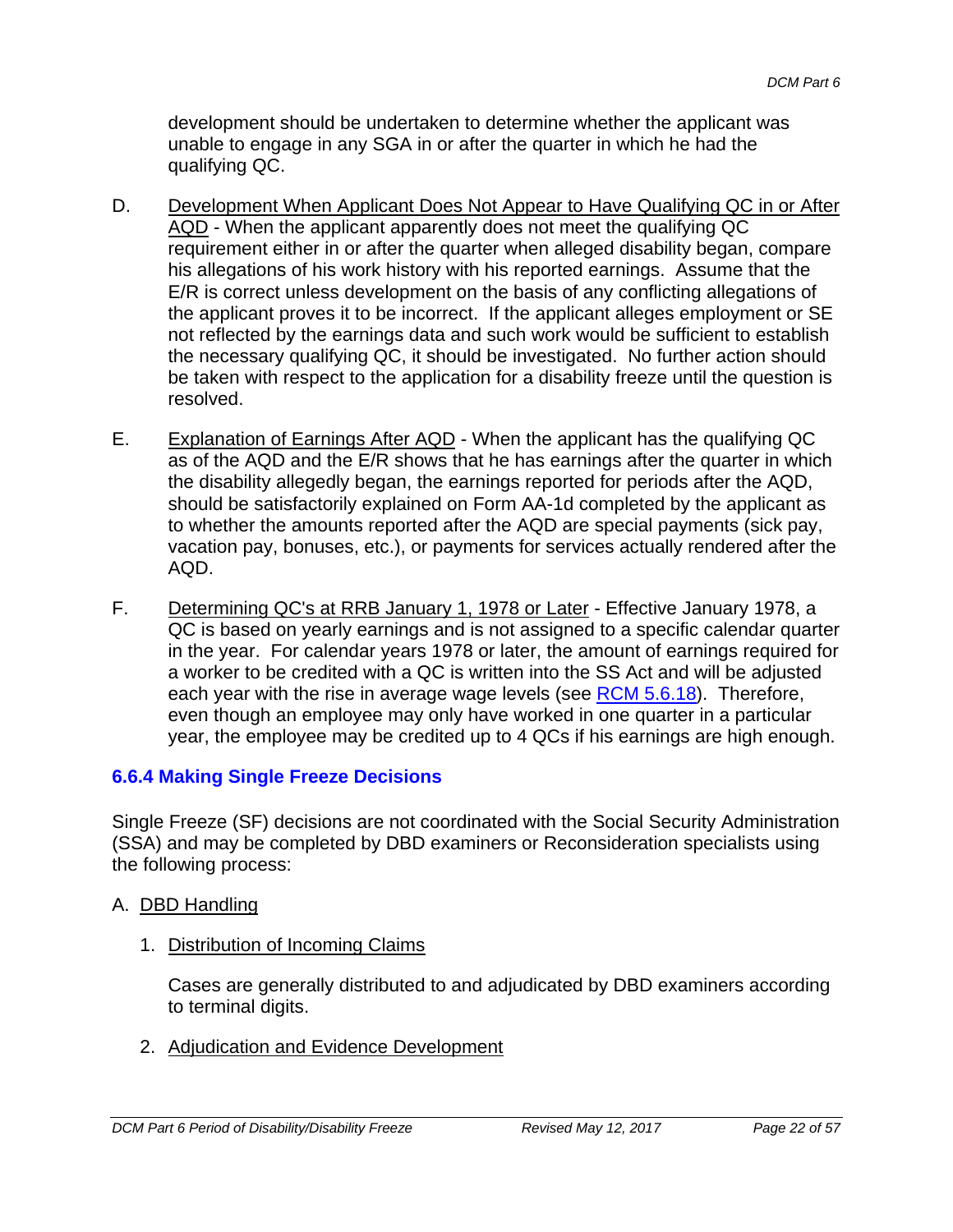Adjudicators review the evidence in file and, when necessary, take appropriate actions to develop for sufficient evidence needed to make a reasonable disability decision. Actions include but are not limited to development of: pertinent medical and non-medical evidence, vocational reports, earnings record (DCM 6.3.4), application forms, activities of daily living, and medical consultant's opinion (MO).

See DCM 4.10.13 for information regarding the age of medical evidence in SF cases.

**NOTE 1:** Adjudicating personnel must check to see if an application for Disability Insurance Benefits (DIB; Title II) or Supplemental Security Income (SSI; Title XVI) was already filed at SSA. Indications that a disability application was filed at SSA can be found in/on:

- Form AA-1 (APPLE and paper);
- Form AA-1d;
- SSA Master Benefit Record (MBR);
- SSI Record:
- DATAQ;
- DEQY (if already in file or in imaging); and
- Contact Log.

Adjudicators can request a MBR, SSI record, and DEQY from RRB personnel who have been authorized by SSA to access their system. Instructions how to read a MBR can be found in POMS SM 00510. Instructions how to read a SSI record can be found in POMS SM 01601. Adjudicators can also request a report from The Work Number (TWN); see DCM 3.4.205.

**NOTE 2:** Medical evidence of record may conclusively show that the severity of a RR employee's impairment or combination of impairments is medically disabling without considering his or her age, education, or work experience. Examples include but are not limited to: a biopsy report indicating that the claimant has been diagnosed with small-cell (oat cell) carcinoma of the lung; the claimant suffering amputations of both hands; the claimant who has received a lung or liver transplant and the case is being completed within 12 months of the transplant surgery. The severity of any medically-documented impairment(s) included in the Listing of Impairments  $(DCM 4.12; POMS D1 34001.000)$ , as issued by SSA, is considered medically disabling.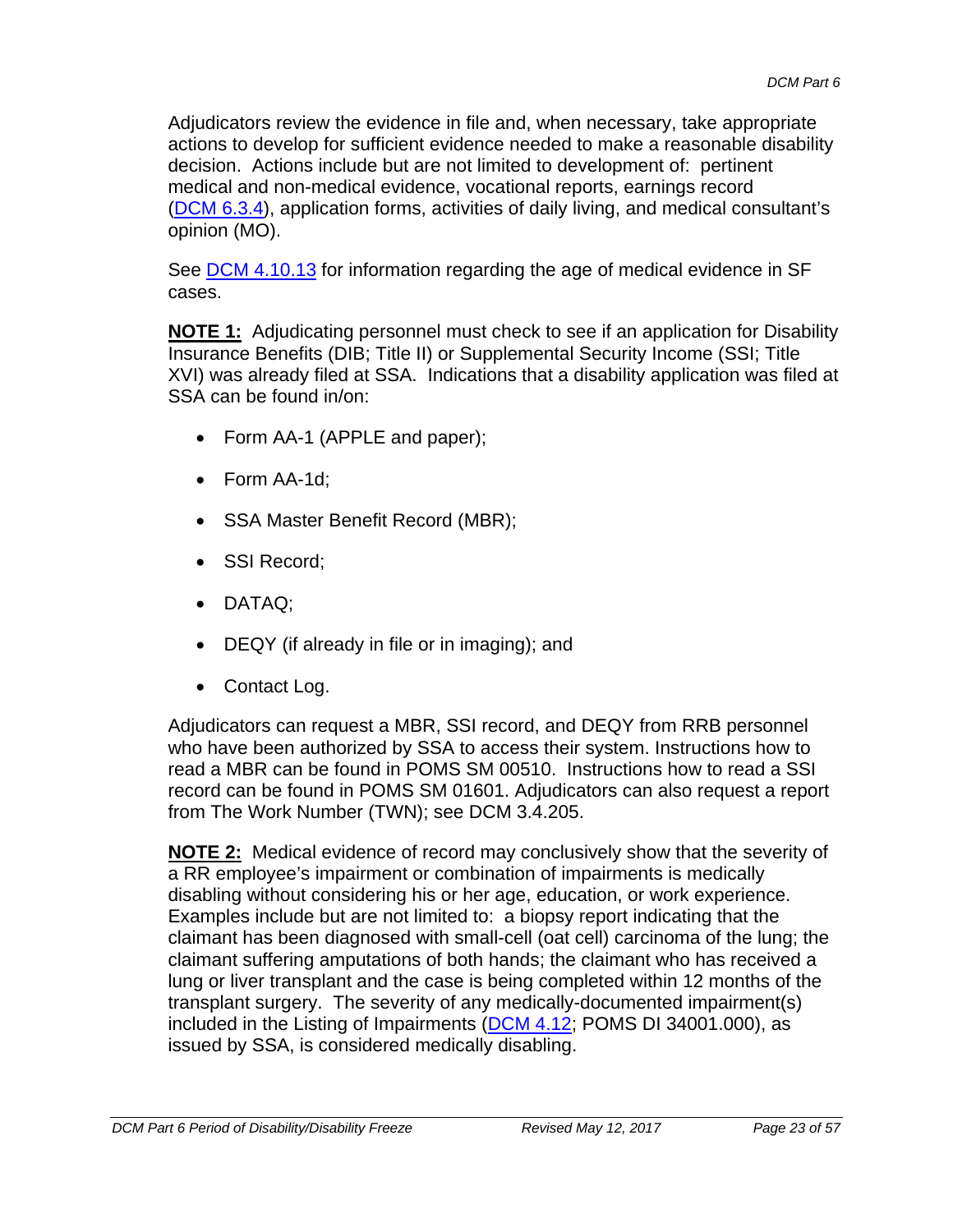In addition, a RR employee may have a medically-documented terminal illness (TERI) or a medical condition in SSA's Compassionate Allowance (CAL) list. An illness which is generally considered terminal or a medical condition in the CAL list (DCM 3.4.100) indicates a high probability that the RR employee is disabled.

Presuming that there is no other conflicting medical evidence in file which would lead one to question whether the severity of an impairment(s) is medically disabling as shown in the SSA Listing of Impairments, situations such as these do not require a MO and DBD-DIS or DPS examiners and Reconsideration specialists have the latitude to complete SF decisions without the MO. A case tagged as a TERI or CAL claim (DCM 3.4.100) has no bearing on this decision, although it may be an indication that a MO may not be needed.

As a general rule of thumb, however, if a medical judgment by a licensed physician or psychologist is required to determine whether the severity of an impairment(s) is medically disabling, a MO must be obtained. (See DCM 4.11.1) through 4.11.4).

**NOTE 3:** Any case in the Financial Interchange (FI) sample (DCM 6.7.3 D) must always be recorded into the RRB systems as either a joint freeze or unilateral freeze, even if an application for DIB or SSI was already filed at SSA.

3. Administrative Actions Before Authorization

After reviewing all of the information and coming to a determination, the examiner:

a. Composes a rationale (D-Brief G-325B if completing a concurrent D/A and SF decision; RRAILS G-325.1 if completing a SF only decision). (See DCM 5.1.6  $\lambda$ 

The rationale must be sent to the imaging authorization folder if the decision requires authorization. (See DCM 3.4.304 for guidelines when a case does not require authorization.)

b. Completes the appropriate OLDDS G-325 screen entries (see **DCM 12.1.4**).

**NOTE:** If a SF allowance ALSO allows an earlier D/A onset date, a single OLDDS entry may be completed on the same day.

c. Composes the appropriate RRAILS RL-210 series or RL-260 series letter. (See **DCM 6.4.6**).

The letter must be sent to the imaging authorization folder if the decision requires authorization. (See DCM 3.4.304 for guidelines when a case does not require authorization.)

d. If necessary, sets an appropriate CDR call-up (see DCM 8.5.2 and 8.5.3).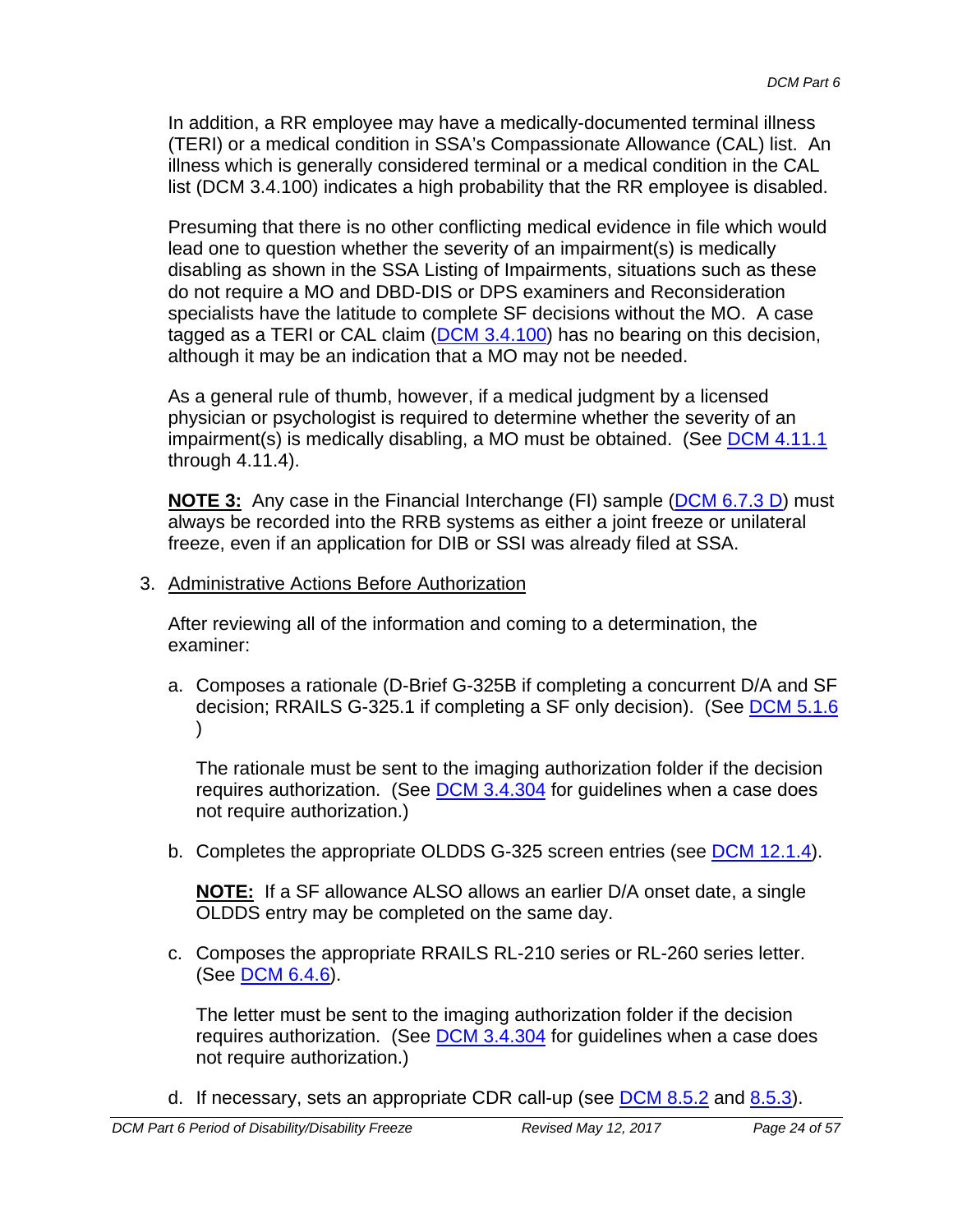e. If required, submits the case for authorization. (See DCM 3.4.304 for guidelines if the case does not require authorization.

**NOTE:** Printouts of the G-325 OLDDS screens, G-325B or G-325.1 rationale, and, if applicable, CDR call-up sheet are to be filed on the left side of the claims folder by the rating examiner.

#### 4. Authorization Process (IF NECESSARY)

Follow the instructions in DCM 3.4.302.

When all is complete, the claims folder is sent to:

- Claim Files, if the SF is allowed EXCEPT when a DF has been granted for a deceased railroad employee (DCM 6.9.1).
- Reconsideration Section, if the SF is denied.

**NOTE 1:** See DCM 3.4.300 and 3.4.301 for general information about the authorization process in DBD and Reconsideration Section.

**NOTE 2:** Simultaneous disability annuity (D/A) and SF ratings should be completed except when DBD management has advised that simultaneous D/A and SF ratings should not be completed due to DBD workload or other agency considerations.

If D/A and SF ratings are authorized simultaneously, the SF determination letter shall NOT be released at the same time as the D/A determination letter. Rather, the claims folder will be held in AFCS location T0SP until the D/A award has been paid partial or final by the RRB. The SF determination letter will be released after the D/A has paid partial or final by appropriate DBD personnel.

In addition, SF-only decisions (i.e. SF decisions which are not rated simultaneously with a D/A decision) must not be authorized on OLDDS and the SF determination letter shall not be released until the D/A award has been paid partial or final by the RRB.

**NOTE 3:** DBD examiners and authorizers are both responsible to proofread the disability determination letter for the correct name and address, accurate content, and proper grammar before it is sent to the imaging authorization folder (or released to the claimant and imaging system if the decision does not require authorization by another examiner).

- B. Reconsideration Section Handling
	- 1. Incoming Claims and Distribution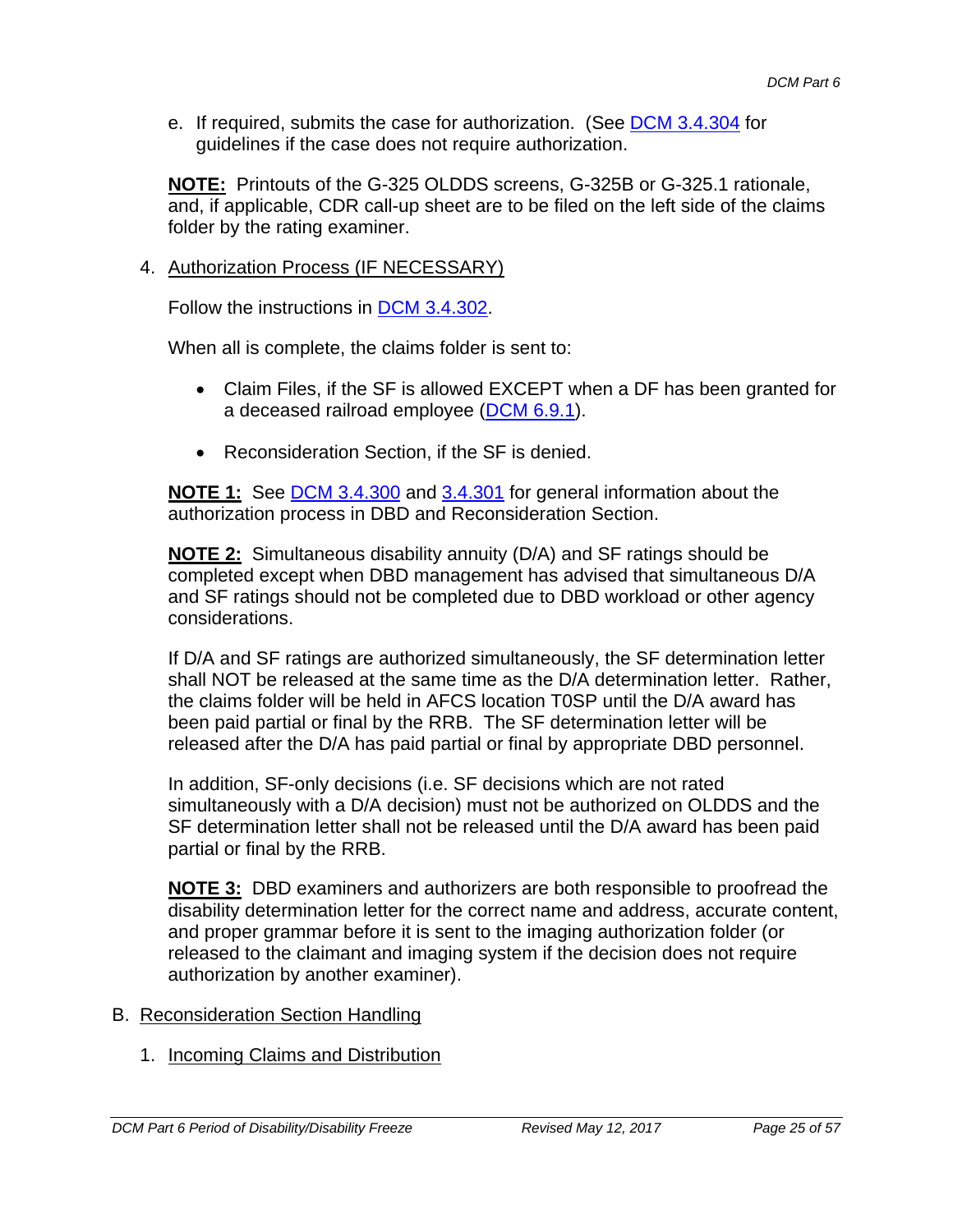DBD sends claims folders to the Reconsideration Section at the time that an individual is rated not disabled for a SF in anticipation of a possible request for reconsideration.

Incoming requests for reconsideration of a wholly or partially unfavorable SF determination are screened to determine if the request was made timely. Timely requests are logged into USTAR (FOM1 15120) and a letter acknowledging receipt of the request is released. A USTAR tracking sheet is printed and attached to the request and claims folder. (Claims folders not already in the Reconsideration Section are obtained).

Requests for reconsideration are distributed to Reconsideration specialists by date of receipt, the oldest requests being distributed first, except when there is special (i.e. Congressional, Board member, etc) interest.

2. Adjudication and Evidence Development

See **DCM 6.4.4 A.2** 

3. Administrative Actions Before Authorization

After reviewing all of the information and coming to a determination, the adjudicating specialist:

- a. Rationale (See DCM 5.1.6)
	- If fully affirming a previous determination

Composes a rationale explaining why the previous determination was reasonable. The document is then placed in the Reconsideration Rationale SharePoint site.

Do not place a copy in the claims folder.

• If partially or fully revising a previous determination

Completes Form G-325.1 (DCM 11 G-325.1).

Place a copy of Form G-325.1 on the left side of the claims folder before submitting the case for authorization.

b. OLDDS (If necessary) (DCM 12.1.4)

OLDDS is only completed if the SF determination in effect is changed (allowance/denial) or a disability onset date is revised.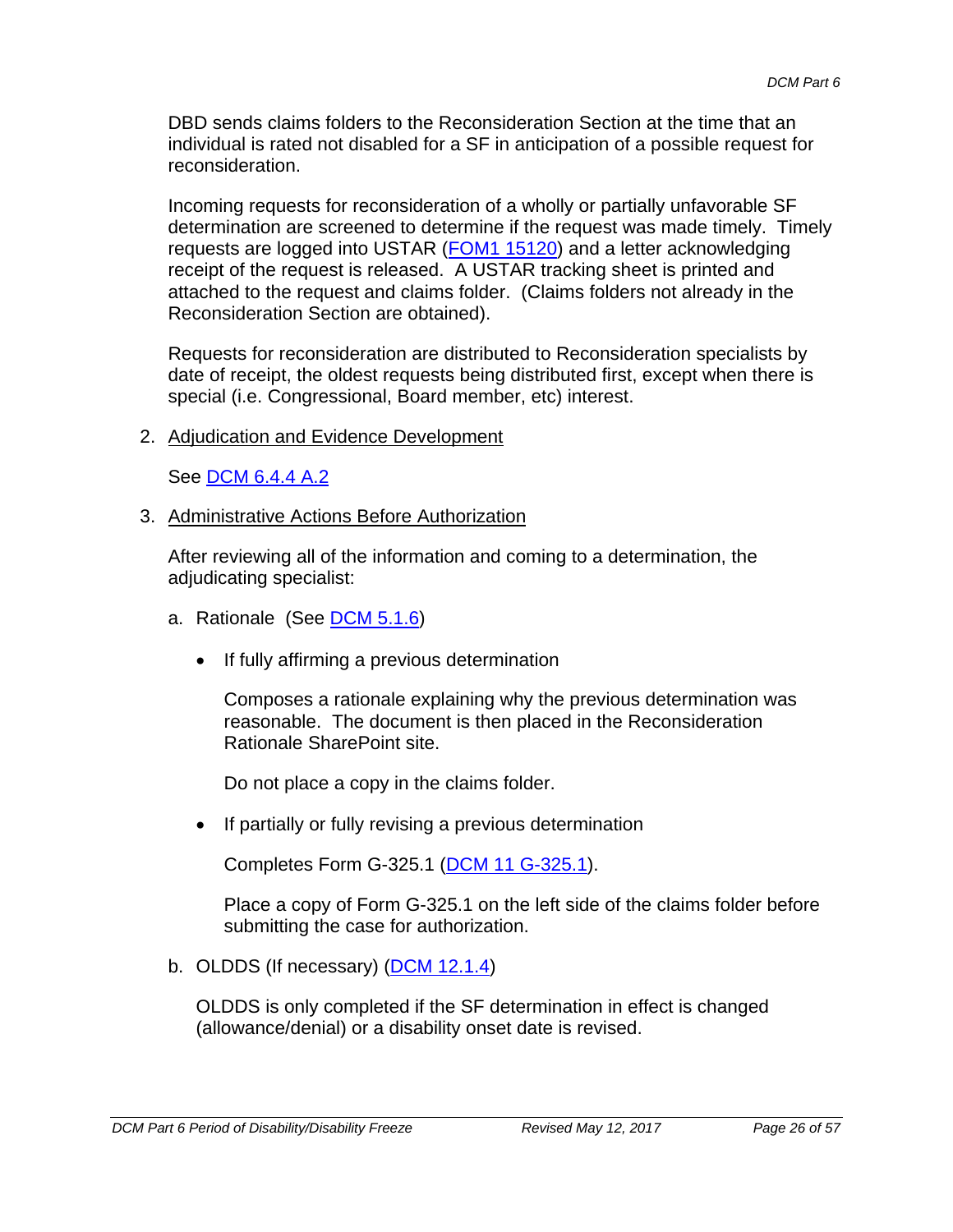If completed, a copy of all OLDDS screens is placed on the left side of the claims folder before submitting the case for authorization. (See RCM 5.12.10 )

c. Disability Determination Letter

Appropriate Reconsideration Section code letters and paragraphs are used. The adjudicating examiner must send the letter to the imaging authorization folder.

**NOTE:** Reconsideration Section specialists are responsible to proofread the reconsideration determination letter for the correct name and address, accurate content, and proper grammar before it is released to the claimant/annuitant and sent to the imaging authorization folder.

d. Reversal Sheet (if necessary)

A reversal sheet is completed only if partially or fully revising a previous determination. It is placed in the claims folder.

#### 4. Authorization Process (IF NECESSARY)

SF decisions at the reconsideration level require authorization by another specialist ONLY if partially or fully revising a previous disability determination.

If the case requires authorization by another specialist:

- a. The adjudicating specialist will log the claims folder into the AFCS location of the fellow specialist reviewing the case and bring it to him/her.
- b. The authorizing specialist will thoroughly review all aspects of the proposed disability determination for sufficiency, accuracy, and content, including but not limited to: medical and non-medical evidence, all medical opinions, determination rationale, system entries, formal determination letters of notification, and any other forms and documentation relevant to the decision.

The authorizing and adjudicating specialists will immediately discuss the case if there are any disagreements in any aspect of the decision. As a last resort, the Reconsideration Section supervisor should be consulted if the disagreements cannot be rectified informally.

- c. The authorizing specialist will approve OLDDS and verify that it processed correctly into the system.
- d. After the case has processed into the system, the authorizing specialist will log the claims folder into the AFCS location of the adjudicating specialist and return it to him/her.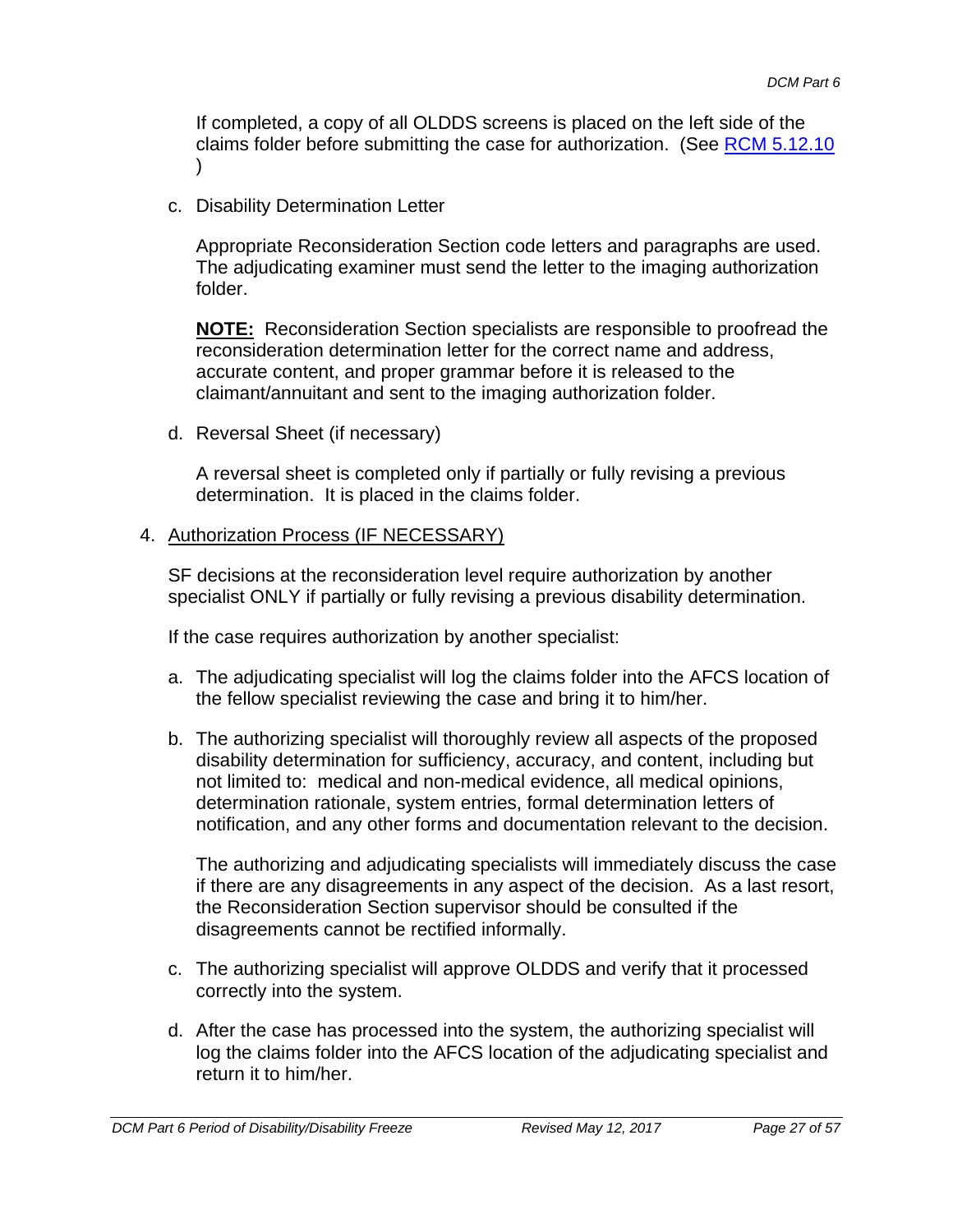#### 5. Administrative Actions After Authorization

a. The adjudicating specialist will print three (3) copies of the formal disability determination notification letter. One copy is released to the individual requesting reconsideration. One copy is placed on the right side of the claims folder. One copy is given to the Chief of the Reconsideration Section.

A fourth copy (carbon copy; cc:) is printed if an attorney is or appears to represent a claimant/annuitant. Send the cc: to the attorney if the reconsideration determination is partially or fully favorable. Send the cc: to the claimant/annuitant if the original determination is fully affirmed.

All letters must be sent to imaging.

b. Enter an appropriate CDR call up diary  $(DCM 8.5.2)$  and  $(8.5.3)$ , if it is warranted, using the CDR call up program  $(DCM 12.3)$ . A copy is placed on the left side of the claims folder.

**NOTE:** Existing medical diary call ups in the CDR call up program should be closed and an up-to-date diary entered.

- c. The adjudicating specialist will release one copy of the Reversal Sheet to DBD. A second copy (attached to the USTAR tracking sheet) is placed in the incoming tray of the Chief of Reconsideration Section.
- d. When all is complete, the claims folder is either sent to:
	- Claim Files, or
	- Survivor Benefits Division Initial Section if a DF has been granted for a deceased railroad employee (DCM 6.9.1).

**NOTE:** If the payment of a D/A or O/M is affected such as could occur when an earlier DF onset date is allowed, notify the Retirement Benefits Division via an E-mail.

### **6.7 Joint Freeze, Unilateral Freeze, and Financial Interchange Disability Determinations**

#### **6.7.1 Introduction To Joint And Unilateral Freeze Determinations**

Joint RRB/SSA disability freeze (DF) decisions are not required by law or regulation but are the results of interagency policy formed in September 1958 to protect certain railroad employees and their families against the possible adverse effect of independent and/or conflicting DF decisions made by two agencies based on the same provisions of law. Joint freeze (JF) decisions also eliminate any potential administrative problems for both agencies due to uncoordinated decisions.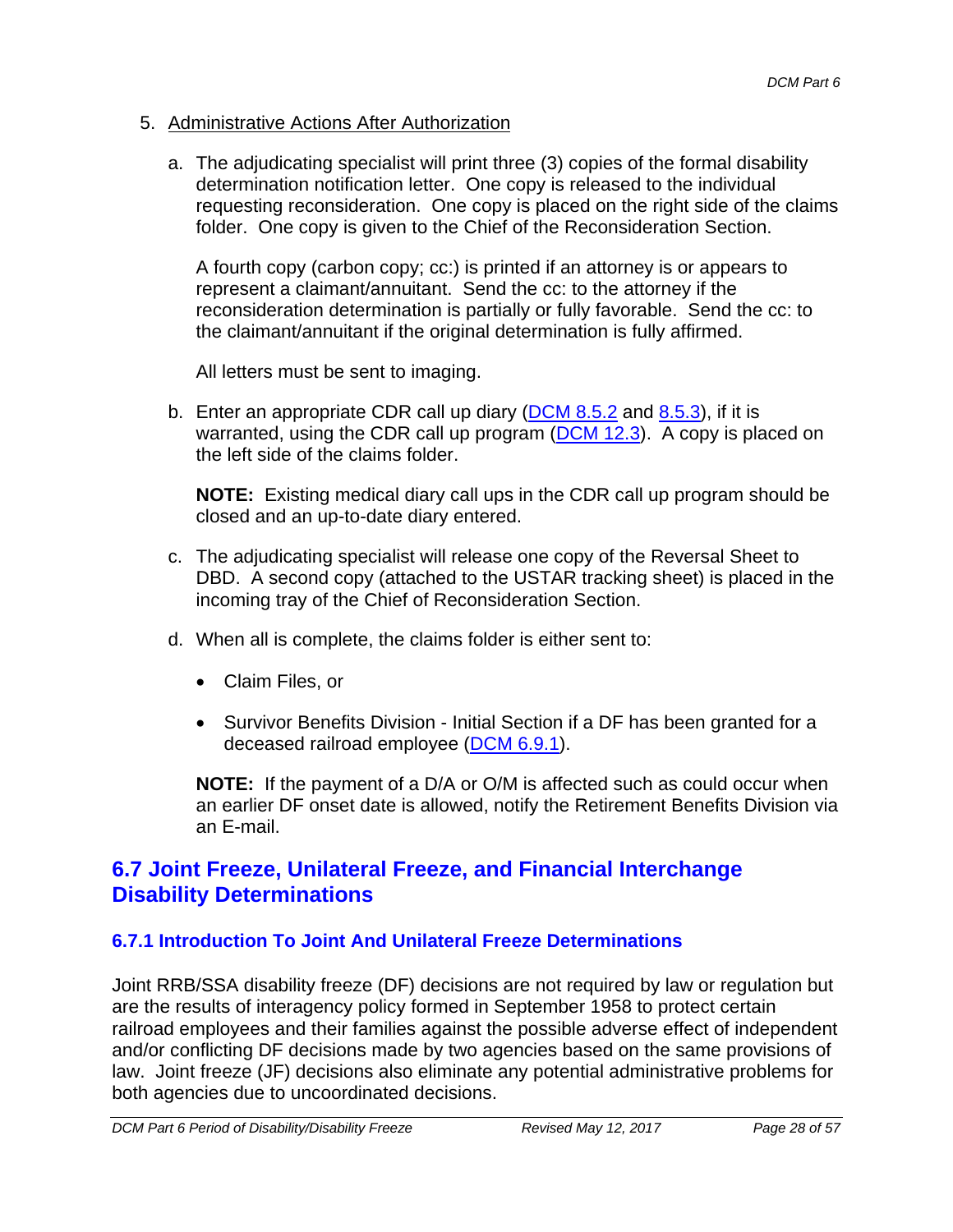Although the Railroad Retirement Board (RRB) has independent statutory authority to make DF decisions for our annuitants, there are no provisions of law that requires the Social Security Administration (SSA) to recognize our ratings for benefits under the Social Security Act (SS Act). JF decisions insure that the employee's family will have the advantage of higher survivor benefits after his death.

A JF determination is defined as a disability claim processed jointly by RRB and SSA where there is some likelihood of social security benefits being paid OR cases included in the financial interchange sample. RRB prepares the DF determination and SSA reviews and countersigns the decision.

An application for a disability annuity (D/A) filed with the RRB is also deemed to be an application for a DF under the SS Act. If a claim for D/A **filed with the RRB** meets the criteria (but not an exception) shown in DCM 6.7.3, the RRB is required to attempt to coordinate the DF decision with SSA as a possible JF decision.

- If, at the initial or reconsideration levels of adjudication, the RRB and SSA agree that the claimant is disabled beginning on a specific date, a JF has been established from that date and the disability determination is entered into the RRB system using OLDDS SSA-831 (DCM 12.1.6).
- If, at the initial or reconsideration levels of adjudication, RRB and SSA EITHER
	- $\triangleright$  disagree that the claimant is disabled

OR

 $\triangleright$  agree that the claimant is disabled but disagree on the date that disability begins

the RRB may decide to unilaterally conclude that the claimant is disabled for DF purposes. The period of time which the RRB decides to make an independent decision on the claim after the RRB and SSA are unable to reach an agreement through the JF coordination/reconciliation process is considered a unilateral freeze period. Unilateral freeze decisions completed in DBD require supervisory or senior examiner signatory approval. DF decisions denied in DBD but subsequently unilaterally allowed in the Reconsideration Section require authorization by a second Reconsideration specialist.

• The RRB and SSA have agreed that DF claims meeting the criteria in DCM 6.7.3 but completed at the appeals or Board level are considered unilateral freeze decisions. Appeals and Board-level decisions are entered into the RRB systems through OLDDS differently than initial and reconsideration-level decisions.

**NOTE:** A courtesy copy of the administrative record and determination rationale are sent to SSA for unilateral DF claims awarded by a hearings officer or three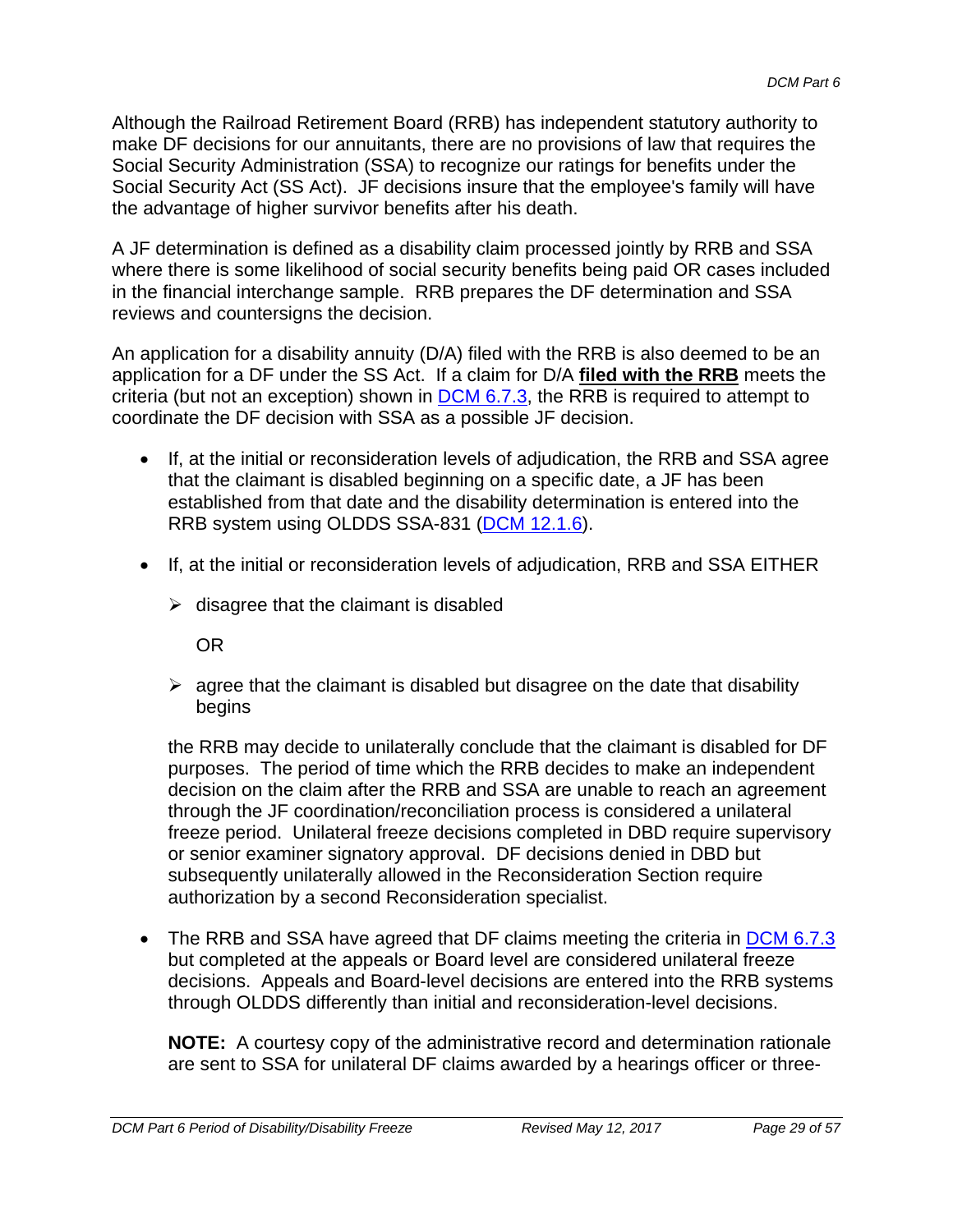member Board which are in the financial interchange sample, as shown in DCM 6.7.3 D.

All JF and unilateral freeze decisions are important for Financial Interchange (FI) purposes. See DCM 6.7.8 for additional information regarding the FI.

### **6.7.2 SS Definition Of "Career RR Employee"**

SSA considers any person to be a career RR employee if the person has:

- 120 months of creditable service under the Railroad Retirement Act (RRA), or
- Completed 60-119 months of creditable service under the RRA with at least 60 months after 1995, or
- Been awarded an RR disability or retirement annuity.

A person who does not meet the conditions mentioned above is termed a "non-career" RR employee.

### **6.7.3 When A Joint Decision Is Required**

Joint disability decisions for an initial disability freeze and continuing entitlement to a disability freeze will be made for career railroad employees when there is potential entitlement to social security benefits. A joint decision will be made when one of the following conditions exist, with exceptions listed at the end of the section:

- A. The employee does not have a current connection (C/C).
- B. The employee has sufficient wage quarters to be eligible for a DIB as of the alleged quarter of disability onset (AQD).
- C. SSA reports wages of over \$5,000 but does not identify the quarters of coverage for that year.
- D. The case is included in FI sample. The sample consists of employees, widows and children in the following cases:

Those where the claim number is A-979832 or lower and the last two digits of the claim number are 55; or,

Those where the claim number is higher than A-979832 (including terminal digit claim numbers) and the last two digits of the claim number are 30.

Provided an applicant has been disabled for at least five months at the time an RR Act decision is made and we have sufficient medical evidence to make an SS Act disability freeze decision, an attempt should be made to make that decision. Use the information contained on the G-90 record or the REAP program and the DEQY/SEQY earnings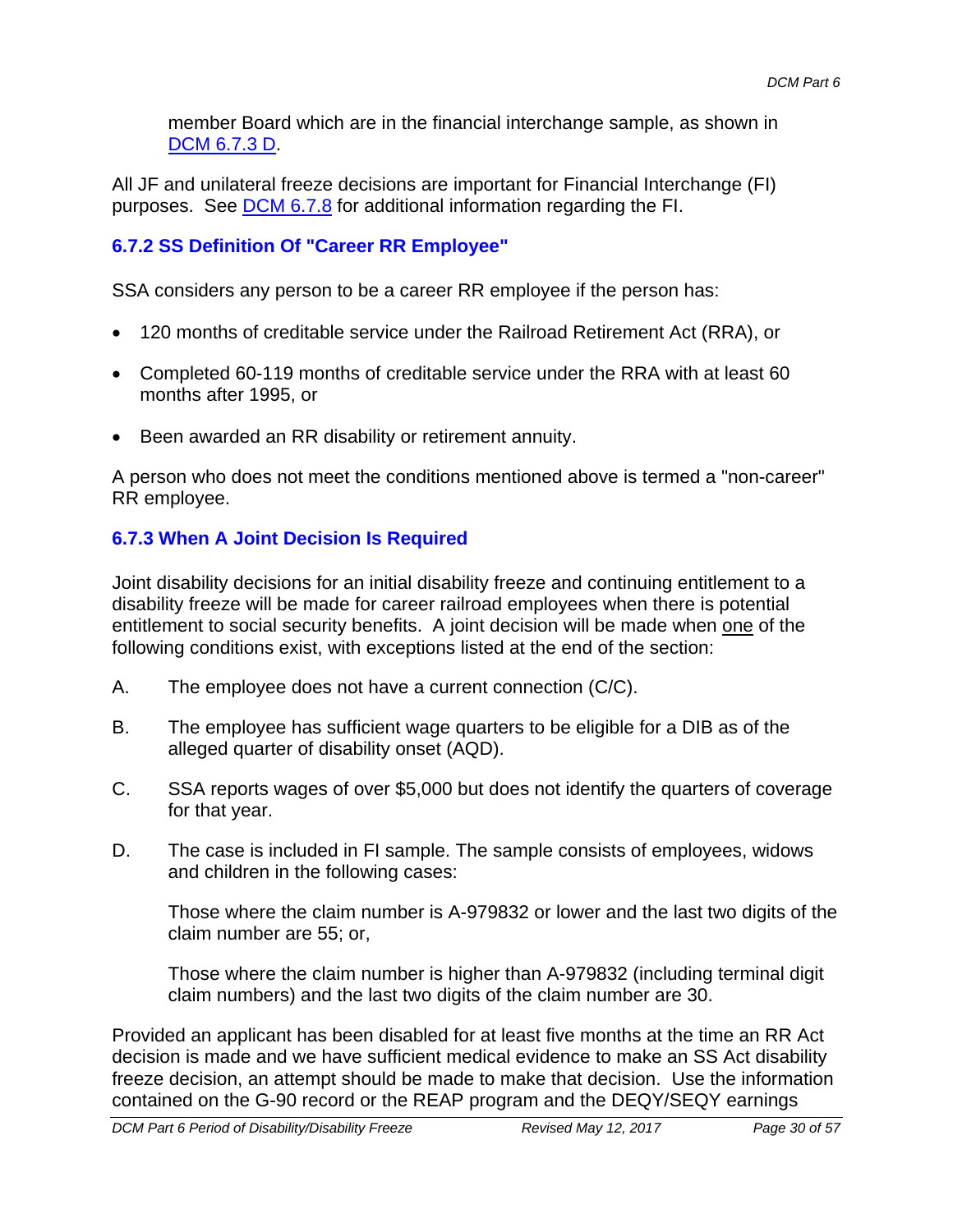information and report from The Work Number (TWN) in conjunction with data on the application about recent work to determine whether a single or joint decision is required. These items or records must be imaged. Do NOT print as they contain federal tax information and must be properly safeguarded.

EXCEPTIONS: The following types of cases should be excluded from the joint freeze process unless the case is in the FI sample (see item D above). If the case is in the FI sample the exceptions in items 2 through 6 do **NOT** apply. Only item 1 applies for cases in the FI sample:

- 1. All cases in which the annuity is denied based on the same application
- 2. All technical denials for lack of insured status or failure to meet the twelve-month duration requirement. This type of denial should be handled as a single disability freeze decision.
- 3. All cases in which an occupational annuity is being granted, but the disability freeze would be denied for being in SGA. This type of denial should be handled as a single disability freeze decision. However, a facsimile copy of the denial letter should be sent to GLPSC at (312) 575-4701, Attention: Disability Consultant.
- 4. The employee has a current connection and has died before adjudication.
- 5. Cases in which the person has filed for either Title II or Title XVI under the Social Security Act.
- 6. Technical denials for which the annuitant has submitted a statement that he does not want to be granted a DF per **DCM 6.3.1**

### **6.7.4 Making Joint And Unilateral Freeze Decisions**

All claims for disability annuity (D/A) **filed with the RRB** meeting the criteria in DCM 6.7.3 are considered joint freeze (JF) decisions. Initial JF claims are coordinated with the Social Security Administration (SSA) by examiners in the Disability Benefits Division - Disability Post Section (DBD-DPS). In addition, JF claims initially denied by DBD-DPS but allowed by a claims specialist in the Reconsideration Section (Recon) are coordinated with SSA.

**NOTE 1:** Affirmations of initially denied JF's are not coordinated with SSA by Recon claims specialists.

**NOTE 2:** If a claim for D/A was denied initially by DBD but reversed by a reconsideration specialist AND the claim meets the criteria for JF coordination (DCM 6.7.3), Recon will return the claims folder back to DBD-DPS to coordinate the JF decision with SSA since it had not been previously attempted.

Disagreements may occur between the RRB and SSA with regards to medical and/or vocational issues as well as, if an allowance, the proposed onset date. Those disability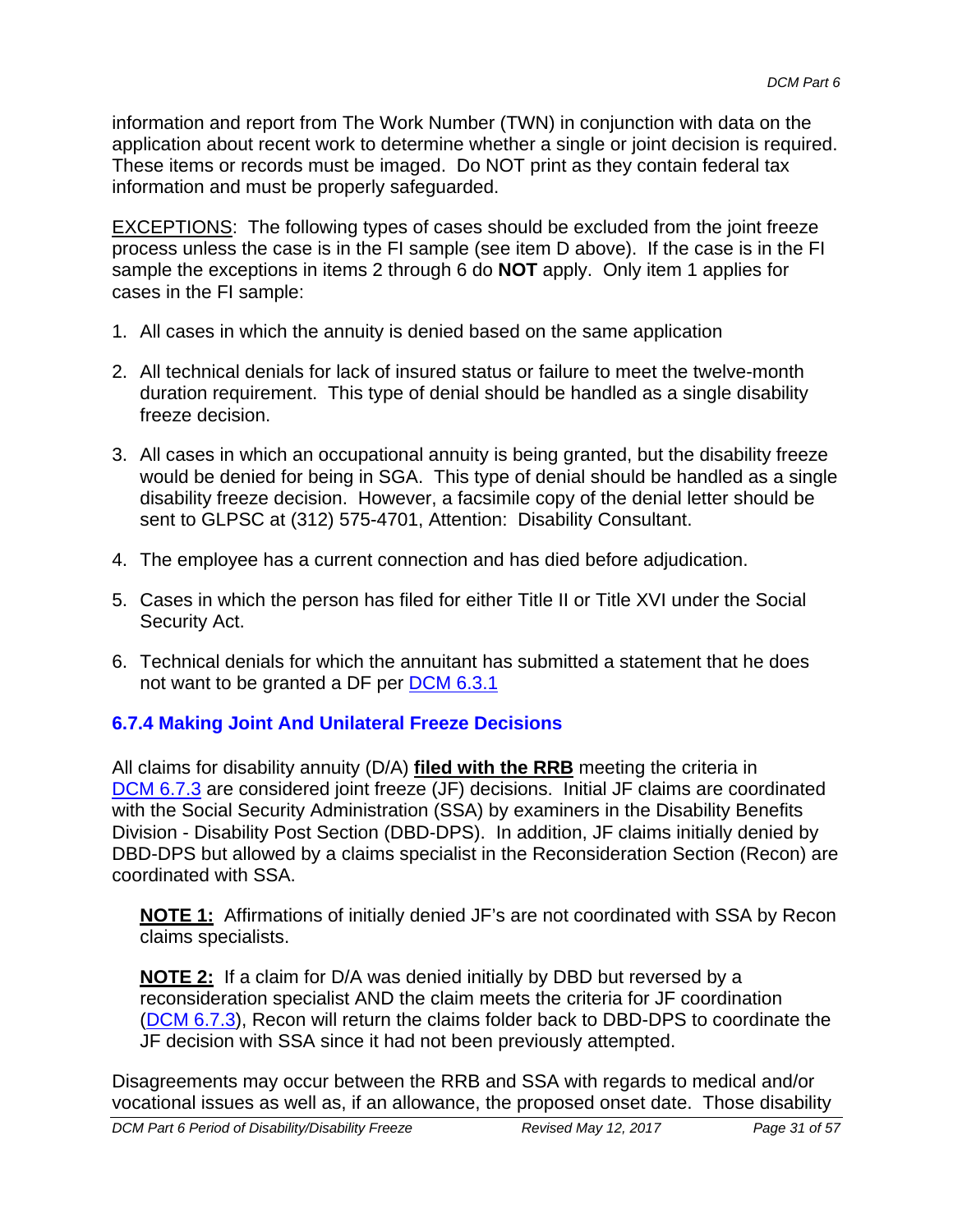claims where the RRB makes an independent decision after the RRB and SSA are unable to reach an agreement through the JF reconciliation process are considered unilateral freeze decisions. In addition, disability freeze (DF) decisions meeting the criteria in DCM 6.7.3 but completed at the appeals or Board level are considered unilateral freeze decisions. Appeals and Board-level decisions are entered into the RRB systems through OLDDS differently than initial and reconsideration-level decisions.

**NOTE:** A courtesy copy of the administrative record and determination rationale are sent to SSA for unilateral DF claims awarded by a hearings officer or three-member Board which are in the financial interchange sample, as shown in DCM 6.7.3 D.

The process that follows is used to coordinate decisions with SSA.

#### **6.7.4.1 Distribution of Incoming Claims**

#### A. DBD Handling

Cases are generally distributed to and adjudicated by DBD examiners according to terminal digits.

DBD sends the claims folder of initially denied JF's to Recon at the time that an individual is rated not disabled in anticipation of a possible request for reconsideration.

#### B. Reconsideration Section Handling

Incoming requests for reconsideration of a wholly or partially unfavorable JF determination are screened to determine if the request was made timely. Timely requests are logged into USTAR (FOM1 15120) and a letter acknowledging receipt of the request is released. A USTAR tracking sheet is printed and attached to the request and claims folder. (Claims folders not already in Recon are obtained.)

Request for reconsideration are distributed to Recon specialists by date of receipt, the oldest requests being distributed first, except when there is special (i.e. Congressional, Board member, etc) interest.

#### **6.7.4.2 Adjudication and Evidence Development**

The DBD-DPS examiner or Recon specialist obtains all information needed to make a DF decision including but not limited to: any pertinent medical and non-medical evidence, vocational reports, earnings record (DCM 6.3.4), application forms, activities of daily living and medical consultant's opinion (MO) of the claimant's residual functional capacity.

**NOTE 1:** Adjudicating personnel must check to see if an application for Disability Insurance Benefits (DIB; Title II) or Supplemental Security Income (SSI; Title XVI)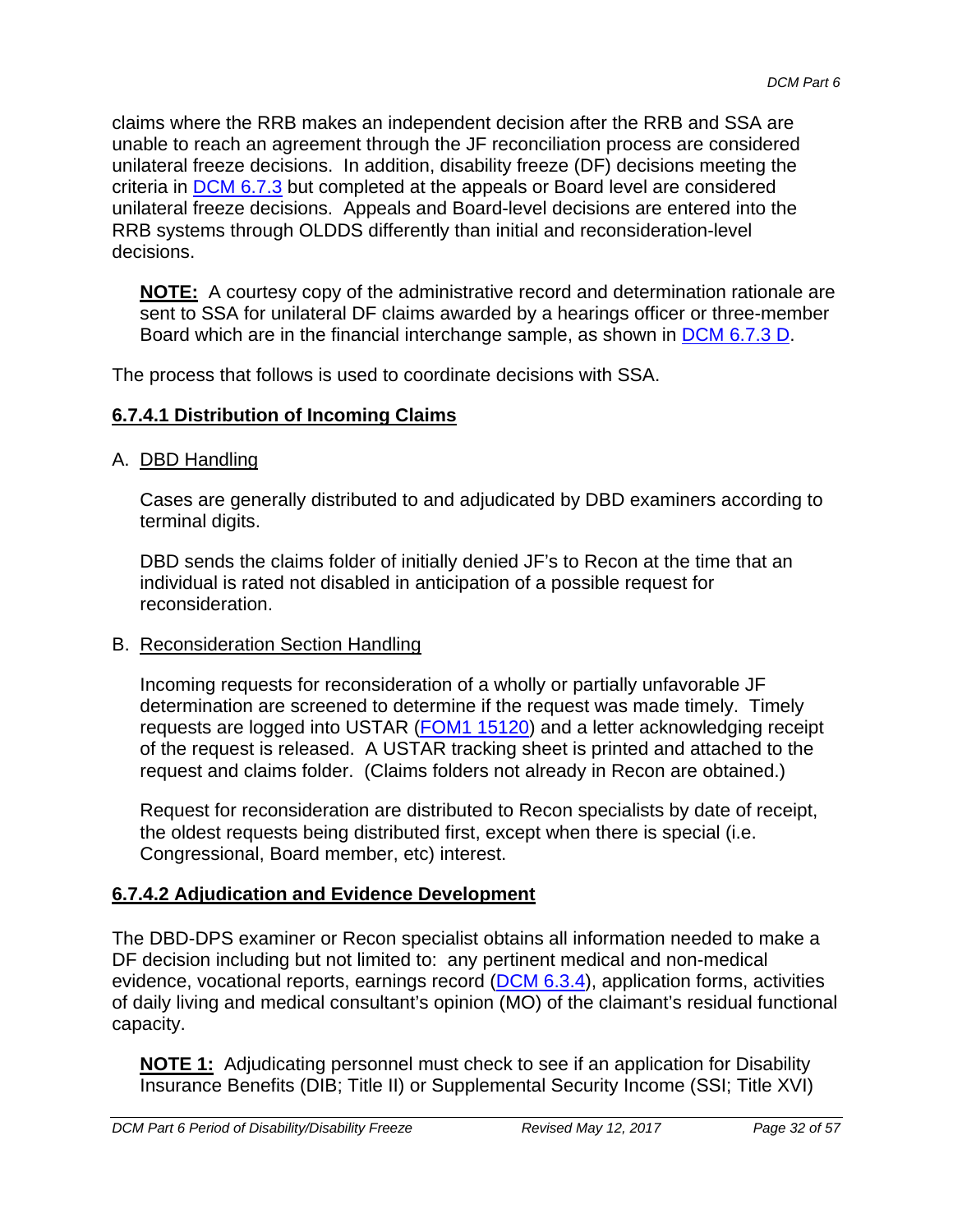was already filed at SSA. Indications that a disability application was filed at SSA can be found in/on:

- Form AA-1 (APPLE and paper);
- Form AA-1d:
- SSA Master Benefit Record (MBR);
- SSI Record:
- DATAQ;
- DEQY (if already in file); and
- Contact Log.

Adjudicators can request a MBR, SSI record, and DEQY from RRB personnel who have been authorized by SSA to access their system. Instructions how to read a MBR can be found in POMS SM 00510. Instructions how to read a SSI record can be found in POMS SM 01601. Adjudicators can also request a report from The Work Number (TWN); see DCM 3.4.205).

If a career railroad employee has also filed a claim with SSA for a DIB or SSI, the DF decision must be processed into the RRB systems as a single freeze (DCM 6.6.4; DCM 12.1.4) **EXCEPT** when a claim is in the Financial Interchange (FI) sample, as shown in  $DCM$  6.7.3 D. If the claim is in the FI sample, the DF decision must be processed into the RRB systems through OLDDS SSA-831 (DCM 12.1.6).

**NOTE 2:** Affirmations of initially denied JF decisions or JF disability onset dates are not coordinated with SSA by Recon claims specialists. If a Recon specialist affirms a JF which was initially denied or a JF disability onset date, do not follow the instructions in DCM 6.7.4.3 through 6.7.4.5. Disposition of the case shall continue as in DCM 6.7.4.6 A.2.

#### **6.7.4.3 Administrative Actions Before Coordination With SSA**

After reviewing all the information and coming to a determination, the DBD examiner or Recon specialist:

- 1. completes a RRAILS Form G-325.1, *Disability Decision Rationale*, for the proposed decision (DCM 11 G-325.1), and
- 2. records and signs the JF decision on Form SSA-831-U3, *Disability Determination and Transmittal*.(See DCM 11 SSA-831)

The above information is placed on the top of the left side of the claims folder. (See RCM 5.12.10 for information how a claims folder is organized.)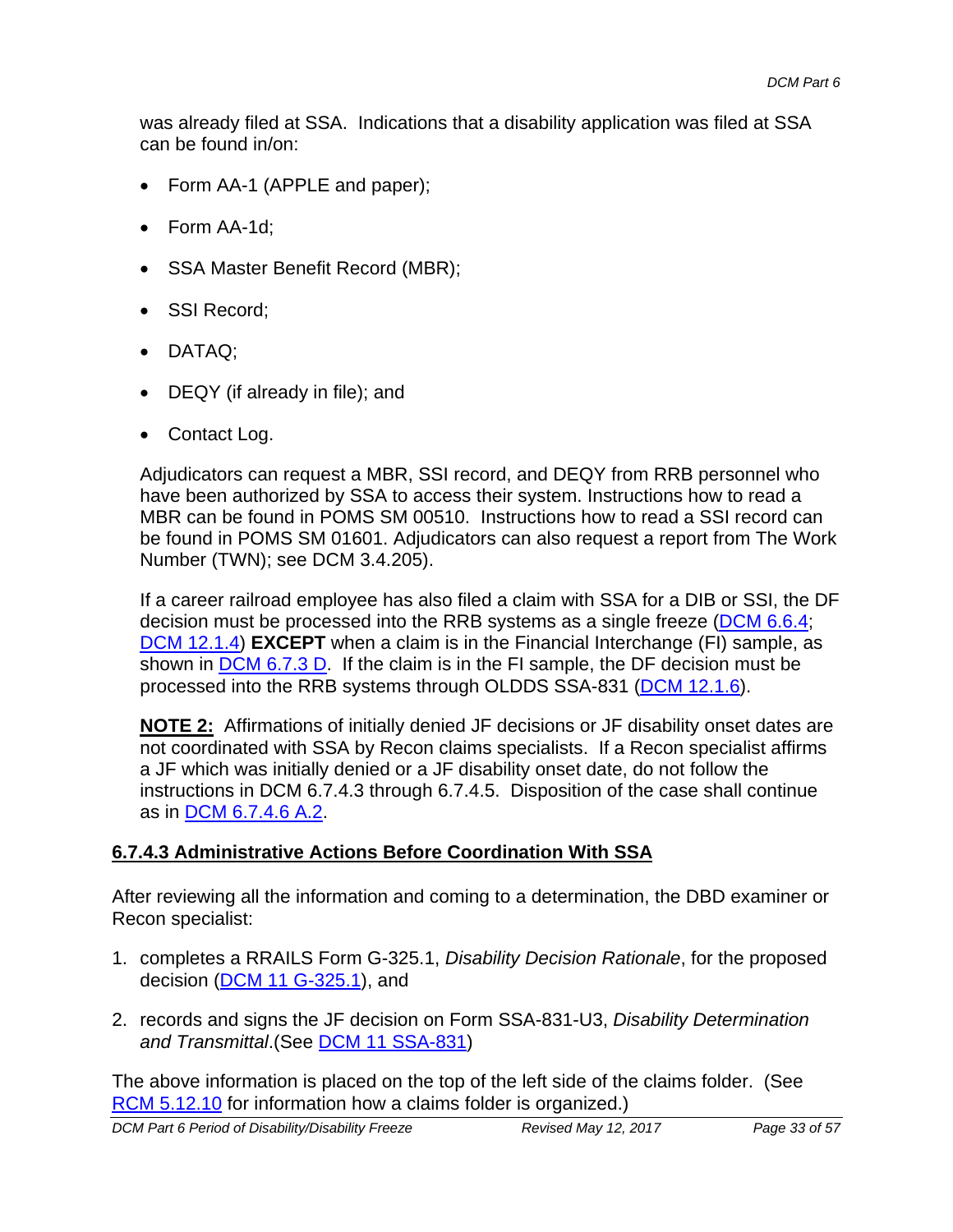3. images a copy of the REAP earnings record and/or DEQY/SEQY/ and report from The Work Number (TWN) for documentation (if needed). (Do not send these items to SSA).

#### **6.7.4.4 Sending Claims Folders To SSA**

The DBD examiner or Recon specialist places the claims folder in terminal digit order in the T0GL file cabinet located in DBD and logs the folder into AFCS sublocation T0GL (DBD-Cases Going to GLPSC). The claims folder will then be sent by messenger (generally once each week) to SSA's Great Lakes Program Service Center-Disability Program Branch (GLPSC-DPB) for JF coordination efforts.

Folders leaving the Board for GLPSC will be logged into AFCS sublocation T017 (DBD-Joint D/F at SSA).

**NOTE:** The claims folder with the proposed JF decision may be released to SSA before a D/A award has been paid partial or final by the RRB.

#### **6.7.4.5 Coordination Actions With SSA**

The GLPSC claims examiner reviews the decision for concurrence and then sends the claims folder to their doctor(s) to review the evidence and provide a written MO. Any differences between agencies are reconciled before the GLPSC claims examiner **and**  SSA doctor certify the decision by each signing Form SSA-831-U3.

A. SSA agrees with the proposed RRB JF determination (i.e. medical and/or vocational issues as well as disability onset date)

The GLPSC disability examiner will keep a photocopy of the certified Form SSA-831-U3 for their records, leave any MO's and other related paperwork in the claims folder, complete and staple SSA Form GLPSC-38 to the front of the file, and return the claims folder to the RRB.

Disposition of the case shall continue as in DCM 6.7.4.6 A.1 (DBD-DPS) or DCM 6.7.4.6 A.2 (Recon).

#### B. SSA disagrees with the proposed RRB JF determination

Neither the GLPSC disability examiner nor their doctor will certify Form SSA-831-U3. The GLPSC disability examiner will leave the MO's and other related paperwork in the claims folder, complete and staple SSA Form GLPSC-38 to the front of the claims folder with an explanation for the disagreement, and return the claims folder to the RRB.

Upon return of the claims folder, the DBD-DPS examiner or Recon specialist will review all of the evidence and any supporting rationale that SSA has provided.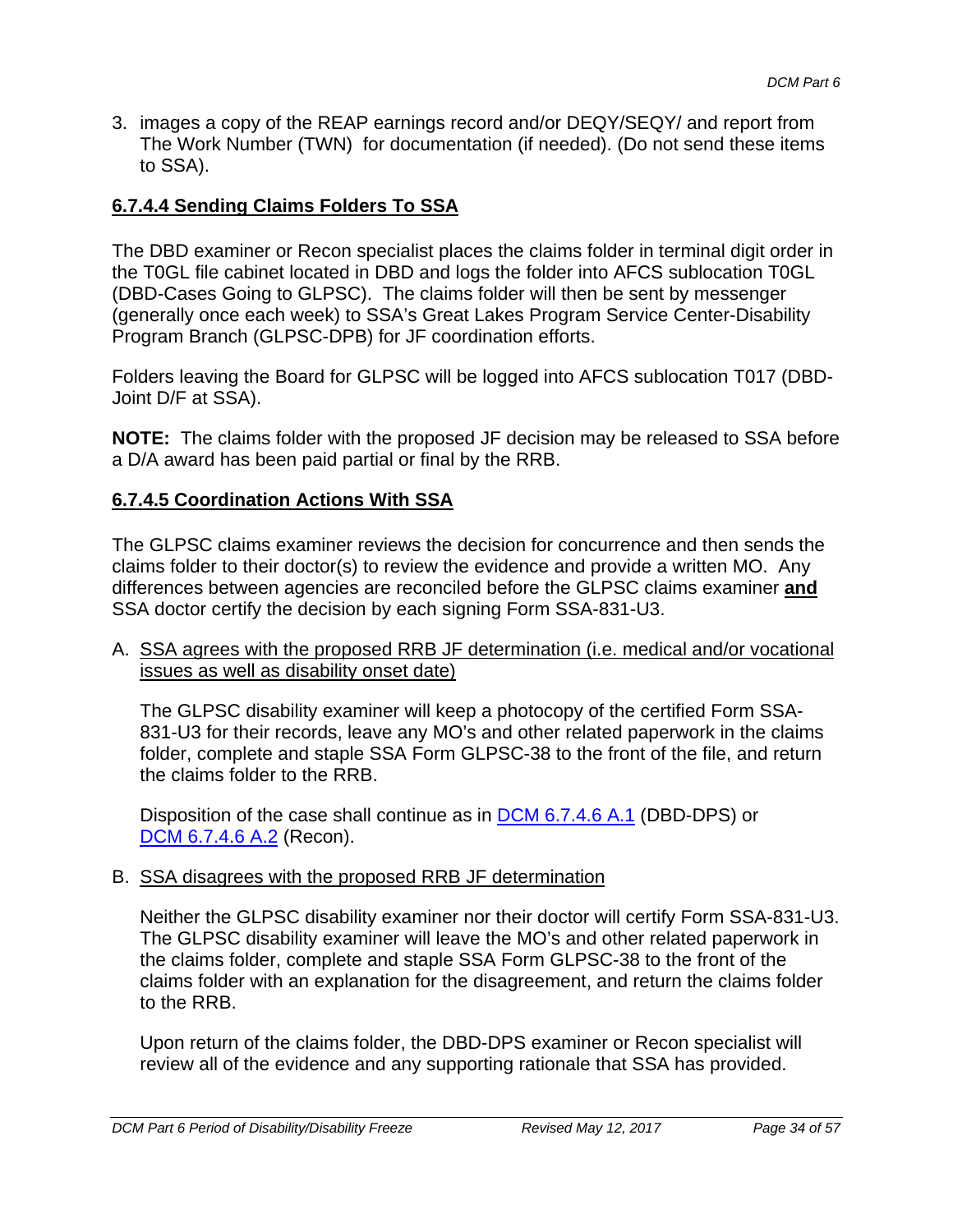1. If the DBD-DPS examiner proposed a JF allowance or denial but now agrees with SSA's proposed denial or allowance, (s)he will complete a new RRAILS Form G-325.1, *Disability Determination Rationale*, and Form SSA-831-U3, *Disability Determination and Transmittal*, and place them above the original G-325.1 and SSA-831-U3 forms. (A large "X" shall be written on the original G-325.1 and SSA-831-U3 forms and each form will be left in file for documentation purposes.) A "GLPSC Conflict Case" label shall be stapled to the front of the claims folder to alert the GLPSC representative that they have previously reviewed the file. The claims folder will then be resubmitted to SSA. Follow the instructions in DCM 6.7.4.3.

If the Recon specialist proposed a JF allowance but now agrees with SSA's proposed denial, (s)he will follow normal Reconsideration section procedures to affirm the denial. Disposition of the case shall continue as in DCM 6.7.4.6 A.2.

2. If the DBD-DPS examiner or Recon specialist disagrees with SSA's proposed determination, a judgment should be made as to the next course of action. If necessary, the examiner or specialist must make reasonable attempts to reconcile vocational issues and differences in medical opinions including but not limited to attempting to obtain any additional medical and/or vocational evidence and scheduling consultative examinations requested by SSA.

If the examiner or specialist continues to feel that the evidence is sufficient, (s)he can resubmit the claims folder with additional information and/or supporting rationale for its decision to SSA. In addition, DBD-DPS examiners may refer the claim to the DBD-DPS supervisor or senior examiner with a written request for advice. The request should briefly summarize the case and suggest a course of action. The DBD-DPS supervisor or senior examiner will review the evidence and provide a written opinion regarding what further action, if any, should be taken to reconcile the possible conflict. Both the request for advice and opinion must remain documented in the claims folder.

A new RRAILS Form G-325.1, *Disability Determination Rationale*, and/or Form SSA-831-U3, *Disability Determination and Transmittal*, may need to be completed and placed in the left side of the claims folder if it is resubmitted to SSA. A "GLPSC Conflict Case" label shall be stapled to the front of the claims folder each time it is returned to SSA to alert the GLPSC claims examiner that they have already reviewed the case. The claims folder will be resubmitted to SSA. Follow the instructions in DCM 6.7.4.3.

If, after reasonable attempts to reconcile the differences, a disagreement still exists between the RRB and SSA, the RRB may decide to make an independent determination, referred to as a unilateral freeze decision. All unilateral freeze decisions completed by a DBD-DPS examiner require supervisory or senior examiner signatory approval. Unilateral freeze periods allowed in the Reconsideration Section require signatory approval by a second Recon specialist.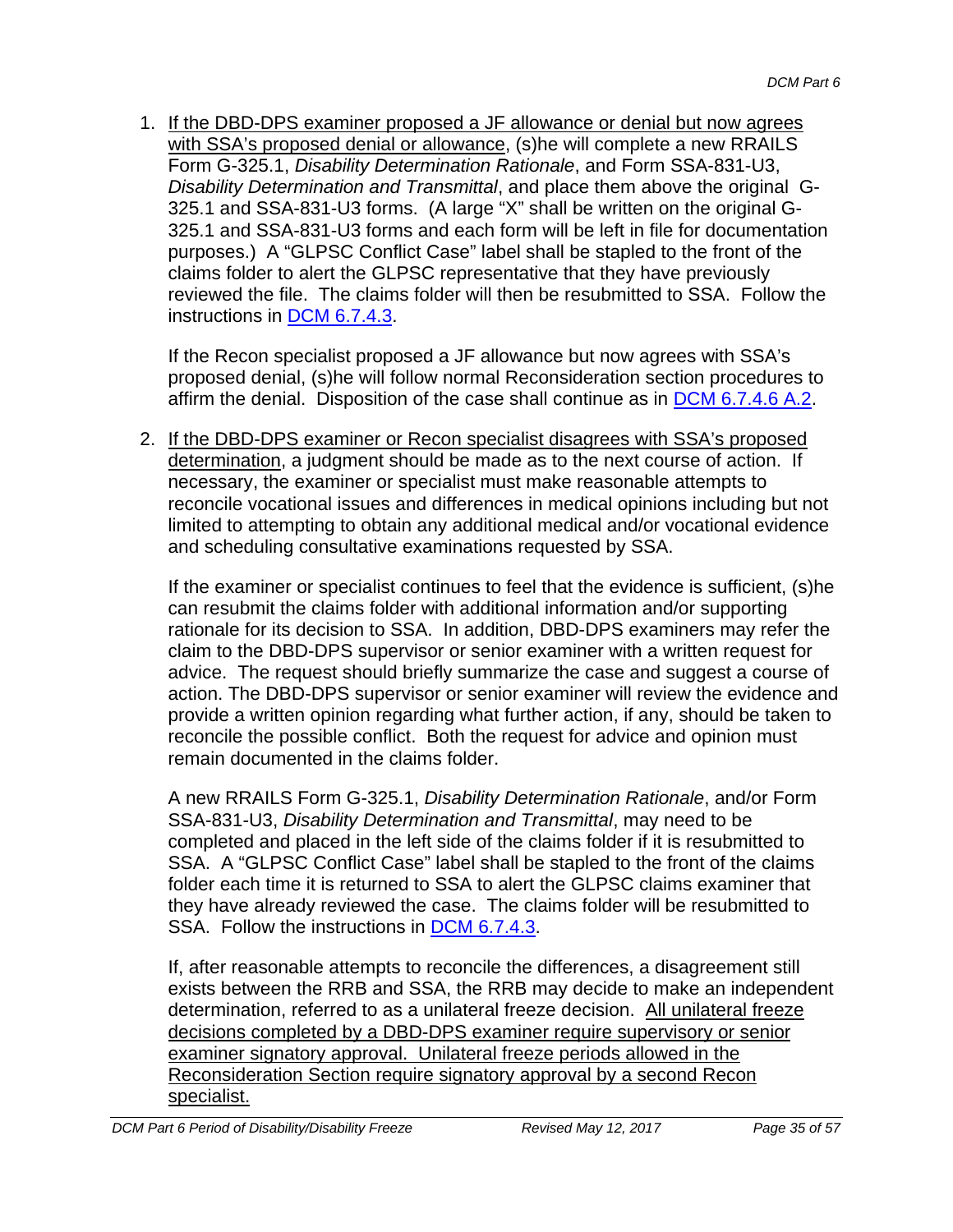Unilateral freeze decisions proposed by a DBD-DPS examiner or Recon specialist require a written explanation (separate from the determination rationale) of the reason(s) for the decision. The rating DBD-DPS examiner shall give the claims folder and explanation to his/her supervisor or senior examiner for review. The rating Recon specialist shall give the claims folder and explanation to a second Recon specialist for review. The supervisor, senior examiner, or Recon specialist will review the proposed decision and either approve or deny it by signing the explanation (and including any additional explanation when necessary). The original approval/explanation shall be filed on the right side of the claims folder. (Unilateral freeze decisions completed as a result of an appeal do not require any approval.)

Disposition of the case shall continue as in DCM 6.7.4.6 B.1 (DBD-DPS) or DCM 6.7.4.6 B.2 (Recon) after signatory approval has been obtained.

See DCM 12.1.4 for proper OLDDS coding for item 24 for unilateral freeze cases on the G-325 screen.

After OLDDS processes, the claims folder shall be returned to the DBD-DPS supervisor or senior examiner who approved the unilateral freeze decision. Similarly, the claims folder shall be returned to the Recon specialist who proposed the unilateral freeze decision

The DBD-DPS supervisor or senior examiner who approved the decision OR Recon specialist who proposed the decision is responsible to formally advise the SSA of the unilateral freeze decision, including any additional evidence or supporting rationale (s)he may choose to provide. The notification should be made by E-mail to: CHI.ARC.PCO.DPB@ssa.gov.

C. SSA agrees with a JF allowance but not with the proposed disability onset date or Medical-Vocational rule

SSA may or may not certify Form SSA-831-U3. If Form SSA-831-U3 is certified, the GLPSC will cross out the entries to be changed and write in the revised information. Regardless of whether it is certified, the GLPSC claims examiner should leave the MO's and other related paperwork in the claims folder, complete and staple SSA Form GLPSC-38 to the front of the claims folder (with a brief explanation of the changes), and return the claims folder to the RRB.

**NOTE 1:** In these situations, be alert to the possibility of an earlier onset date for the D/A determination **or** a unilateral freeze request for the period prior to the onset date SSA agrees to.

**NOTE 2:** RRB and SSA regulations specify that a person reaches a particular age on the day before his or her birthday. (See RCM 4.2.3) Consideration of an individual's age does not take place until step 5 of the sequential evaluation process for disability onset date purposes. Although the Medical-Vocational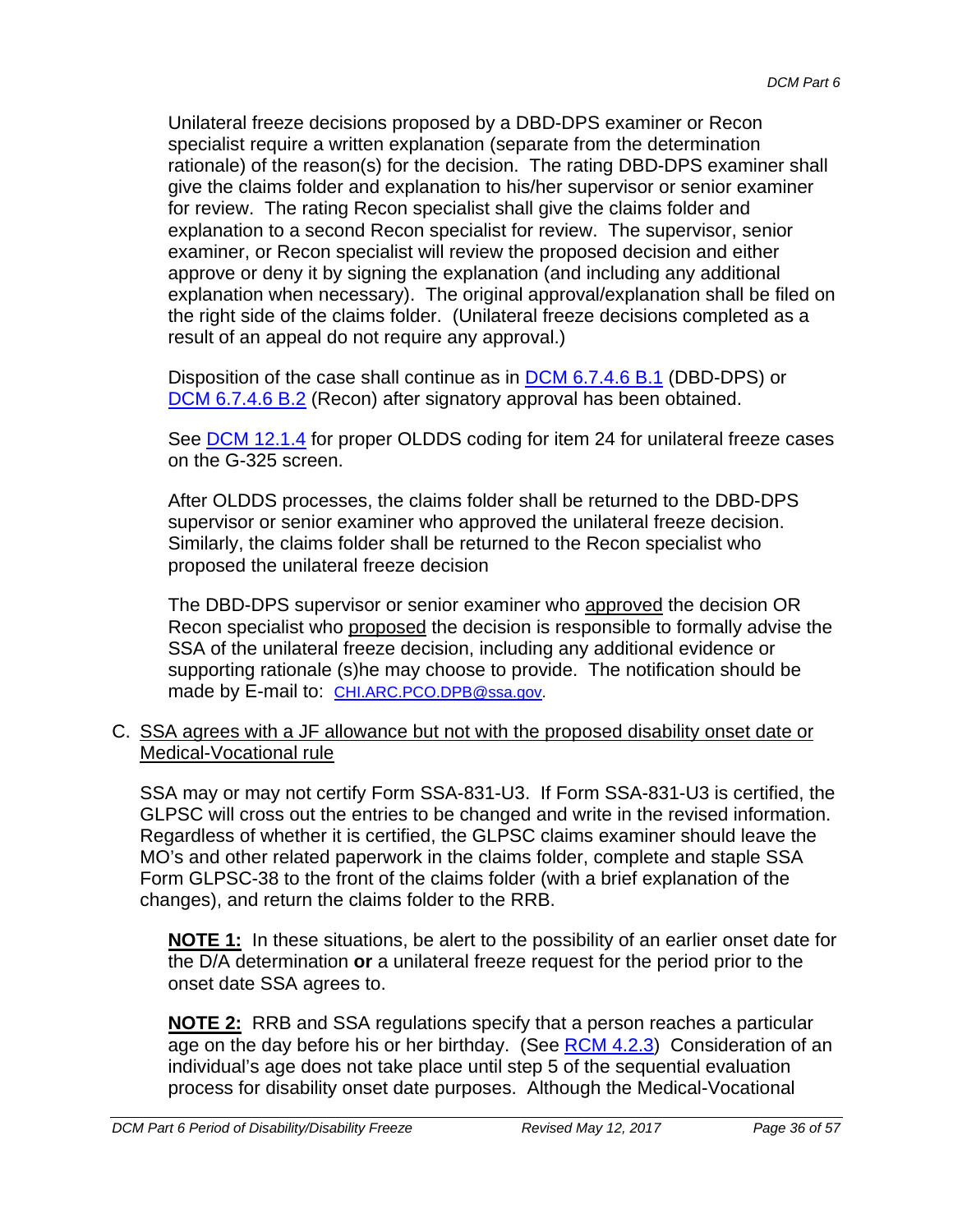rules (DCM 5.6) are not to be applied mechanically, in borderline age situations (see DCM 5.3.6 and POMS DI 25015.005), a DF onset date based on the attainment of a particular age as shown in the Medical-Vocational rules is normally established as the day before the claimant's birthday.

Upon return of the claims folder, the DBD-DPS examiner or Recon specialist will review all of the evidence and any supporting rationale that SSA has provided.

1. If the DBD-DPS examiner or Recon specialist agrees with SSA's proposed changes, (s)he will complete a new RRAILS Form G-325.1, *Disability Determination Rationale*, and place it above the original Form G-325.1. (A large "X" shall be written on the original Form G-325.1 and it shall be left in file for documentation purposes.) No changes are to be made to Form SSA-831-U3, *Disability Determination and Transmittal*.

Disposition of the case shall continue as in DCM 6.7.4.6 A.1 (DBD-DPS) or DCM 6.7.4.6 A.2 (Recon).

2. If the DBD-DPS examiner or Recon specialist disagrees with SSA's proposed changes, a judgment should be made as to the next course of action. If necessary, the examiner or specialist must make reasonable attempts to reconcile vocational issues and differences in medical opinions.

(S)he may resubmit the claims folder with additional information and/or supporting rationale to SSA. In addition, DBD-DPS examiners may refer the claim to the DBD-DPS supervisor or senior examiner with a written request for advice. The request should briefly summarize the case and suggest a course of action. The DBD-DPS supervisor or senior examiner will review the evidence and provide a written opinion regarding what further action, if any, should be taken to reconcile the possible conflict. Both the request for advice and opinion must remain documented in the claims folder.

If the claims folder is resubmitted to SSA, a new RRAILS Form G-325.1, *Disability Determination Rationale*, and/or SSA-831-U3, *Disability Determination and Transmittal*, shall be printed and placed on the left side of the claims folder. A "GLPSC Conflict Case" label shall be stapled to the front of the claims folder each time it is returned to SSA to alert the GLPSC claims examiner that they have already reviewed the case. The claims folder will then be resubmitted to SSA as in DCM 6.7.4.3 above.

If, after reasonable attempts to reconcile the differences (most likely due to a difference in the disability onset date) a disagreement still exists between the RRB and SSA, the RRB may decide to make an independent determination. The period of time that SSA does not agree with the RRB that the career railroad employee is disabled would be considered as a unilateral freeze. All unilateral freeze decisions completed by a DBD-DPS examiner require supervisory or senior examiner signatory approval. Unilateral freeze periods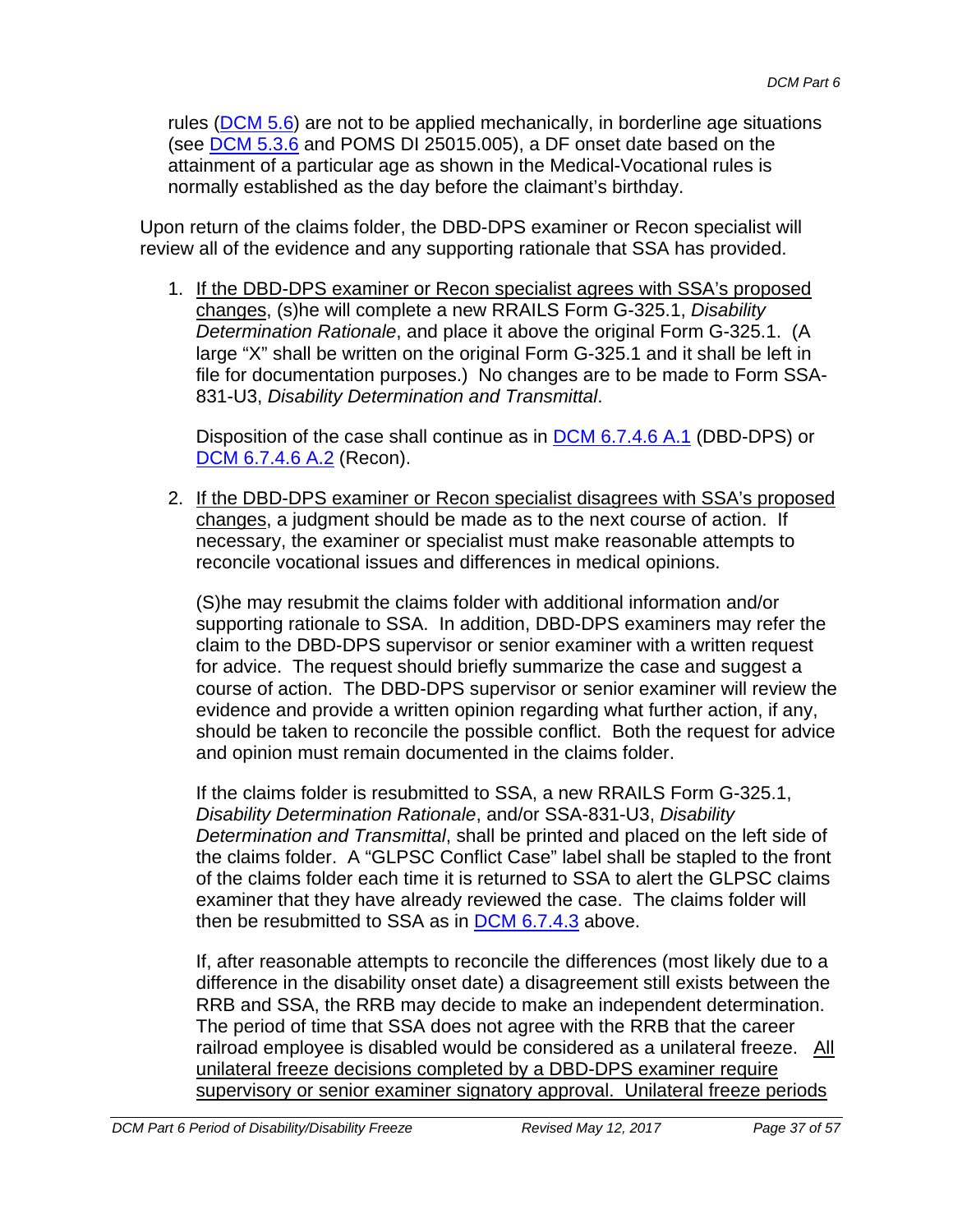allowed in the Reconsideration Section require signatory approval by a second Recon specialist.

All periods of time considered as a unilateral freeze and proposed by a DBD-DPS examiner or Recon specialist require written explanation (separate from the determination rationale) of the reasons(s) for the decision. The rating DBD-DPS examiner shall give the claims folder and explanation to his/her supervisor or senior examiner for review. The rating Recon specialist shall give the claims folder and explanation to a second Recon specialist for review. The supervisor, senior examiner, or Recon specialist will review the proposed decision and either approve or deny it by signing the explanation (and including any additional explanation when necessary). The original approval/explanation shall be filed on the right side of the claims folder. (Unilateral freeze decisions completed as a result of an appeal do not require any approval.)

After signatory approval has been obtained, the case must be properly completed. Disposition of the case shall continue as in DCM 6.7.4.6 B.1 (DBD-DPS) or DCM 6.7.4.6 B.2 (Recon).

See **DCM 6.7.5** for proper OLDDS coding in this situation.

After OLDDS processes, the claims folder shall be returned to the DBD-DPS supervisor or senior examiner who approved the unilateral freeze period. In a similar manner, the claims folder shall be returned to the Recon specialist who proposed the unilateral freeze period.

The DBD supervisor or senior examiner who approved the decision OR Recon specialist who proposed the decision is responsible to formally advise SSA that the RRB considered a period of time as a unilateral freeze period. The notification may include any additional evidence or supporting rationale (s)he may choose to provide and should be made by E-mail to: CHI.ARC.PCO.DPB@ssa.gov.

### **6.7.4.6 Administrative Actions After Coordination With SSA**

The DBD-DPS examiner or Recon specialist will take appropriate actions after SSA certifies the proposed JF decision and/or approval for a unilateral freeze decision.

- A. Joint Freeze Decisions
	- 1. DBD-DPS Handling
		- a. OLDDS

Enter and process the certified JF decision on the OLDDS SSA-831 screen (see **DCM 12.1.6**). Authorization is not required because SSA has approved the decision. (DCM 3.4.304)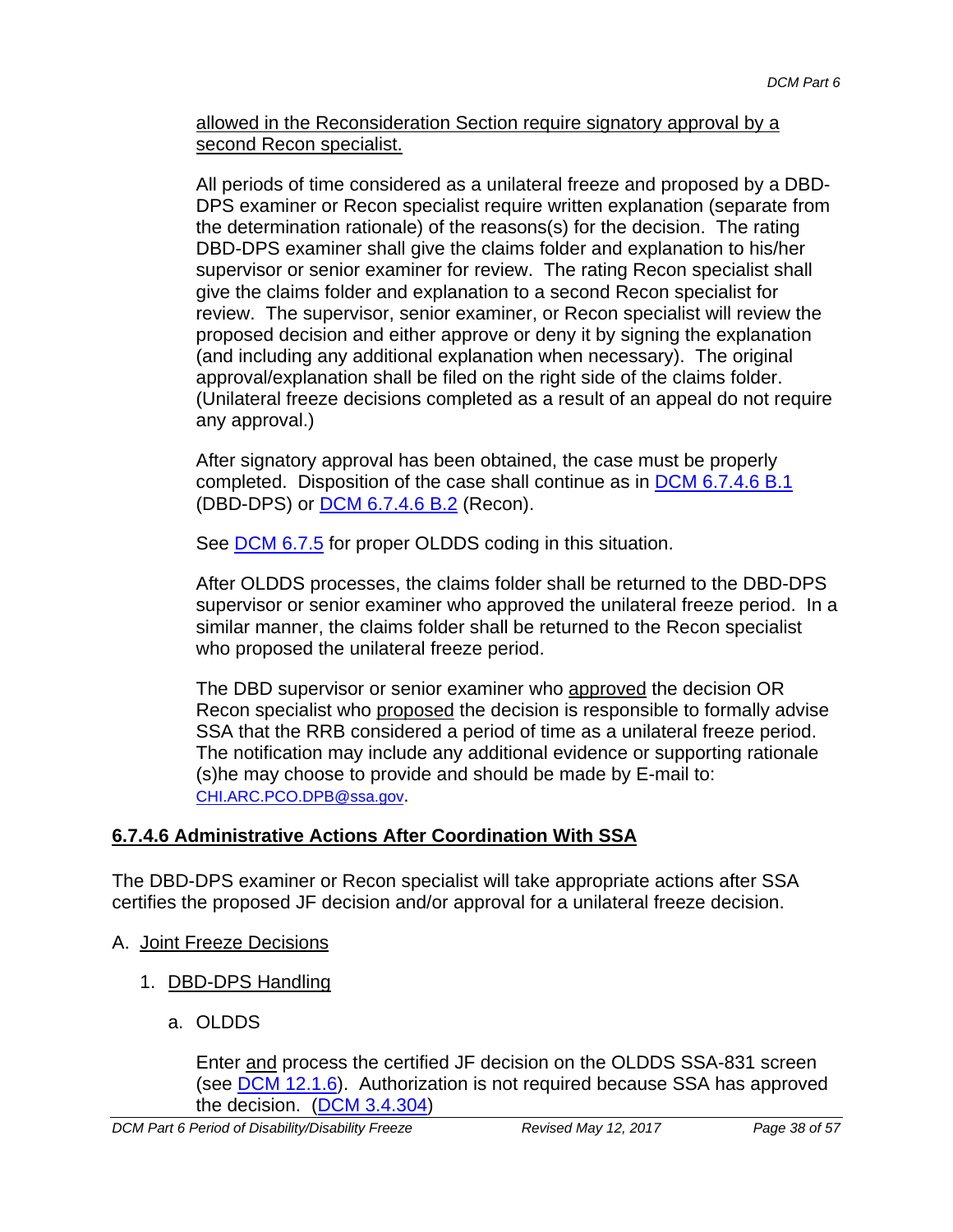**EXCEPTION:** If a JF allowance ALSO allows an earlier D/A onset date. actions to enter the earlier D/A onset date MUST be completed before actions to enter the JF onset date so that PREH processes correctly. In this situation, complete the following actions as follows:

- DAY 1: Complete OLDDS G-325 to allow the earlier D/A onset date
- DAY 2: After the earlier D/A onset date has processed, complete OLDDS SSA-831 to allow the JF onset date
- DAY 3: After the JF onset date has processed, send the claims folder to the DBD-Disability Post Section senior examiner so that they release an E-mail to RPS about the earlier D/A onset date. Advise the senior examiner if the claims folder needs to be sent to another location rather than to claim files.

Place a printout of all OLDDS screens above Forms SSA-831-U3 and G-325.1 on the left side of the claims folder.

#### **JF decisions must not be authorized on OLDDS until the disability annuity award has been paid partial or final by the RRB.**

**NOTE:** See DCM 6.7.5 for procedure how to enter OLDDS in an onset date conflict.

b. Disability Determination Letter

Compose and release the appropriate RL-210 series or RL-260 series letter. In addition, either the SSA-810 or SSA-813 (with SSA publication No. 05- 10058, *Your Right To Question The Decision Made On Your Claim*) must be concurrently released. (See DCM 6.4.6 and DCM 6.7.6)

**EXCEPTION:** If the JF is allowed and the EE has both a fully insured status (RCM 5.6.5; DCM 6 Appendix 5) under the Social Security Act (SS Act) and a disability insured status (DCM 6.3.2) based on Social Security earnings, (s)he is insured for a Disability Insurance Benefits (i.e. DIB; cash annuity) under the SS Act. In this situation, do not release Form SSA-810 (or SSA publication No. 05-10058) to the EE. SSA will release their SSA-L810 letter and solicit the EE for an application for DIB.

Make a second copy of the RL-210 or RL-260 series letter and place it on the top of the right side of the claims folder. Do not print a copy of the SSA-810 or SSA-813 for the claims folder.

Send all letters to imaging.

c. CDR Call-Up Diary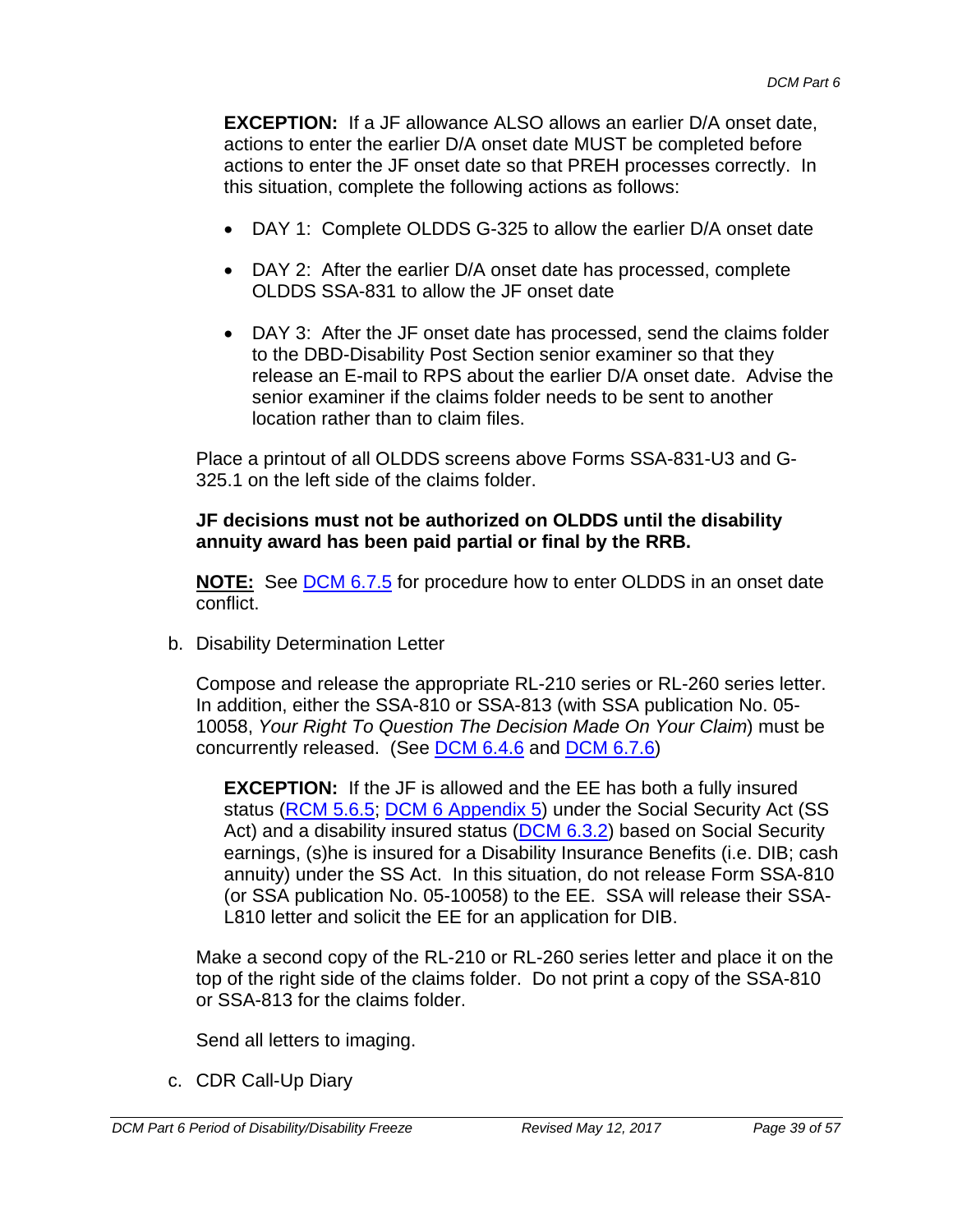If necessary, establish an appropriate CDR call-up diary in the CDR Call-Up program. (See **DCM 8.5.2** and **DCM 8.5.3**)

If a CDR call-up diary is established, place a printout on the left side of the claims folder.

d. DF-Only Applications

DF-only applications are manually coded out of KOR. DBD-DPS examiners should enter the appropriate information on the coding sheet. The coding sheet will be E-mailed back to the DBD-DPS senior examiner at the end of each calendar month.

e. Other Miscellaneous Actions Involving the Claims Folder

File the SSA-certified Form SSA-831-U3 on the left side of the claims folder.

File all other documentation received from SSA, including but not limited to Form GLPSC-38 and SSA medical opinion form on the right side of the claims folder.

Send the EE's earning record (REAP or DEQY/SEQY and report from The Work Number (TWN)) electronically to imaging.

- $\bullet$
- f. Medicare

If the Medicare effective date is in a previous month, the current month, or any of the five months following the award, the DBD-DPS examiner or Recon specialist must notify the Medicare Section of the Medicare entitlement using Form G-405 attached to an Email. (See RCM 11 G405)

It is highly recommended that the examiner or specialist place a photocopy of the E-mail and Form G-405 on the right side of the claims folder.

g. Disposition

Send the claims folder to claim files EXCEPT when a DF has been granted for a deceased railroad employee, in which case the folder should be sent to the Survivor Benefits Division - Initial Section. (See DCM 6.9.1).

- 2. Reconsideration Section Handling
	- a. OLDDS

OLDDS is only entered if the Recon examiner revises the JF decision (allowance/denial or disability onset date) originally made by DBD-DPS and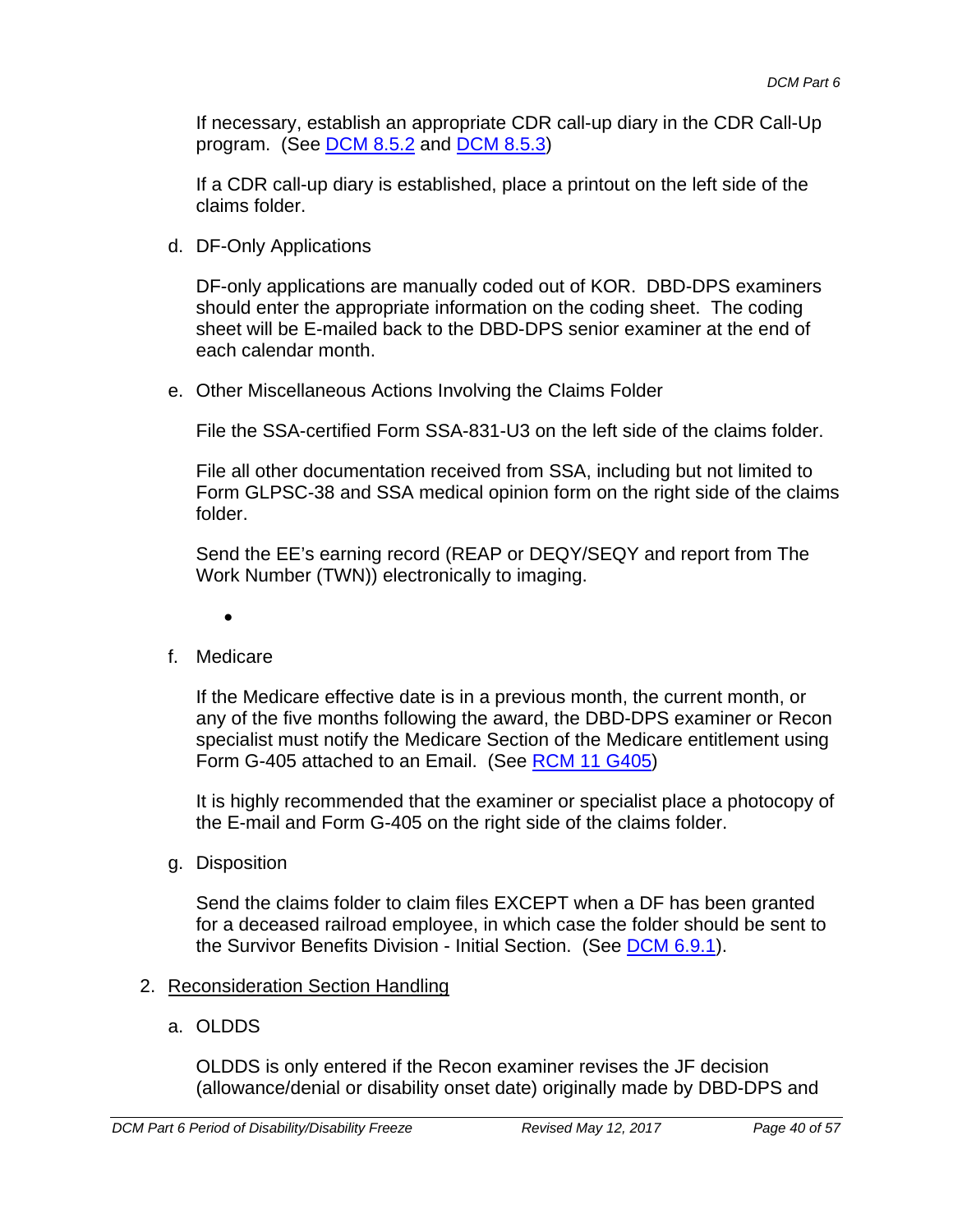SSA certifies that decision. If this occurs, follow the instructions in DCM 6.7.4.6 A.1.a.

b. Disability Determination Letter

Use RRAILS letter +RECONDEC.

If the initial JF decision is fully or partially reversed, either Recon Section code letter RL-210a (if decision is reversed) or code paragraph RS 807 (if revising a disability onset date) is used. Additional Recon Section code paragraphs and other text may need to be added to the letter. Also, code letter RL-210a.ATTACHMENT is used if a JF decision is reversed. If the claimant is represented by an attorney, the original is released to the claimant and a carbon copy is sent to the claimant's attorney.

If the initial JF decision is affirmed, either Recon Section code paragraph RS 808-1 (if a denial is affirmed) or RS-811 (if affirming a disability onset date) is used. Additional Recon Section code paragraphs and other text may need to be added to the letter. If the claimant is represented by an attorney, the code paragraph RS 809-1 is used if a JF denial is affirmed. Regardless, if a claimant is represented by an attorney, a carbon copy is sent to the claimant and the original is sent to the claimant's attorney.

Send all letters to imaging.

c. CDR Call-Up Diary

Affirmations of initial JF decisions do not require a revised CDR call-up diary. However, if an initial JF denial is reversed or a disability onset date is revised, follow the instructions in  $\underline{DCM}$  6.7.4.6 A.1.c. to update the CDR call-up diary.

d. Other Miscellaneous Actions Involving the Claims Folder

Follow the instructions in DCM 6.7.4.6 A.1.e.

e. Medicare

Follow the instructions in **DCM 6.7.4.6 A.1.f.** 

f. Disposition

Follow the instructions in **DCM 6.7.4.6 A.1.g.** 

In addition, attach a copy of the Recon tracking sheet to a copy of the letter and place it in the appropriate incoming tray in the office of the Chief of Reconsideration.

#### B. Unilateral Freeze Decisions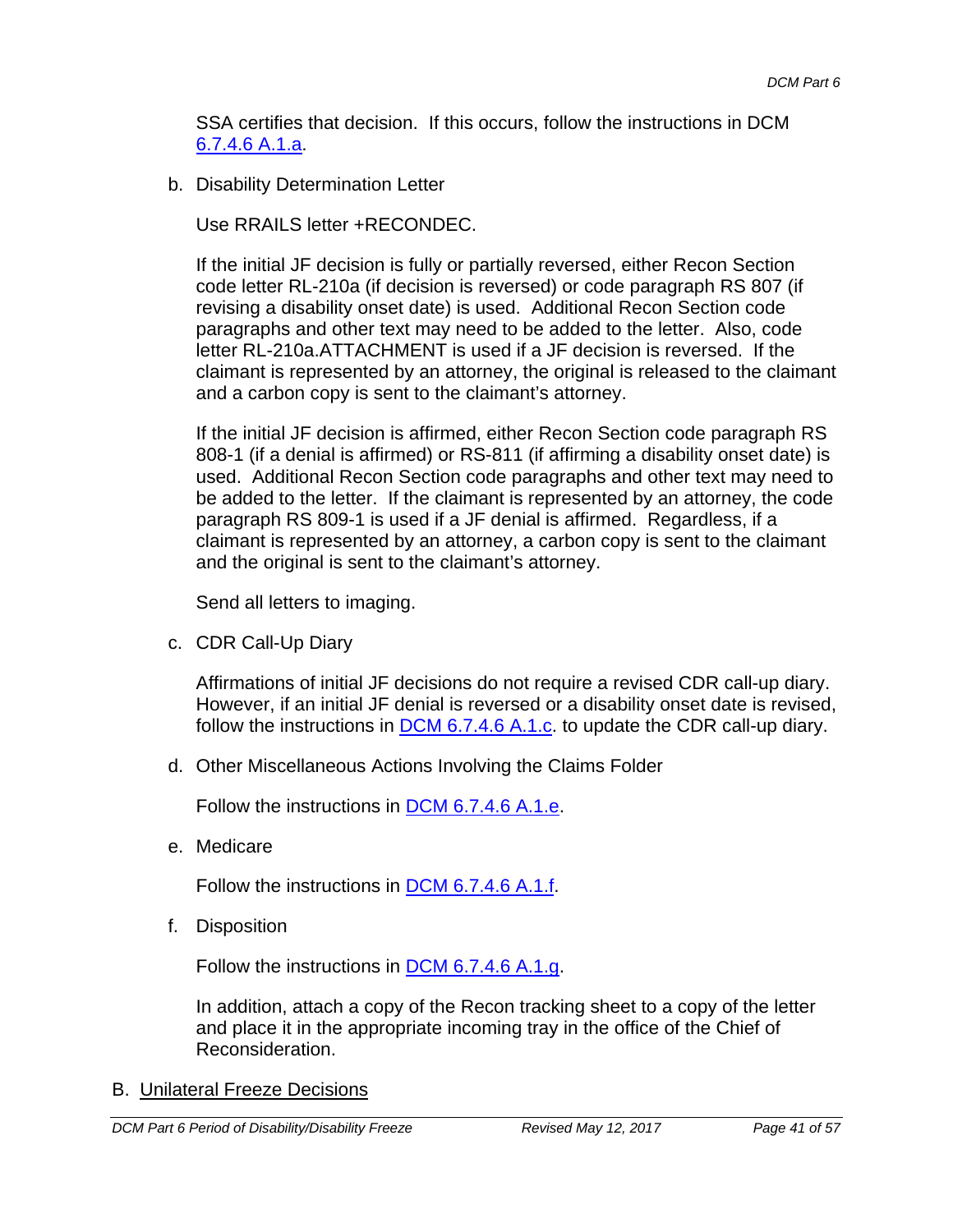#### 1. DBD-DPS Handling

#### a. OLDDS

Enter and process the unilateral DF decision on the appropriate OLDDS G-325 screens (see DCM 12.1.4, especially for correct coding instructions for item 24). Authorization is not required because the supervisor or senior examiner has approved the decision. (See DCM 3.4.304)

**NOTE:** A single OLDDS entry can be completed on the same day if a unilateral freeze allowance ALSO allows an earlier D/A onset date.

Place a printout of all OLDDS screens above Form G-325.1 on the left side of the claims folder.

#### **Unilateral freeze decisions must not be authorized on OLDDS until the disability annuity award has been paid partial or final by the RRB.**

**NOTE:** See **DCM 6.7.5** for procedure how to enter OLDDS in an onset date conflict.

b. Disability Determination Letter

Compose and release the appropriate RL-210 series or RL-260 series letter. (See DCM 6.4.6)

Place a printout of the RL-210 or RL-260 series letter on the top of the right side of the claims folder.

Send the letter to imaging.

c. CDR Call-Up Diary

Follow the instructions in DCM 6.7.4.6 A.1.c.

d. DF-only Applications

Follow the instructions in DCM 6.7.4.6 A.1.d.

e. Other Miscellaneous Actions Involving the Claims Folder

File the original approval/explanation from the supervisor/lead examiner on the right side of the claims folder.

File all other documentation received from SSA, including but not limited to Form GLPSC-38 and SSA medical opinion form on the right side of the claims folder.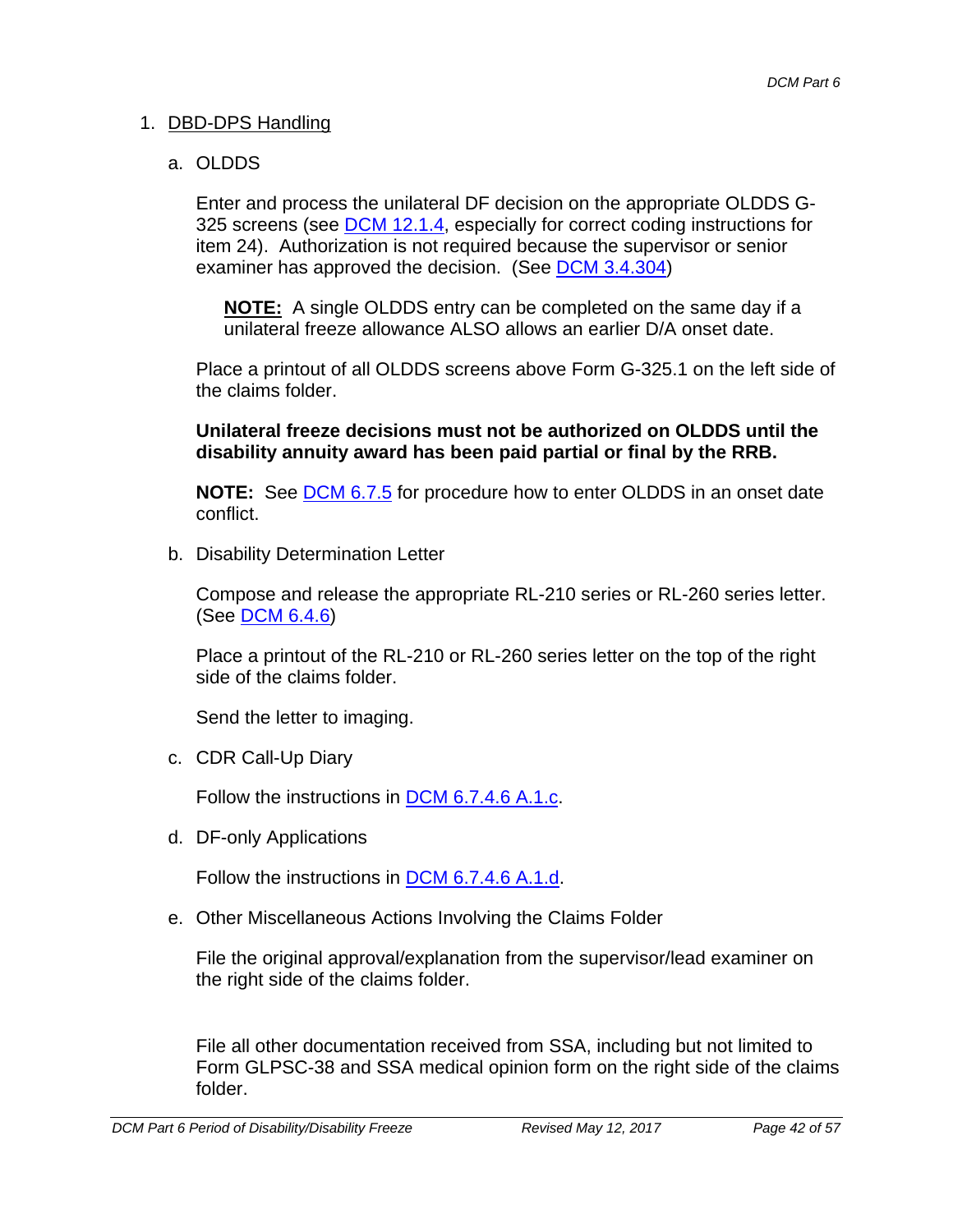Send the EE's earning record (REAP or DEQY/SEQY and report from The Work Number (TWN)) electronically directly to imaging.

SSA must be notified of the unilateral freeze decision by sending an E-mail to CHI.ARC.PCO.DPB@ssa.gov.

f. Medicare

Follow the instructions in DCM 6.7.4.6 A.1.f.

g. Disposition

Follow the instructions in DCM 6.7.4.6 A.1.g.

#### 2. Reconsideration Section Handling

a. OLDDS

OLDDS is only entered if the Recon examiner revises the DF decision (allowance/denial or disability onset date) originally made by DBD-DPS and SSA does not agree with the decision. If this occurs, follow the instructions in DCM  $6.7.4.6$  B.1.a.

b. Disability Determination Letter

Use RRAILS letter +RECONDEC.

If the initial DF decision is fully or partially reversed, either Recon Section code letter RL-210a (if the decision is reversed) or code paragraph RS 807 (if revising a disability onset date) is used. Additional Recon Section code paragraphs and other text may need to be added to the letter. Also, code letter RL-210a.ATTACHMENT is used if a DF decision is reversed. If the claimant is represented by an attorney, the original is released to the claimant and a carbon copy is sent to the claimant's attorney.

Send all letters to imaging.

c. CDR Call-Up Diary

Follow the instructions in DCM 6.7.4.6 A.1.c.

d. Other Miscellaneous Actions Involving the Claims Folder

Follow the instructions in DCM 6.7.4.6 B.1.e.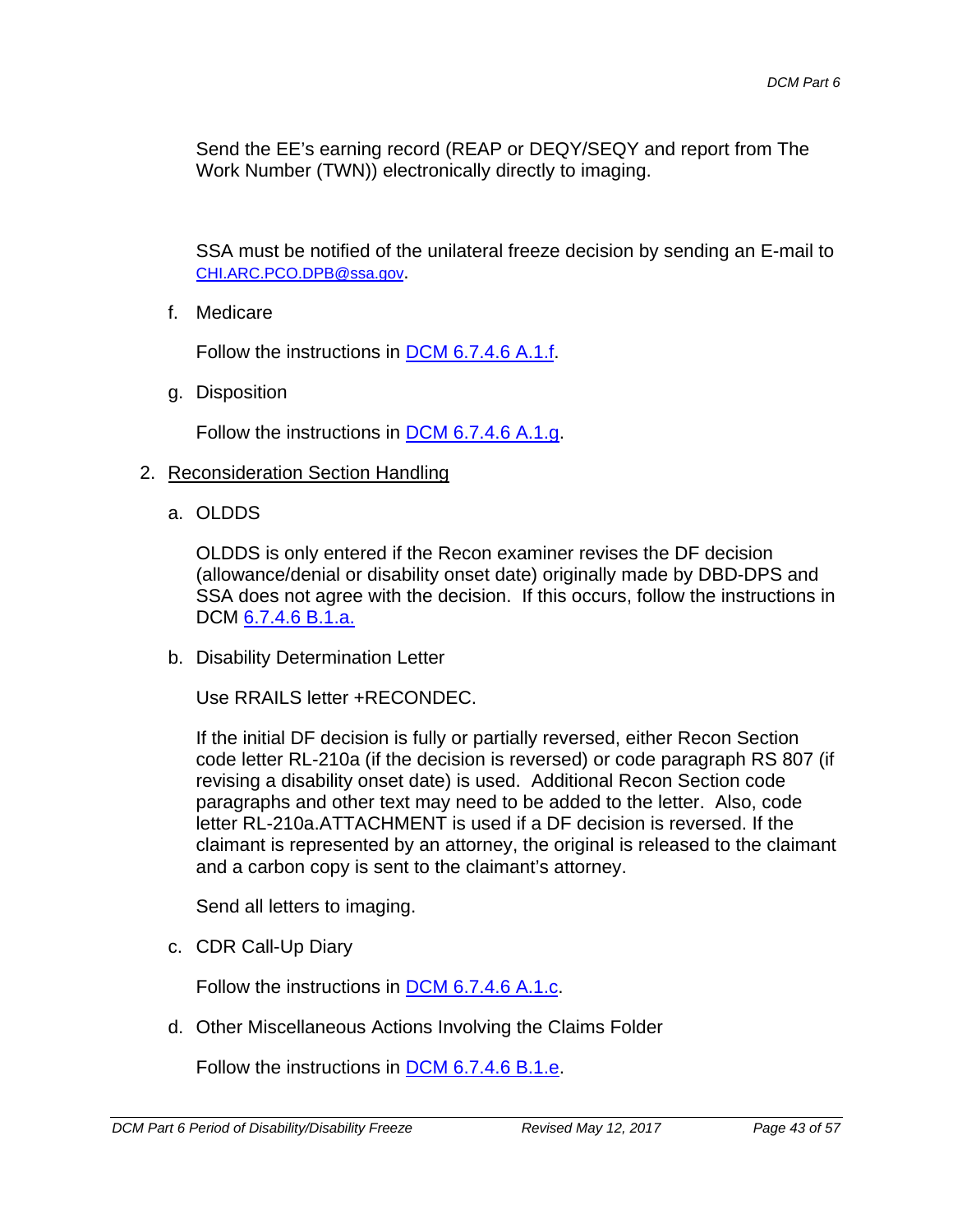e. Medicare

Follow the instructions in DCM 6.7.4.6 A.1.f.

f. Disposition

Follow the instructions in DCM 6.7.4.6 A.1.g.

In addition, attach a copy of the Recon tracking sheet to a copy of the letter and place it in the appropriate incoming tray in the office of the Chief of Reconsideration.

**NOTE:** SSA will request by an email to the DBD group mailbox photocopies of the RRB file for any JF case where the employee is insured for an SSA DIB (20/40 insured case) **and** files for a disability benefit at SSA. DBD will retrieve the file from claims files and send the photocopies attached to a G-26f within 3 weeks of receiving the request. Keep a copy of the G-26f in the file as documentation that the photocopies were sent. Requests are handled by the DBD-DPS lead examiners.

### **6.7.5 RRB/SSA Disability Onset Date Conflict In Joint Freeze Decisions**

At times the RRB and SSA may agree to grant a disability freeze (DF), but a conflict exists as to the appropriate disability onset date. Although SSA and RRB will make every effort to reconcile a conflict, the RRB is not bound to accept SSA's onset date. If after reasonable attempts to reconcile the differences, a disagreement still exists between the RRB and SSA, the RRB may decide to make an independent determination for the period of time prior to the date of disability onset that SSA agrees to. That period of time would be considered as a unilateral freeze period.

All unilateral freeze decisions completed by a DBD-DPS examiner require supervisory or senior examiner signatory approval. Similarly, all unilateral freeze decisions completed by a Recon specialist require signatory approval by a second Recon specialist.

The rating DBD-DPS examiner shall give the claims folder and explanation to his/her supervisor or senior examiner for review. The rating Recon specialist shall give the claims folder and explanation to a second Recon specialist for review. The supervisor, senior examiner, or Recon specialist will review the proposed decision and either approve or deny it by signing the explanation (and including any additional explanation when necessary). The original approval/explanation shall be filed on the right side of the claims folder. (Unilateral freeze decisions completed as a result of an appeal do not require any approval.)

In an unreconciled disability onset date conflict, the RRB date will be used for Taxation and Medicare. For any payment adjustment to a claim in this situation, refer to RCM 8.11.15 E.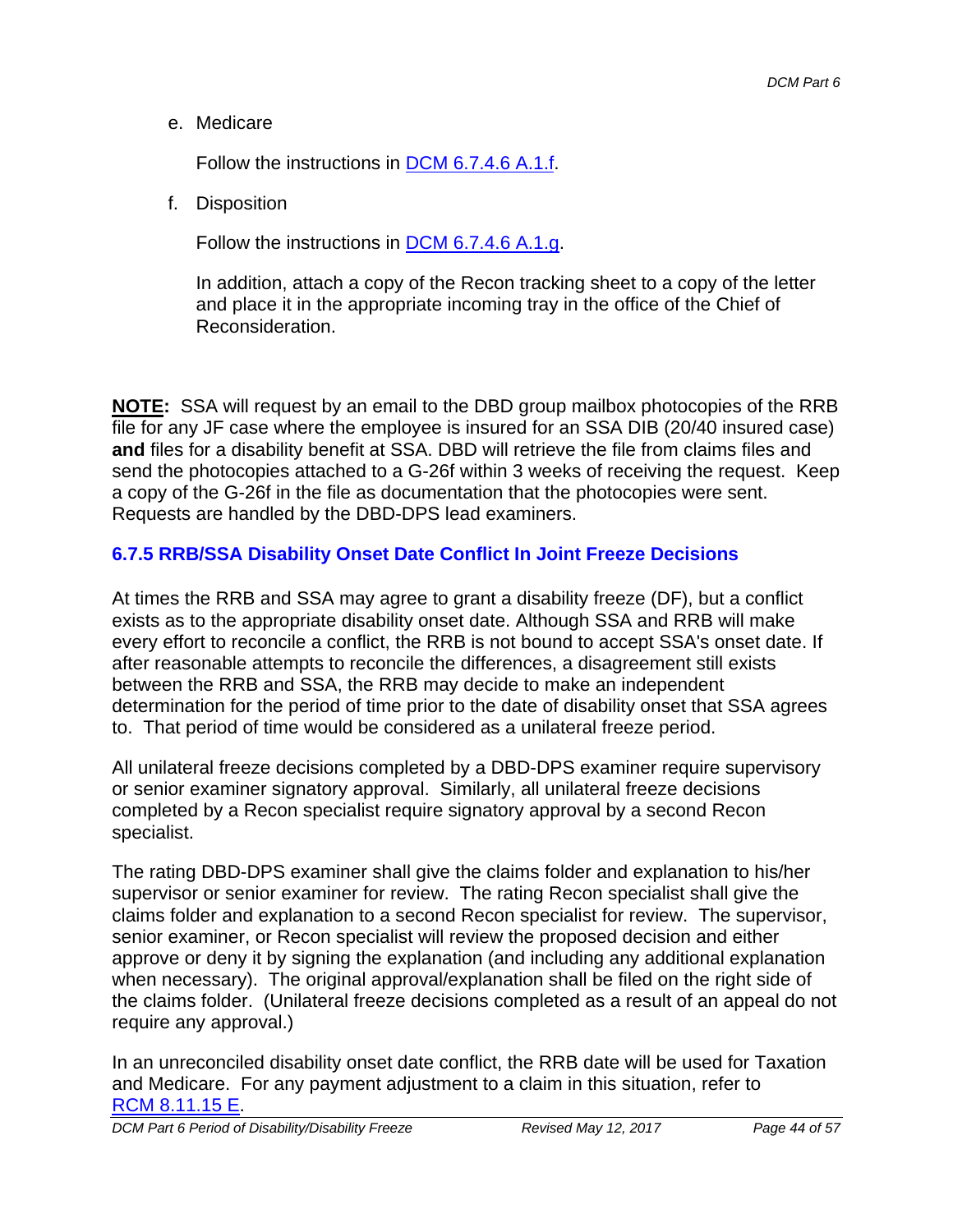When all efforts to reconcile the date conflict have been exhausted and the SSA-831 has been returned to DBD, signed off and with SSA's own disability onset date, and DBD supervisory/senior examiner or second Recon specialist signatory approval has been approved for a unilateral freeze period, process the case as follows:

- Enter the information from the form SSA-831 on OLDDS screen SSA-831 as described in DCM 12.1.6. Even though RRB will not use the onset date on this form, the information must be entered for financial interchange purposes. Allow the OLDDS SSA-831 to process on the nightly run;
- After the SSA-831 information has been entered and processed, complete the screen G-325 on OLDDS for a DF only (see DCM 12.1.4). Item 24, Employee Dis Code, should contain a "7." The actual onset date used by the RRB, the RRB date and SSA date must all be completed. In the actual onset date and RRB date of this item enter the disability onset date recognized by the RRB. For the SSA date enter the disability onset date used by SSA. This information must be entered to correctly update PREH and TAX databases with the RRB onset date;
- Prepare allowance notice RL-210C as well as SSA-L810. Enter the RRB DF onset date and Medicare coverage beginning date on the RL-210C. Enter the SSA disability onset date on the SSA-L810 if it is not a 20/40 DIB insured status case. In 20/40 DIB insured status cases, SSA will release the SSA-L810.

#### **6.7.6 Joint Disability Freeze Decision Notices**

As agreed by both agencies, two joint decision notices are furnished to the applicant in most instances: one from RRB and one from SSA.

For allowances, DBD prepares RR RL-210, or RL-210b, or RL-210C. SSA-L810 is also prepared and SSA Publication No. 05-10058 (Your Right To Question The Decision Made On Your Claim) is enclosed when the employee does **not** have a 20/40 SSA DIB insured status, and SS notices are entered in item 29 of Form SSA-831-U3. In 20/40 DIB insured status cases, SSA will release the SSA-L810 and SSA Publication No. 05- 10058.

DBD examiners prepare RL-260 for RR denials. A copy of RL-260 is filed in the applicant's folder and sent to imaging. In addition, the DPS examiner will prepare a SSA-L813.1 and enclose SSA Publication No. 05-10058. A copy of that letter is furnished to the annuitant and GLPSC-DPB.

No copies of the SS notices are retained for the RR claim folder.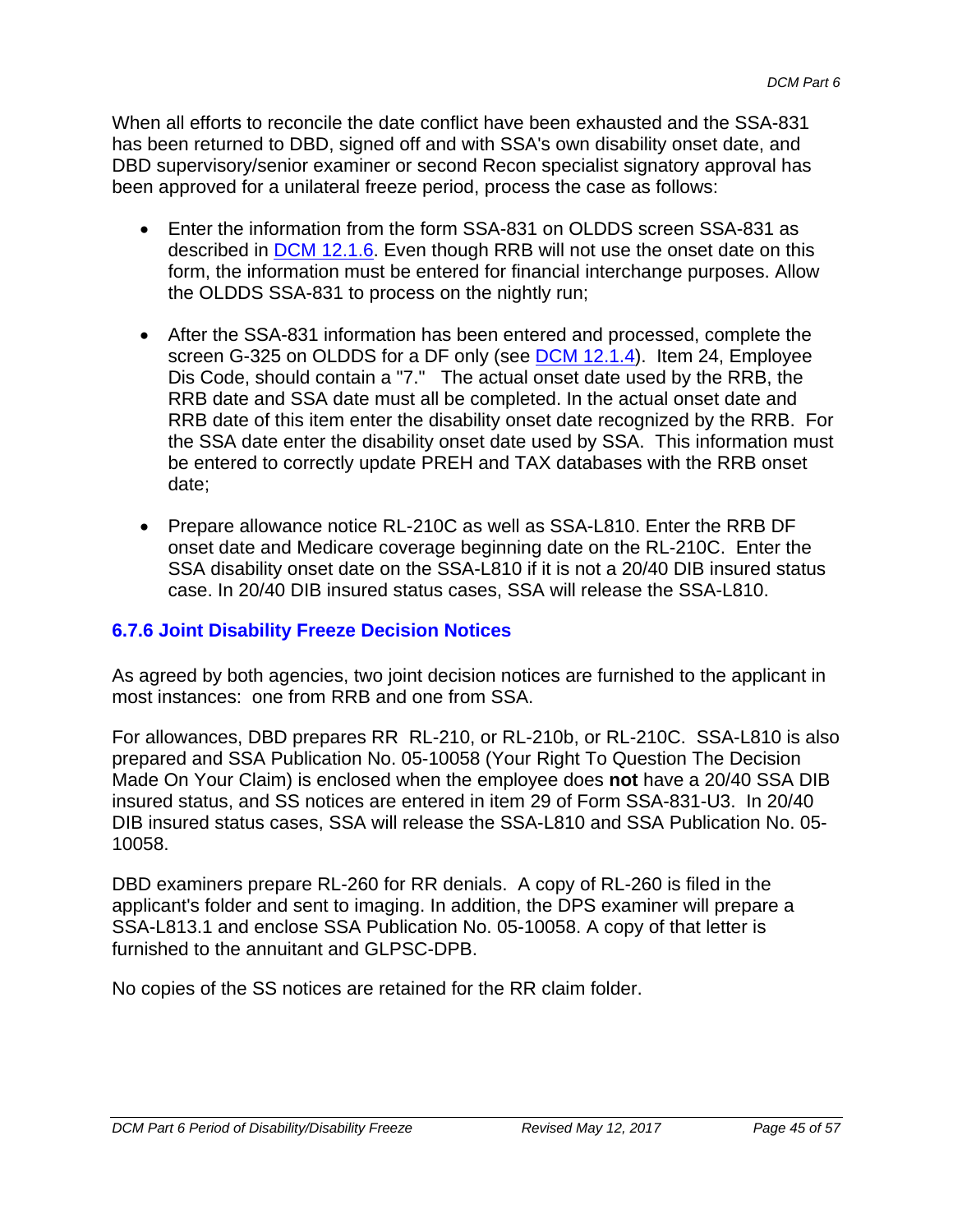#### **6.7.7 Receipt Of Disability Freeze G-90 In Single Coverage Or Joint Disability Freeze Allowance**

A disability freeze G-90 will be requested sometime after Forms G-325 or SSA-831-U3 are entered on OLDDS. Do not control for it. RBD receives the G-90s once a month via the GOLD system. RBD screens them to identify cases requiring additional action.

### **6.7.8 The Financial Interchange**

In 1951, Congress enacted amendments that increased benefit levels under the Railroad Retirement Act (RR Act). This legislation guaranteed that benefits paid under the RR Act would never be less than what would have been payable if the worker's railroad earrings had been credited as Social Security employment instead of RR Actcovered compensation. As part of that same legislative package, Congress established the Financial Interchange (FI) between the Social Security and Railroad Retirement systems as an additional funding source. The FI is one of the major funding sources that supports the RR Act trust fund.

The FI is a collective term that describes a series of legally mandated periodic fund transfers between the Railroad Retirement Board (RRB) and Social Security Administration, the RRB and Centers for Medicare and Medicaid Services, and between the RRB and the Treasury. The amounts transferred are the result of a complex statistical projection based on the scenario "What if the RR Act had never been enacted?"

FI amounts are computed by the Bureau of the Actuary using statistical methods including large samples of RRB beneficiaries and currently employed railroad workers. All calculations are performed under the provisions of the Social Security Act.

When SSA concurs with the RRB's decision to grant a JF, some or all of the benefits awarded are considered Social Security Equivalent Benefits (SSEB). Normally through the FI, the Social Security trust funds bear the cost for any benefits awarded under the RR Act if the benefits are considered SSEB.

When SSA does not concur with the RRB's decision to grant a JF OR agrees to grant a DF but disagrees on the disability onset date, the RRB completes a unilateral freeze decision for the period of time of the disagreement. In these situations, none of the benefits are considered SSEB and, as a result, the Railroad Retirement trust fund bears the entire cost.

The Financial Interchange Division of the Bureau of the Actuary must keep track of the DF cases in the FI sample in addition to joint freeze and unilateral freeze cases. The Financial Interchange Division will make the appropriate queries to obtain the information needed for employees and widows. DBD management will periodically report the disabled children to the Financial Interchange Division, including the following information: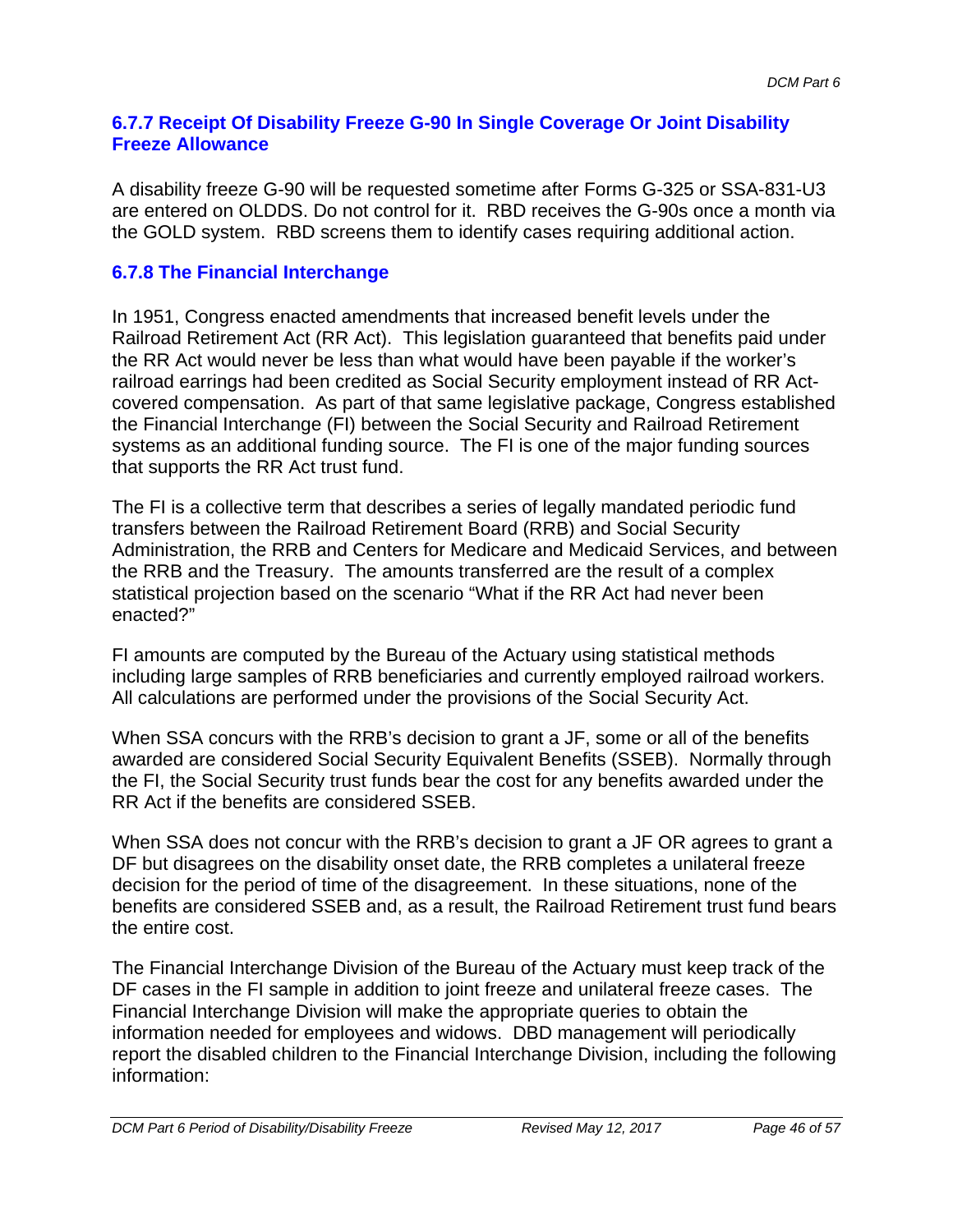- claim number
- date of birth
- claimant's social security number
- DF code
- disability onset date, and
- date of decision

The FI is based upon the railroad employee's claim number, not a widow's or child's social security number.

### **6.8 74 Act Medicare and Government Employment**

#### **6.8.1 When The 1974 Act Applies**

In the 1974 RR Act, a new provision was added which provides that an individual who meets the insured status requirement when their disability annuity begins retains, for Medicare purposes only, that status as long as disability benefits are paid.

In other words any disability annuitant who meets 20/40 as of his ABD, but does not meet 20/40 in the month of disability onset, is not entitled to a disability freeze. The employee can receive a "Medicare only" rating that qualifies that employee only for early Medicare. Under the 1974 RR Act, for Medicare purposes only, a disability annuitant is deemed to have met 20/40 when their condition becomes severe enough to entitle them to a DIB.

#### **6.8.2 When Government Employment Can Be Used To Establish Medicare**

A. General - In some cases, claimed Federal, State and local government employment may be used to establish Medicare entitlement only. QCs received for this type of employment are called Government Employment Quarters of Coverage (GEQCs). They cannot be used to establish entitlement to an annuity or a disability freeze.

Every attempt should be made to establish Medicare based on Railroad Retirement (RR) earnings or Social Security (SS) wages. If this fails and the application shows government employment, an attempt should be made to establish Medicare based on government employment.

B. Federal Employment - Federal QCs awarded January 1983 or later may be used to establish Medicare Coverage.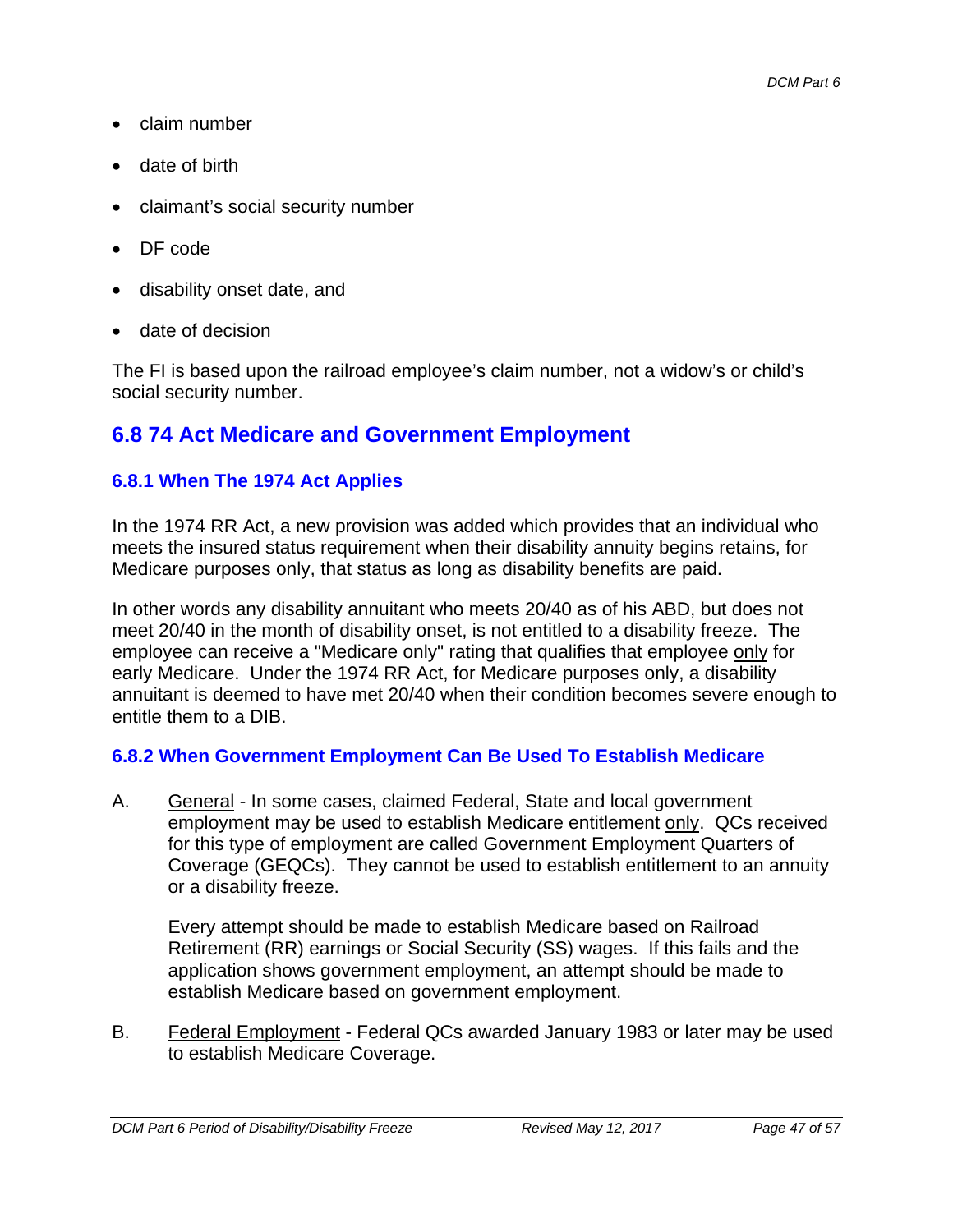In addition, a federal employee may be granted QCs for federal employment before January 1983 to establish Medicare coverage if:

- the employee was in an employer-employee relationship with the federal government at anytime during January 1983, and;
- the employee was employed by the federal government prior to January 1983.
- C. State and Local Government State or local government QCs awarded April 1986 or later may be used to establish Medicare only. No quarters may be granted for employment before April 1986.
- D. DPS Examiner Action If Medicare entitlement cannot be established in a disability case based on RR earnings or SS wages, further development may be required. The DPS examiner should check the application for an indication of Federal, State or local government employment. If such employment is indicated, a DEQY and report from The Work Number (TWN) must be requested and sent to Imaging. Upon viewing the DEQY, determine whether the GEQCs will provide Medicare coverage. Refer to RCM 3.2.13 for further details.

#### **6.8.3 Freeze Notice**

For cases in which the 1974 Act applies or government employment is used as quarters of coverage and the employee qualifies for early Medicare, letter RL-260b is sent to the employee.

#### **6.8.4 Past Relevant Work in 1974 Act Cases**

When adjudicating 1974 Act cases, the 15 year rule used in determining past relevant work (PRW) is to be used from the date of adjudication and not from the date last insured.

### **6.9 Routing of Disability Freeze Cases**

#### **6.9.1 Routing Of Disability Freeze Cases When Employee Is Deceased**

In cases where a disability freeze has been granted for a deceased employee and all disability action has been completed, send an email to the SBD-Survivor Benefits Division mailbox, attention: SIS, providing the RRB claim number and deceased employee's name. Route the file to the survivor initial unit. This action is needed to determine if survivor benefits are affected by the disability freeze.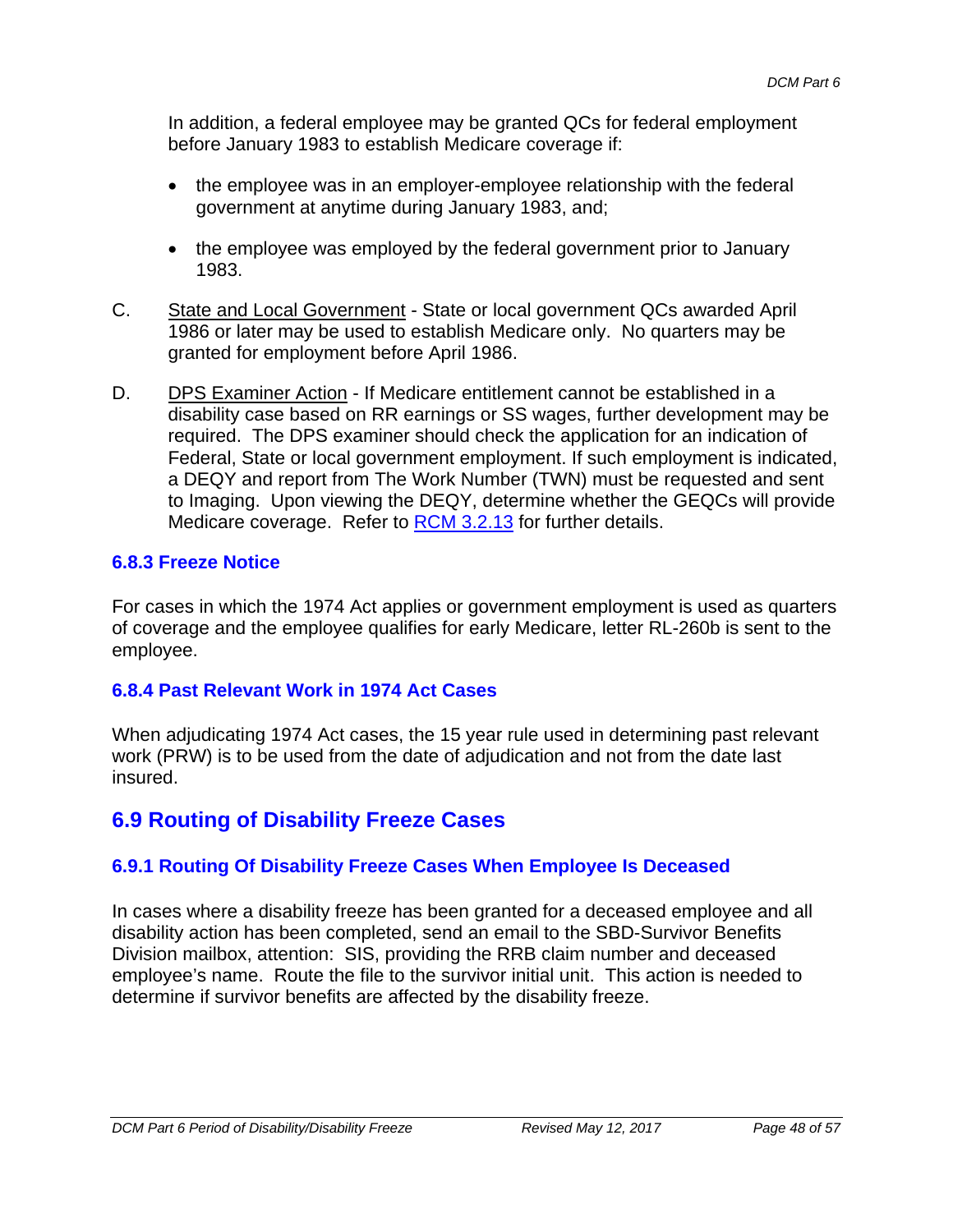# **Appendices**

### **Appendix 2 - Deemed Filing Dates Of Freeze Applications**

Filed At RRB before 9-7-58

| <b>D/A Application Filed</b>                                                                                                                              | Deemed Filing Date of DF                                                                                                                       | <b>Employee's Insured</b><br><b>Status Requirement</b>                      |
|-----------------------------------------------------------------------------------------------------------------------------------------------------------|------------------------------------------------------------------------------------------------------------------------------------------------|-----------------------------------------------------------------------------|
| Employee died after 6-30-55<br>and before 8-2-56.<br>(Employees who died before<br>7-1-55 could not qualify for<br>DF.)                                   | Latest of: $1-1-55$ ; date D/A<br>application was filed; date<br>disabled under section Title II<br>of SS Act.                                 | Meets 6/13 QC test.                                                         |
| Application had been filed;<br>employee was alive and<br>disabled under Title II on 8-<br>$2 - 56.$                                                       | $8 - 2 - 56$                                                                                                                                   | Meets 6/20 QC test.                                                         |
| Application filed after 8-2-56<br>and before 1958.                                                                                                        | Latest of: Date D/A<br>application was filed; date<br>disabled under Title II of SS<br>Act.                                                    | Meets 6/20 QC test.                                                         |
| Application filed before<br>1958, and employee was<br>alive on 8-28-58.<br>(Employee who died before<br>8-28-58 could not qualify for<br>DF under 20/40.) | $1 - 1 - 58$                                                                                                                                   | Does not meet 6/20<br>$QC$ test – meets<br>20/40.                           |
| Application filed 1-1-58<br>through 9-6-58.                                                                                                               | Later of the following dates<br>which occurred before 7-1-58:<br>Date D/A application was<br>filed; date disabled under Title<br>II of SS Act. | Meets QC test for<br>applicable period of<br>DF; or meets 20/40<br>QC test. |
| Employee did not qualify for<br>DF on basis of D/A<br>application filed before 9-7-<br>58.                                                                | Latest of: 1-1-55; date D/A<br>application was filed; date<br>following last day engaged in<br>SGA.                                            | Meets QC test for<br>applicable period of<br>DF; or meets 20/40<br>QC test. |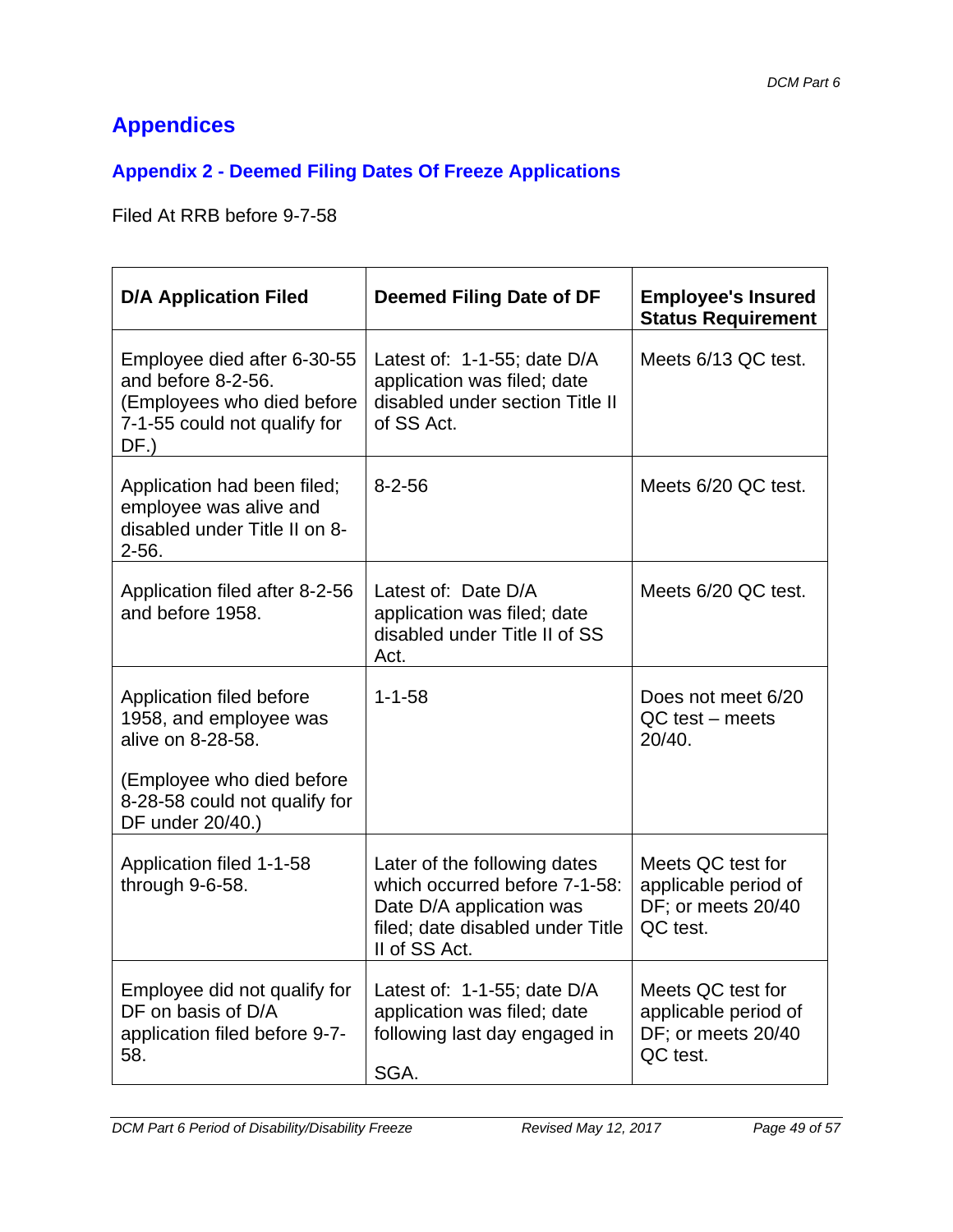| Application filed 7-1-58<br>through 9-6-58, employee<br>not disabled under Title II<br>before 7-1-58, or application<br>filed after 9-6-58. | Date D/A filed; or if D/A<br>application was filed in<br>advance of eligibility, the date<br>on which a letter or other<br><b>SAME AS ABOVE document</b><br>evidencing an intention to<br>apply for D/A was received at<br>an office of the Board. |  |
|---------------------------------------------------------------------------------------------------------------------------------------------|----------------------------------------------------------------------------------------------------------------------------------------------------------------------------------------------------------------------------------------------------|--|
| D/A previously denied and<br>reapplication for D/A made<br>after 9-6-58.                                                                    | Date on which the letter or<br>other document evidencing<br>intentions to SAME AS<br>ABOVE reapply for D/A was<br>received at an office of the<br>Board.                                                                                           |  |

#### **Appendix 3 - Effect Of Filing Date And Insured Status Requirements On DF And DIB-O/M - Application Filed Before 12-2-64**

| <b>Application</b><br><b>Filing Date</b>  | DF or DIB<br><b>Insured Status</b>  | <b>Retroactivity of DF</b><br><b>Application</b>                                                                                                                                                                  | DIB-O/M<br><b>Entitlement</b><br><b>Date</b>                                                                                |
|-------------------------------------------|-------------------------------------|-------------------------------------------------------------------------------------------------------------------------------------------------------------------------------------------------------------------|-----------------------------------------------------------------------------------------------------------------------------|
| DF or DIB<br>filed at SSA<br>before 1958. | 20/40 with 6/13<br>day employee has | DF effective first date ee age<br>insured status and under<br>disability which continued<br>without interruption to date<br>application was filed. No DF<br>can be established beginning<br>earlier than 10-1-41. | DIB effective<br>application (6/20)<br>50/64, after 6<br>months waiting<br>period. DIB-O/M<br>cannot begin<br>before 7-1-57 |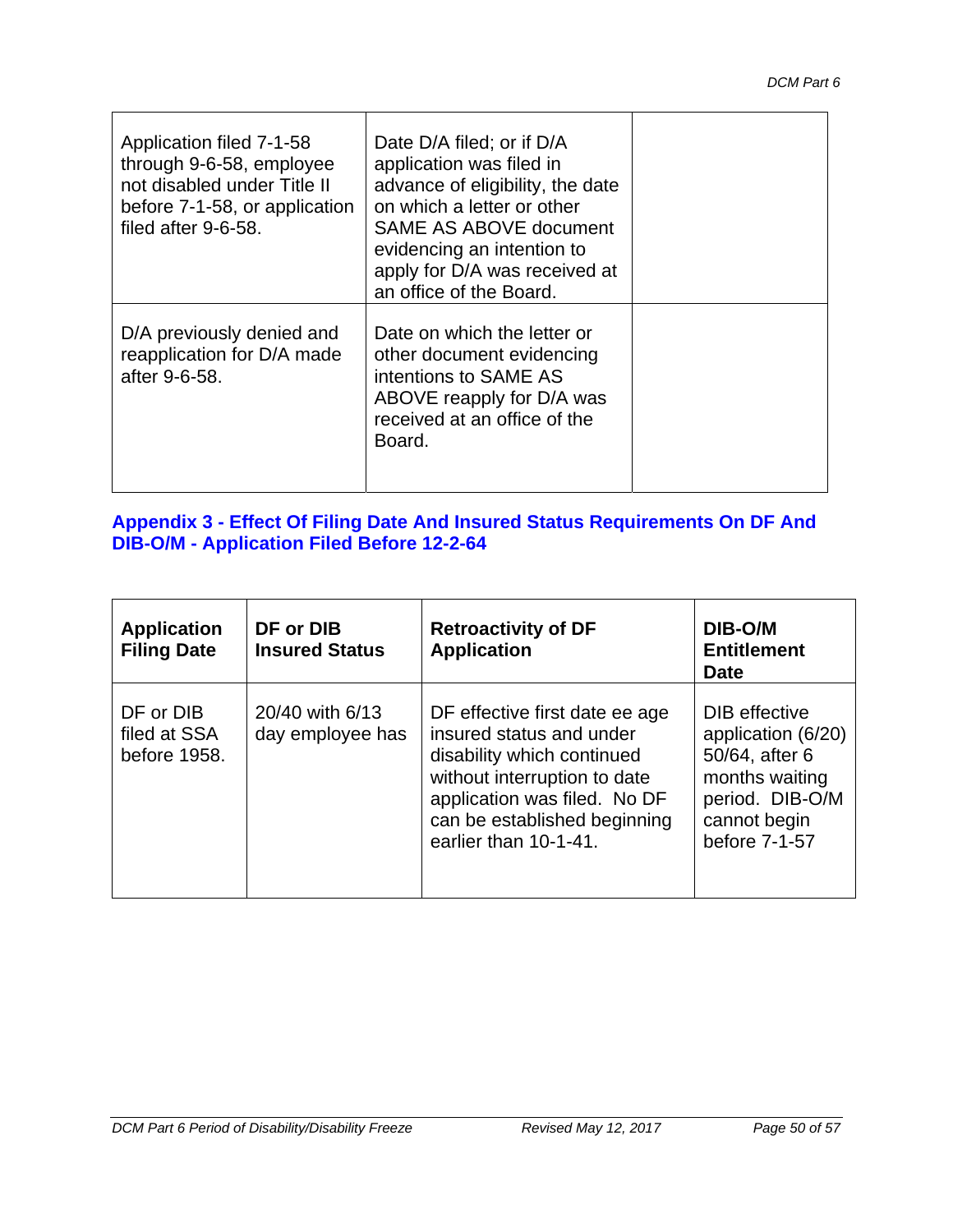| $1 - 1 - 58$<br>Through 8-<br>27-58. | $6/20$ - if not met<br>20/40 can be<br>applied, provided<br>the W/E was alive<br>on 8-28-58, and<br>had not been sent<br>notice of decision<br>by that date; in<br>such cases see<br>eligibility<br>requirement as<br>shown below. | No change.                                                                                                                                                         | No change.                                                                                                                            |
|--------------------------------------|------------------------------------------------------------------------------------------------------------------------------------------------------------------------------------------------------------------------------------|--------------------------------------------------------------------------------------------------------------------------------------------------------------------|---------------------------------------------------------------------------------------------------------------------------------------|
| 8-28-58<br>through 8-31-<br>60       | 20/40 and fully<br>insured unless,<br>wage earner (W/E)<br>has 6/20 and<br>possible DIB<br>entitlement or<br>recalculation for<br>months before 9-<br>1958                                                                         | No change. 6/20 requirement<br>met for DIB entitlement or DF<br>recalculation for months<br>before 9-1958.                                                         | 9-1--58, unless                                                                                                                       |
| $9 - 1 - 60$<br>through 7-1-<br>62   | 20/40 and fully<br>insured. If not met<br>before 10-1960,<br>alternate insured<br>status can be<br>applied 20 QC's<br>before quarter of<br>disability with at<br>least 6 quarters<br>after 1950.                                   | No change, unless alternate<br>insured status applied.<br>Earliest date DF can begin<br>under alternate insured status<br>is 7-1-52. Insured status is<br>10-1960. | No change,<br>unless alternate<br>insured status<br>applied. Earliest<br>DF recalculation<br>or DIB<br>entitlement under<br>alternate |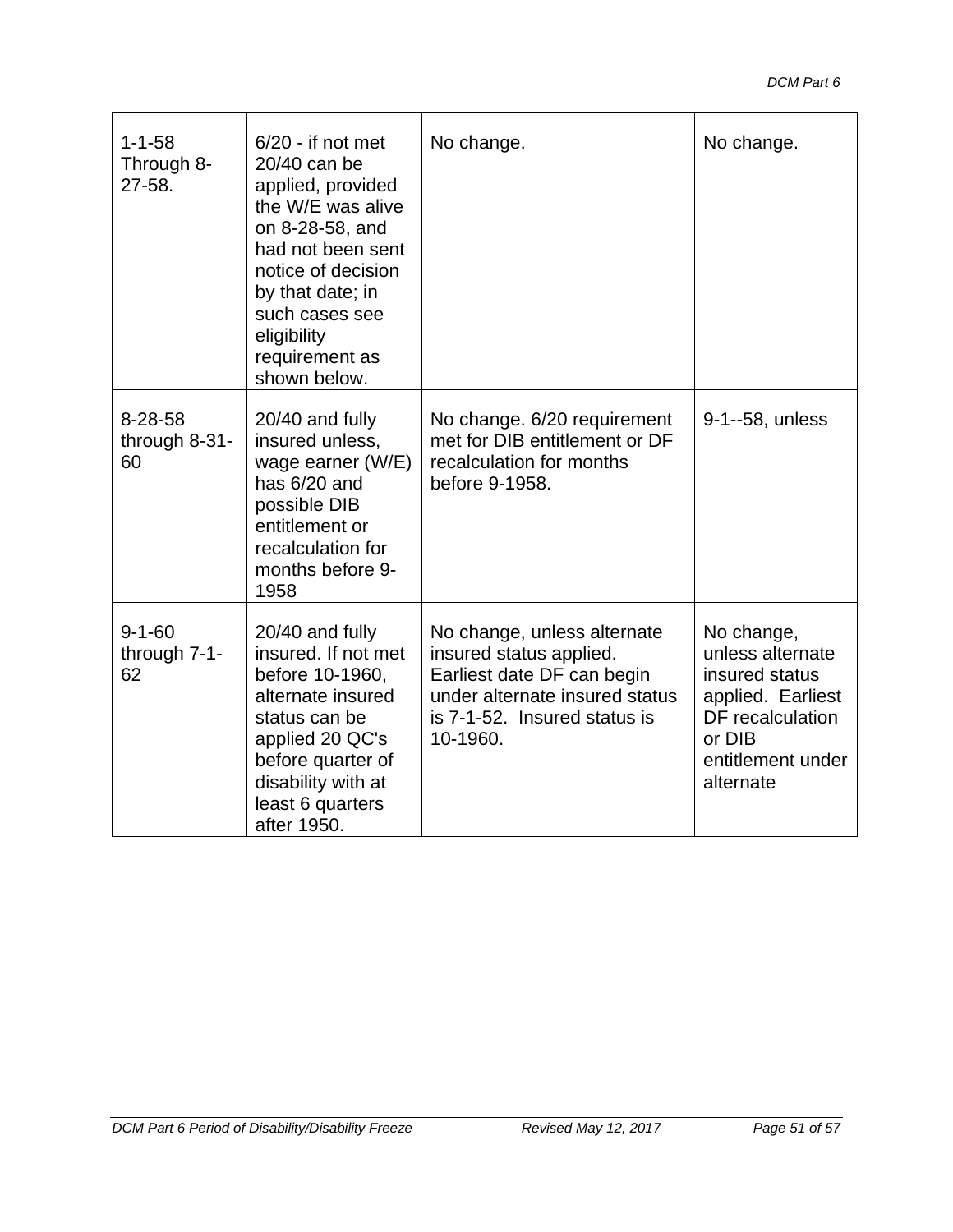| $7 - 2 - 62$<br>Through 12-<br>$1 - 64$ | 20/40 and fully<br>insured. | DF can begin no earlier than<br>18 months before the date the<br>application was filed, providing<br>that the W/E has an insured<br>status and is under a disability<br>which continued to the day<br>application was filed. Effective<br>11-1-64, the above 18-month<br>restriction was removed, as<br>though never in effect, if W/E<br>was alive on 12-1-64 and W/E<br>was continuously disabled<br>from the date of filing until 12-<br>1-64, or the 1st day of the<br>month in which he attained<br>age 65 (whichever was | No change. |
|-----------------------------------------|-----------------------------|--------------------------------------------------------------------------------------------------------------------------------------------------------------------------------------------------------------------------------------------------------------------------------------------------------------------------------------------------------------------------------------------------------------------------------------------------------------------------------------------------------------------------------|------------|
|                                         |                             | earlier).                                                                                                                                                                                                                                                                                                                                                                                                                                                                                                                      |            |

### **Appendix 4 - DF And DIB (OM) Legislative History**

| <b>Effective Date   Provisions</b> |                                                                                                                                                                                                                    |
|------------------------------------|--------------------------------------------------------------------------------------------------------------------------------------------------------------------------------------------------------------------|
| $7 - 1 - 55$                       | O/M increase at age 65, if DF period established.                                                                                                                                                                  |
| $7 - 1 - 55$                       | Insured status for DF set at 6/13 (currently insured).                                                                                                                                                             |
| $1 - 1 - 57$                       | DIB (OM) increased to disabled employees age 50-64, after 6- month<br>waiting period. Earliest entitlement date for benefits under DIB (OM)<br>20/40 with 6/13, referred to as 6/20 (fully and currently insured). |
| $1 - 1 - 57$                       | Insured status for DF and DIB (OM) 20/40 with 6/13, referred to as<br>6/20 (fully and currently insured).                                                                                                          |
| $9 - 1 - 58$                       | Repeal of DIB (O/M) offset for receipt of Workmen's Compensation<br>(WC) and Veterans benefits.                                                                                                                    |
| $9 - 1 - 58$                       | Inclusion of auxiliary beneficiaries in DIB (O/M) for months after 8/58.                                                                                                                                           |
| $9 - 1 - 58$                       | Insured status for DF and DIB (O/M) entitlement or recalculation, for<br>months after 9/58, 20/40 and fully insured.                                                                                               |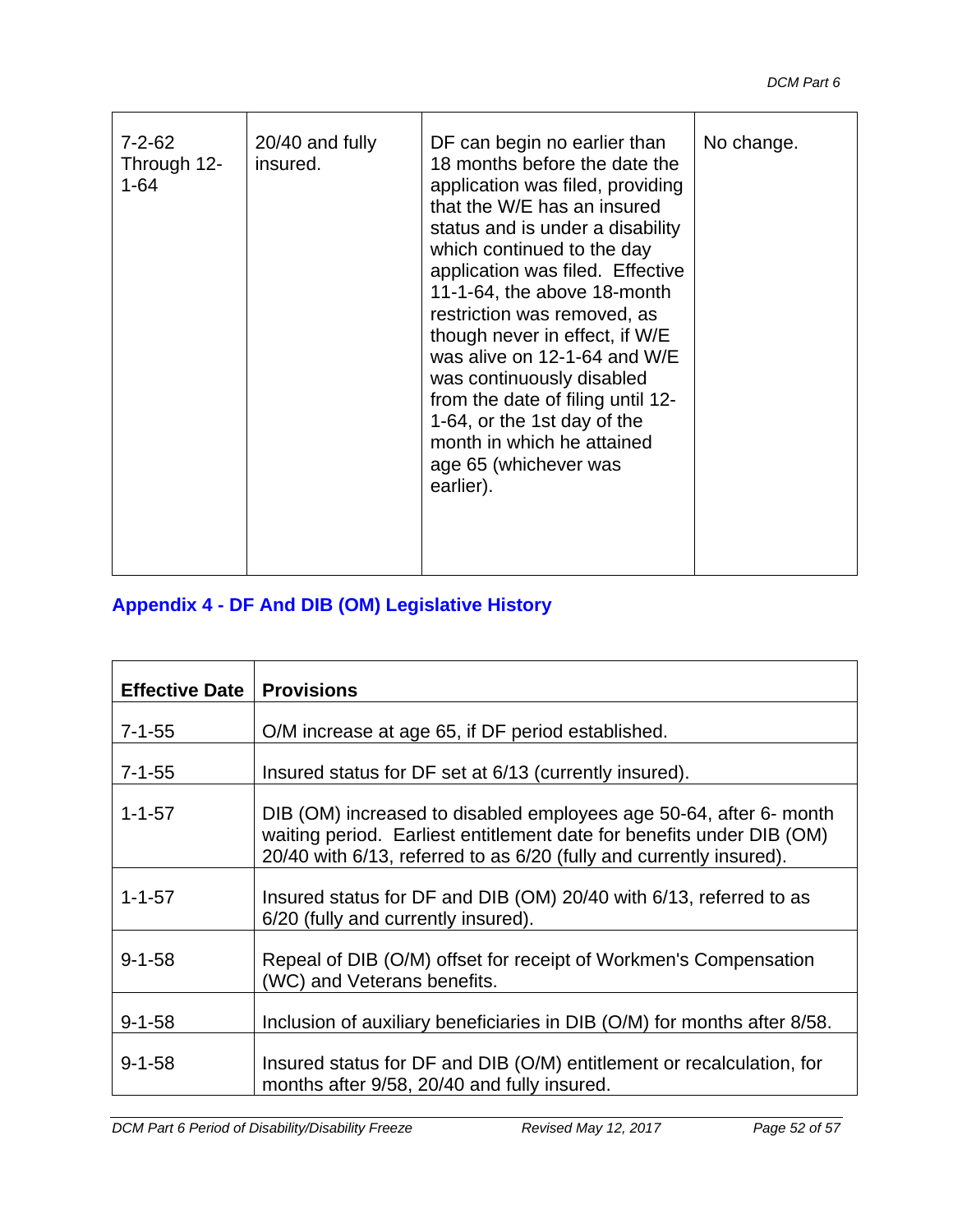| $10 - 1 - 60$ | Alternate insured status for W/E under disability before 1956, 10 QC's<br>before quarter of disability, with 6 quarters earned after 1950. The first<br>day a DF could begin under this requirement was 7-1-52. The first<br>month for which DIB could be paid on this requirement was 10-1960. |
|---------------|-------------------------------------------------------------------------------------------------------------------------------------------------------------------------------------------------------------------------------------------------------------------------------------------------|
| $10 - 1 - 60$ | Trial work period (TWP) under SS Act changed from 3 to 9 months.                                                                                                                                                                                                                                |
| $10 - 1 - 60$ | DIB (O/M) terminates 2 months after the month in which the disability<br>ends.                                                                                                                                                                                                                  |
| $11 - 1 - 60$ | DIB (O/M) at any age, after 6-month waiting period. Earliest date of<br>entitlement to DIB (O/M) under this requirement was 11-1-60.                                                                                                                                                            |
| $7 - 1 - 61$  | DF could begin no earlier than 18 months before application was filed<br>based on application filed based on application filed on or after 7-2-62.                                                                                                                                              |
| $11 - 1 - 64$ | Removed above 18-month restriction as though it had never been in<br>effect if: W/E was alive on 12-1-64; and he was continuously disabled<br>from the date filing until 12-1-64, or until the first day of the month in<br>which he attained age 65 (whichever is earlier).                    |
| $9 - 1 - 65$  | Regular definition of disability liberalized.                                                                                                                                                                                                                                                   |
| $9 - 1 - 65$  | Special insured status for blindness before age 31.                                                                                                                                                                                                                                             |
| $9 - 1 - 65$  | Change in application requirements. A W/E may file an application for<br>DF or DIB (O/M) could not be paid before 9-1-65.                                                                                                                                                                       |
| $9 - 1 - 65$  | Offset under DIB (O/M) because of receipt of periodic workmen's<br>compensation, for months after 12-1965, and before the disabled<br>worker attains age 62.                                                                                                                                    |
| $2 - 1 - 68$  | Expanded regular definition of disability and liberalized definition of<br>statutory blindness.                                                                                                                                                                                                 |
| $2 - 1 - 68$  | Special insured status requirement for disability before age 31.                                                                                                                                                                                                                                |
| $2 - 1 - 68$  | Liberalized retroactive filing of an application for closed periods of<br>disability, when failure to file within normal 12-month period is due to<br>physical or mental incapacity (this change does not extend retroactive<br>payments under DIB (O/M) beyond 12 months).                     |
| $2 - 1 - 68$  | Definition of "average current earnings" for WC offset liberalized.                                                                                                                                                                                                                             |
| $1 - 1 - 75$  | The RR 1974 Act permits a disability annuitant who meets 20/40 as of<br>his ABD but does not meet 20/40 in the month of disability onset to                                                                                                                                                     |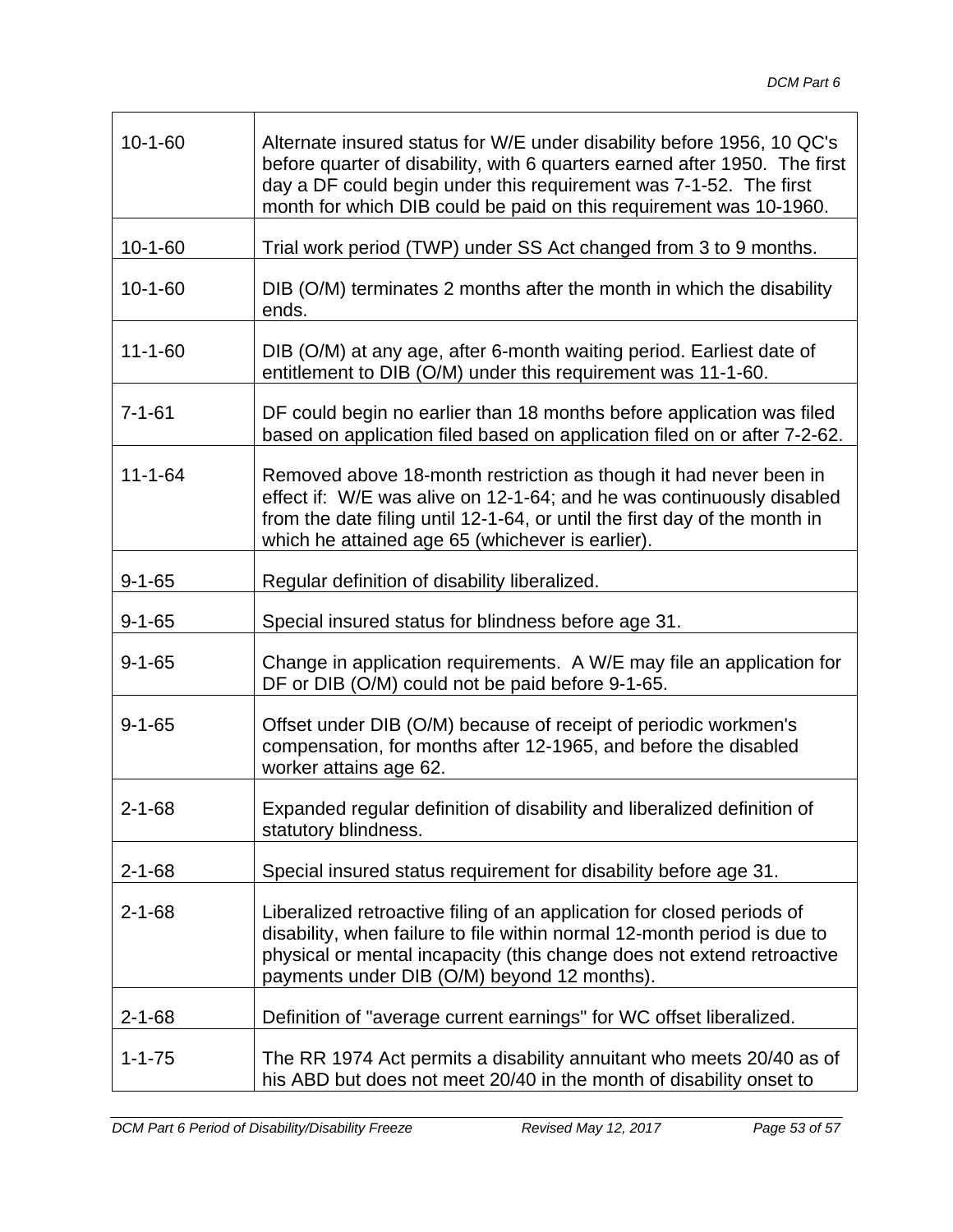|               | receive a "Medicare Only' ratings that qualifies him only for early<br>Medicare even though he is not entitled to a DF.                                                                                                                                                                                                                                                                      |
|---------------|----------------------------------------------------------------------------------------------------------------------------------------------------------------------------------------------------------------------------------------------------------------------------------------------------------------------------------------------------------------------------------------------|
| $12 - 1 - 80$ | Extended Medicare coverage may continue for up to 24 additional<br>months but only if the disability DF is terminated solely due to SGA.                                                                                                                                                                                                                                                     |
| $12 - 1 - 88$ | In accordance with SSA's extended period of eligibility (EPE)<br>provisions, and individual may be granted a 36-month entitlement<br>period beginning with the month immediately following the completion<br>of the 9-month TWP.                                                                                                                                                             |
| $1 - 1 - 91$  | The Omnibus Budget Reconciliation Act (OBRA) of 1990 repealed the<br>more restrictive definition of disability for entitlement to disabled<br>widow(er)'s benefits under the SS Act. Under the new law, vocational<br>factors can also be considered for widow(er)'s remarried widow(er)'s<br>and surviving divorced spouses when rating these individuals for<br>Medicare under the SS Act. |
| $1 - 1 - 92$  | Section 5112 of OBRA grants a TWP in every period of disability and<br>provides that the disabled annuitant's TWP ends only when he/she has<br>completed 9 service months within a 60 consecutive month period.                                                                                                                                                                              |

#### **Appendix 5 - Wage Quarters Of Coverage Required For SS Fully Insured Status - Disability Cases**

#### **Disability Onset**

| <b>Employee Born</b><br><b>Before 1-2-90</b> | <b>Before Year Age</b><br><b>62 Attained</b> | <b>Employee Born</b><br><b>After 1-1-30</b> | <b>Disability Onset</b><br>Age 31 or later |
|----------------------------------------------|----------------------------------------------|---------------------------------------------|--------------------------------------------|
| Year of Onset                                | QC Required                                  | Age at Onset                                | QC Required                                |
| 1957                                         | 06                                           | 31                                          | 09                                         |
| 1958                                         | 07                                           | 32                                          | 10                                         |
| 1959                                         | 08                                           | 33                                          | 11                                         |
| 1960                                         | 09                                           | 34                                          | 12                                         |
| 1961                                         | 10                                           | 35                                          | 13                                         |
| 1962                                         | 11                                           | 36                                          | 14                                         |
| 1963                                         | 12                                           | 37                                          | 15                                         |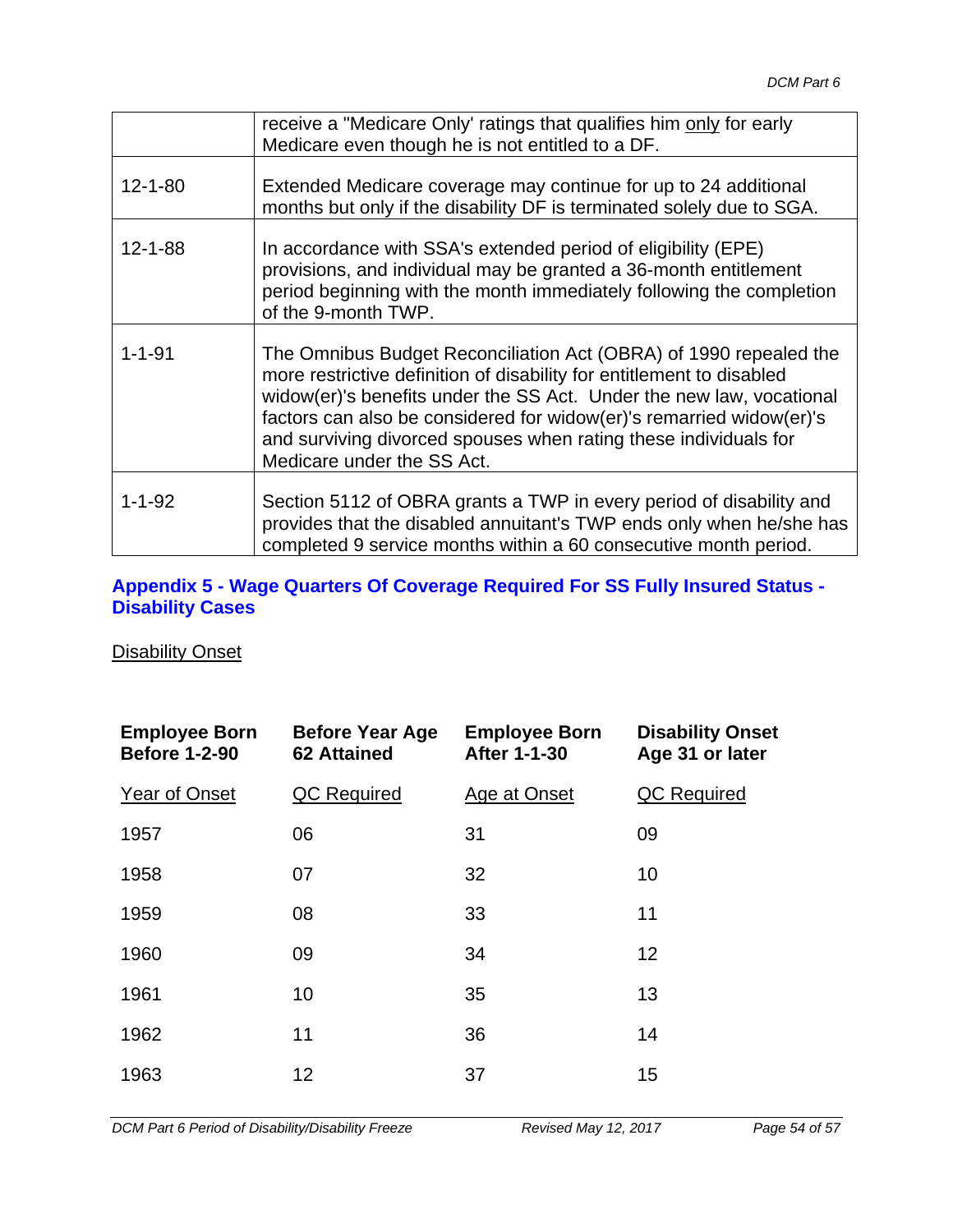| 1964 | 13              | 38 | 16     |  |
|------|-----------------|----|--------|--|
| 1965 | 14              | 39 | 17     |  |
| 1966 | 15              | 40 | 18     |  |
| 1967 | 16              | 41 | 19     |  |
| 1968 | 17              | 42 | 20     |  |
| 1969 | 18              | 43 | 21     |  |
| 1970 | 19              | 44 | 22     |  |
| 1971 | 20              | 45 | 23     |  |
| 1972 | 21              | 46 | 24     |  |
| 1973 | 22              | 47 | 25     |  |
| 1974 | 23              | 48 | 26     |  |
| 1975 | 24              | 49 | 27     |  |
| 1976 | 25              | 50 | 28     |  |
| 1977 | 26              | 51 | 29     |  |
| 1978 | 27              | 52 | $30\,$ |  |
| 1979 | 28              | 53 | 31     |  |
| 1980 | 29              | 54 | 32     |  |
| 1981 | 30 <sup>°</sup> | 55 | 33     |  |
| 1982 | 31              | 56 | 34     |  |
| 1983 | 32              | 57 | 35     |  |
| 1984 | 33              | 58 | 36     |  |
| 1985 | 34              | 59 | 37     |  |
| 1986 | 35              | 60 | 38     |  |
| 1987 | 36              | 61 | 39     |  |
| 1988 | 37              | 62 | 40     |  |

 *DCM Part 6 Period of Disability/Disability Freeze Revised May 12, 2017 Page 55 of 57*